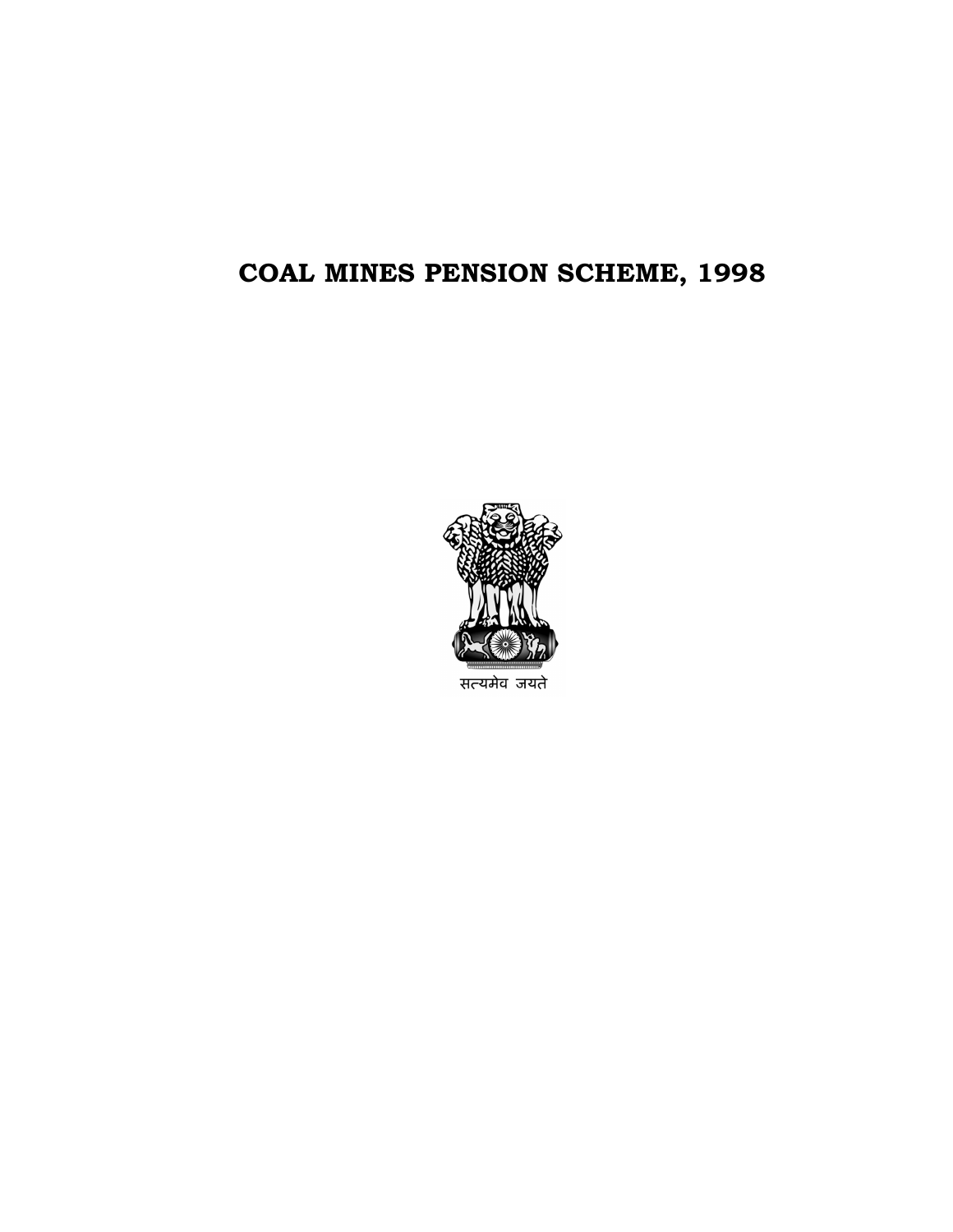# COAL MINES PENSION SCHEME MINISTRY OF COAL

## NOTIFICATION

New Delhi, the 20<sup>th</sup> March, 1998

**S.O.232 (E)** – In exercise of the powers conferred by sub-section (2) of section 1 of the Coal Mines Provident Fund and Miscellaneous Provisions (Amendment)Act, 1996 (23 of 1996), the Central Government hereby appoints the  $31<sup>st</sup>$  day of March, 1998 as the date on which the said Act shall come into force.

> [No. 20/36/96-ASO] G.B.MUKHERJEE, Jt Secy.

#### **NOTIFICATION**

New Delhi, the 20<sup>th</sup> March, 1998

S.O. 233 (E) – In exercise of the powers conferred by sub-paragraph 1 of the Coal Mines Pension Scheme, 1998 (Published in the Official Gazette vide number G.S.R. 123 (E), dated the  $5<sup>th</sup>$  March 1998), the Central Government hereby appoints the  $31<sup>st</sup>$ day of March, 1998 as the date on which the said scheme shall come into force.

> [No. 20/36/96-ASO] G.B. MUKHERJEE, Jt. Secy.

## COAL MINES PENSION SCHEME

## (EFFECTIVE FROM 31ST MARCH 1998)

G.S.R.123 (E) – In exercise of the powers conferred by section 3E of Coal Mines Provident Fund and Miscellaneous Provisions Act, 1948 (46 of 1948) and in supersession of the Coal Mines Family Pension Scheme, 1971, except as respects things done or omitted to be done before such supersession, the Central Government hereby makes the following scheme, namely :-

#### 1. SHORT TITLE, COMMENCEMENT AND APPLICATION

- (1) This scheme may be called the Coal Mines Pension Scheme,1998.
- (2) It shall come into force from such date as the Central Government may, by notification in the official gazette, appoint.
- (3) It shall apply to the employees of the coal mines to which the Coal Mines Provident Fund Scheme, 1948, the Andhra Pradesh Coal Mines Provident Fund Scheme, 1956 and the Rajas than Coal Mines Provident Fund Scheme, 1958 framed under section 3 of Coal Mines Provident fund and Miscellaneous Provisions Act, 1948, apply.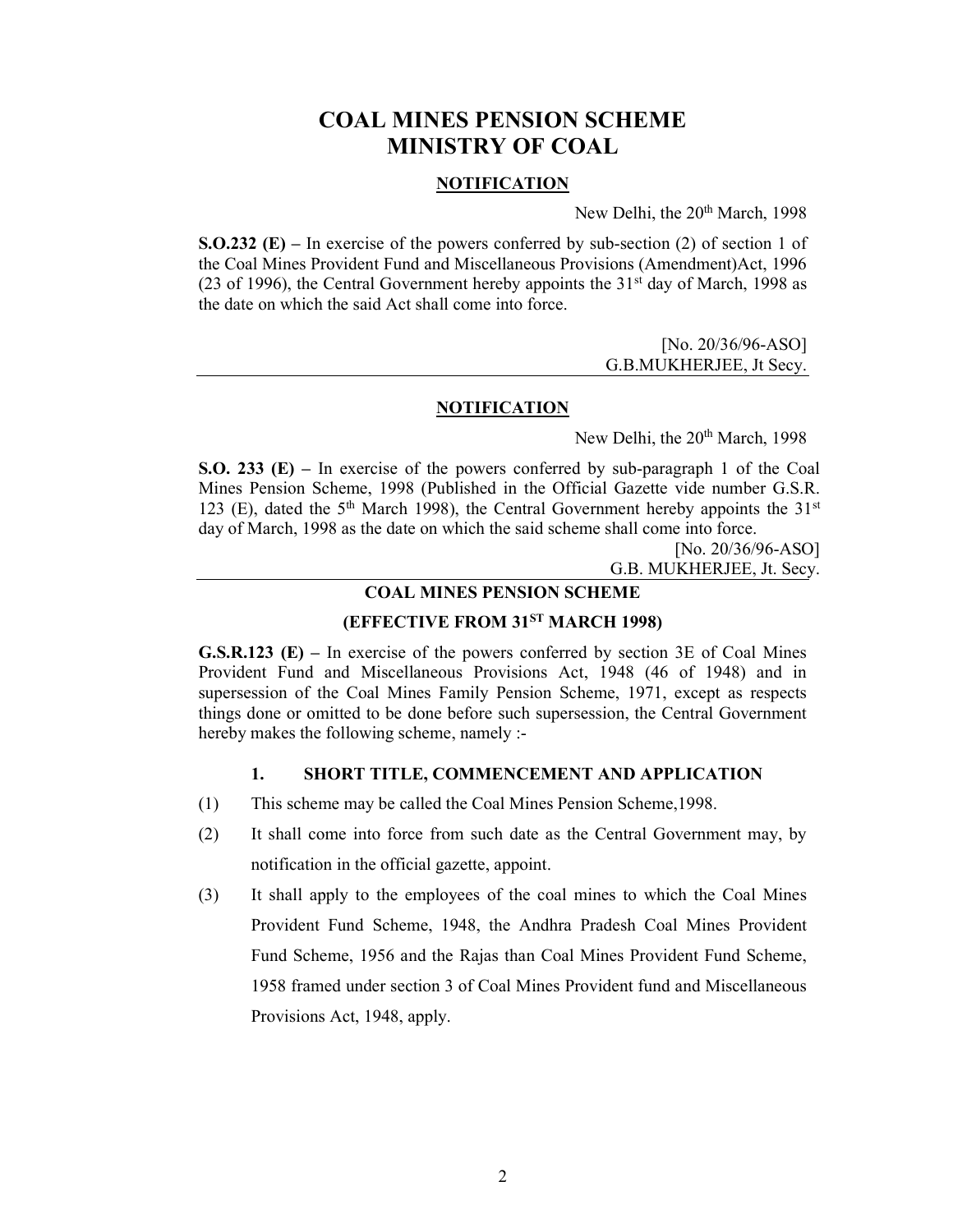## 2. DEFINITIONS

In this scheme, $1$ unless the context otherwise requires:-

- (a) 'Act' means the Coal Mines Provident Fund and Miscellaneous Provisions Act, 1948 (46 of 1948);
- (b) 'Appointed day' means the date appointed under sub-paragraph (2) of paragraph 1 of the Scheme.
- (c) 'authorised officer' means the Regional Commissioner or the Assistant Commissioner or any other officer appointed under sub-section (2) of section 3C.
- (d) 'average emoluments' means the average of the notional salary payable to an employee for the last ten months before retirement from the service.
- (e) 'Board' means the Board of Trustees constituted under section 3A.
- (f) 'Commissioner' means the Coal Mines Provident Fund Commissioner appointed under sub-section (1) of section3C.

 $11(f a)$  'Date of his retirement' means the date of retirement beginning on or after the first day of April, 1994.

- (g) 'employee' means an employee of the Coal Mines in respect of which the Coal Mines Provident Fund Schemes have been made applicable.
- (h) 'family' in relation to an employee means :-
	- (i) wife in the case of a male employee or husband in the case of a female employee,
	- (ii) a judicially separated wife or husband, such separation not being granted on the ground of adultery and the person surviving was not held guilty of committing adultery, and
	- (iii) son who has not attained the age of twenty five years and unmarried daughter who has not attained the age of twenty five years including such <sup>1</sup>son or daughter adopted legally befor superannuation.
- (i) 'form' means the form annexed to the scheme;
- (j) 'Fund' means the provident fund established under the Coal Mines Provident Fund Scheme
- (k) 'notional salary' means the monthly emoluments comprising basic pay and dearness allowance payable to an employee not withstanding the actual salary drawn for that month.
- (l) 'pension' means superannuation pension, retiring pension, disablement pension, widow or widower pension, children pension and orphan pension
- (m) 'pensionable age' means the age of superannuation.
- (n) 'Pension fund' means the fund established under sub-section(2) of Section 3E;
- (o) 'Pensionable service' means
	- (i) the two-third of the period of actual service rendered by an employee from the date of opting for the Coal Mines Family Pension Scheme, 1971 and up to the  $31<sup>st</sup>$  day of March, 1989, except the period for which no contribution has been made to the Family Pension Fund, and
- (ii) the actual service rendered by an employee from the  $1<sup>st</sup>$  day of April, 1989 or the date of joining the service whichever is later, to the date of retirement or the death in service except the period for which no contribution has been made to the Family Pension fund or the Pension Fund, as the case may be.

<sup>1</sup> Corrigenda No. GSR 269 (E) dated the 25<sup>th</sup> May 1998.

<sup>11</sup> Notification No. GSR 108 (E) dated 13<sup>th</sup> February 2003.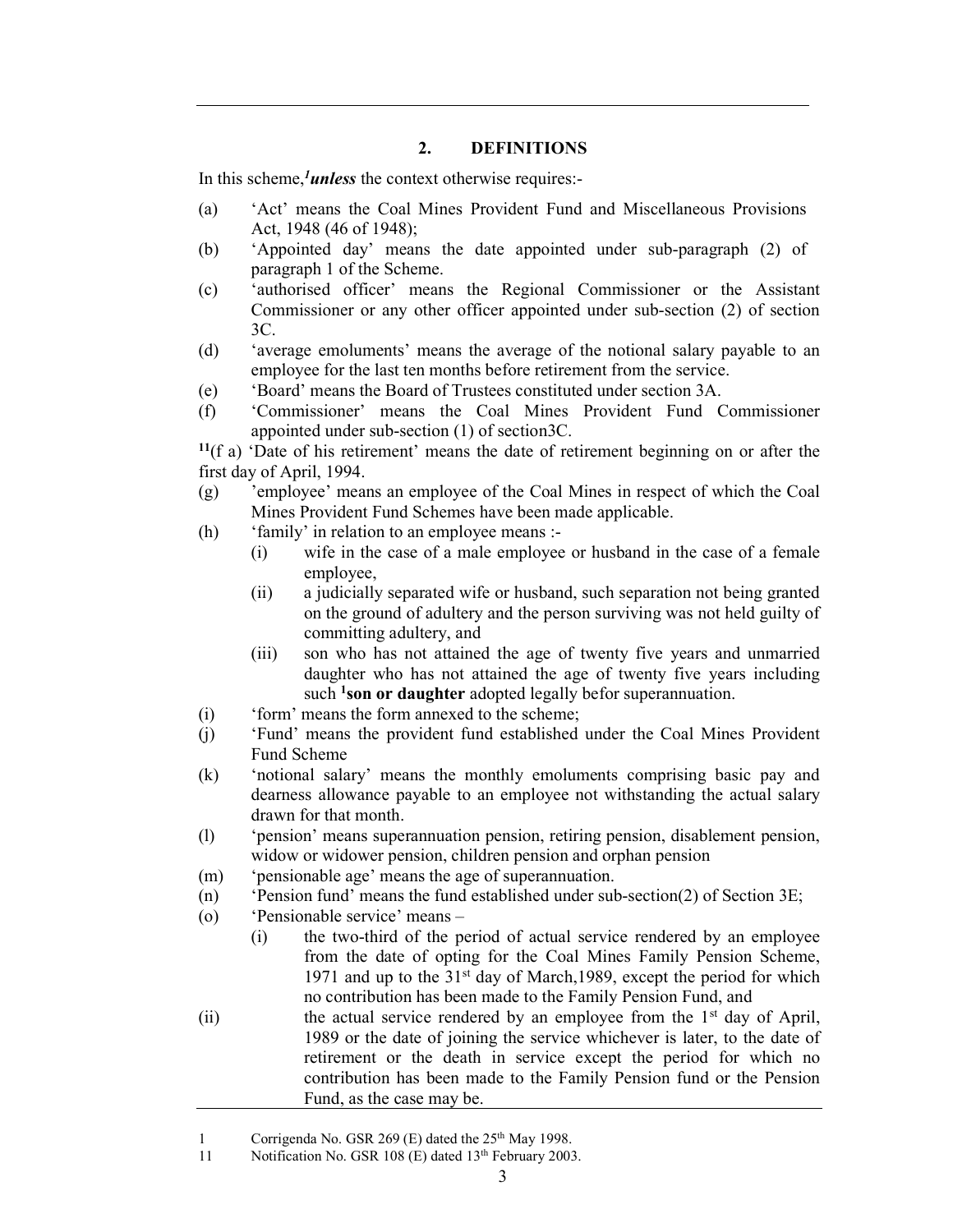- (p) 'Provident Fund Scheme' means the Coal Mines Provident Fund Scheme, 1948, the Andhra Pradesh Coal Mines Provident Fund Scheme, 1956 and the Rajasthan Coal Mines Provident Fund Scheme, 1958;
- $(q)$ <sup>4</sup> 'Retirement' in relation to an employee who is a member of the Pension Scheme means exit of an employee on completion of 10 years of Pensionable service.
- (r) 'Salary' means the monthly emoluments based on which the contribution to the fund is deducted every month.
- (s) 'Schedule' means the Schedule annexed to the Scheme
- (t) 'Section' means section of the Act.
- (u) 'Superannuation' in relation to an employee who is a member of the Pension Scheme means the attainment by the said employee of such age as is fixed in the contract or conditions of service as the age on the attainment of which such employee shall vacate the employment.
- (v) 'Year' means the period of twelve months from the first day of April of the year to the thirty – first day of March of the following year; and
- (w) all other words and expressions used herein and not defined but defined in the Act, shall have the meanings respectively assigned to them in the Act.

## 3. ESTABLISHMENT OF THE PENSION FUND

From the appointed day the Pension Fund shall stand established which shall have the sole purpose the provision of the payment of pension in accordance with the Scheme to the employee or his family or the payment of any amount which may have accrued under the provisions of the Coal Mines Family Pension Scheme, 1971 immediately before the appointed day. The Pension Fund shall consist of the following:

- (a) net assets of the Coal Mines Family Pension Scheme, 1971 as on the appointed day
- (b) an amount equivalent to two and one-third percent of the salary of the employee, being the aggregate of equal shares of the employee and the employer from their respective contributions to the Fund, to be transferred from the appointed day from the fund of the employee.
- (c) an amount equivalent to two percent of the  $4$ Basic and dearness allowance paid of the employee from the first day of April, 1989 or the date of joining, whichever is later, up to the  $31<sup>st</sup>$  day of March, 1996 and two percent of the notional salary of the employee from the first day of April, 1996 or the date of joining, whichever is later, to be transferred from his salary.
- (d) an amount equivalent to one increment to be calculated on the basis of the salary of the employee as on the first day of July, 1995 or the date of joining, whichever is later, to be transferred from the first day July, 1995 or the date of joining, whichever is later, to be transferred from the salary of the employee.
- (e) An amount equivalent to one and two-third percent of the salary of the employee to be contributed by the Central Government from the appointed day:

<sup>4</sup> Notification N. GSR 689 (E) dated 29<sup>th</sup> August 2000.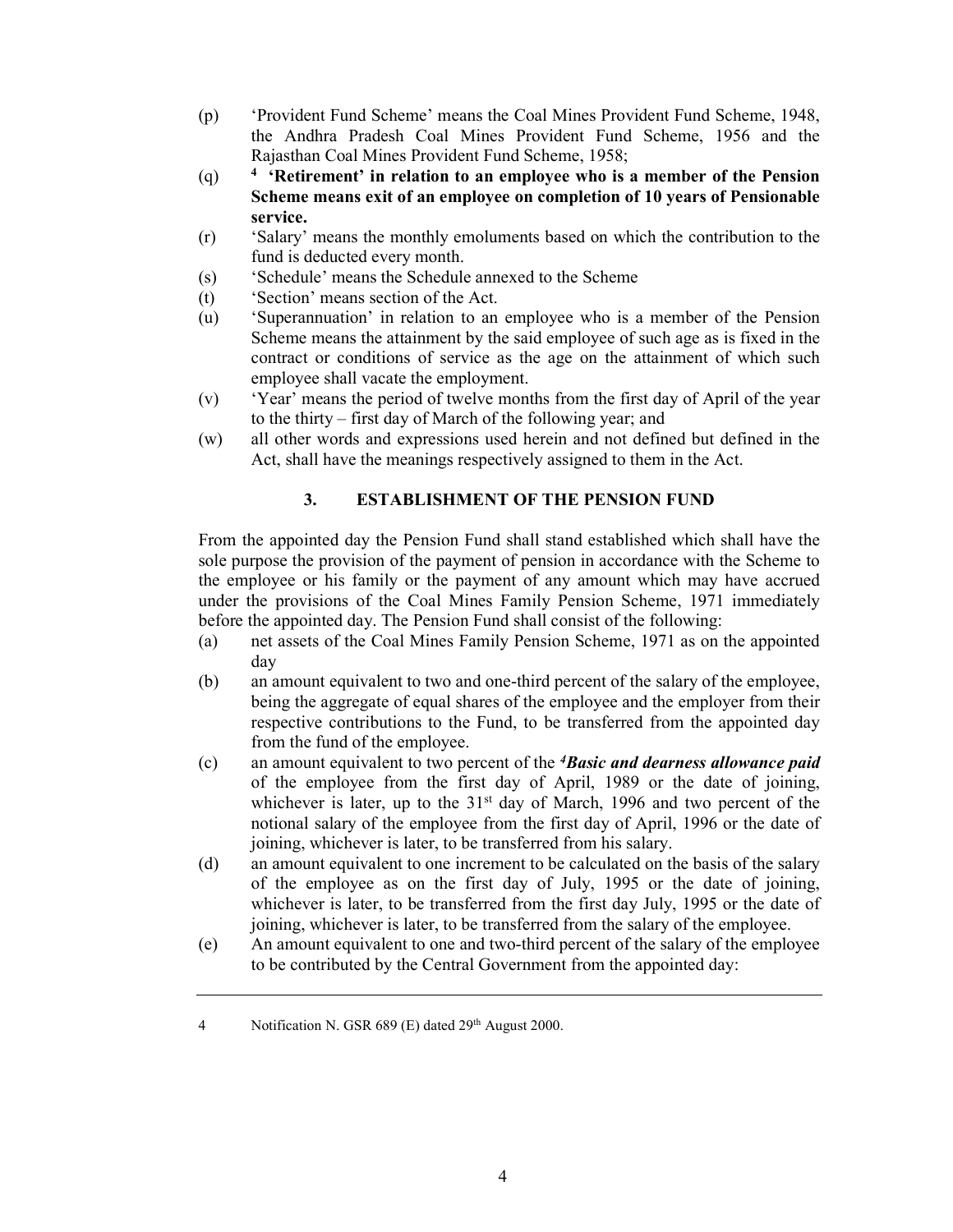Provided that in the case of an employee whose salary exceeds rupees one thousand six hundred per month, the contribution payable by the Central Govt. shall be equal to the maximum of the amount payable on the salary of rupees one thousand six hundred per month only;

(f) amounts to be deposited in terms of the provisions of the proviso of paragraph 4.

## 4. ELIGIBILITY FOR PENSION

- (1) An employee who was a member the Coal Mines Family Pension Scheme, 1971 immediately before the appointed day and has not attained the age of superannuation shall be deemed to be eligible for pension under the provisions of this Scheme from the appointed day.
- (2) An employee who has not opted for the Coal Mines Family Pension Scheme, 1971 but is covered by the Provident Fund Scheme, may opt for pension under the provisions of this Scheme within a period of  $<sup>3</sup>$ three hundred and sixty six days</sup> from the appointed day and he shall be deemed to have become the member of the Scheme from the date of his exercising the option in Form P.S.-1:

5 [Provided that an employee exercising the option under the provisions of this subparagraph shall have to deposit in the Pension Fund either in cash or by way of deduction in installments from his monthly salary or by transfer from his Provident Fund account to the Pension Fund, the arrears equivalent to the amounts specified in clauses (b),  $(c)$ ,  $(d)$  and  $(e)$  of paragraph 3, along with interest from the first day of March, 1971 till the date of exercising the option in respect of arrears,-

- (i) specified in clause (b), at the rate admissible from time to time to the monies in Coal Mines Provident Fund;
- (ii) specified in clauses (c) and (d), at the rate of twelve per cent per annum; and
- (iii) specified in clause(e), at such rate as the Central Government, from time to time, credited interest in respect of its contributions to the Coal Mines Family Pension Scheme, 1971.]
- $7(2A)$  An employee who has not opted for the Coal Mines Family Pension Scheme, 1971 but is covered by the Provident Fund Scheme, may opt for pension under the provisions of this Scheme within a period of nine months from the date of this notification and he shall be deemed to have become the member of the Scheme from the date of his exercising the option in Form  $PS - 1$ .
- <sup>8</sup>(2 AA) An employee who has not opted for Coal Mines Family Pension Scheme, 1971 but is covered by the Provident Fund Scheme, may be opt for pension under the provisions of this Scheme within a period of three hundred and sixty six days from the date of this notification and he shall be deemed to have become the member of the Scheme from the date of his exercising the option in Form PS-1.

<sup>3</sup> Notification No. GSR 218 (E) dated 22<sup>nd</sup> March 1999.

<sup>5</sup> Notification No. GSR 256 (E) dated  $12<sup>th</sup>$  April 2001.

<sup>7</sup> Notification No. GSR 16(E) dated 9th January 2002.

<sup>8</sup> Paragraph ' 2 AA' inserted vide GSR 154(E) dated 5.3.2009 and corrigendum GSR.348(E) dated 22.5.2009.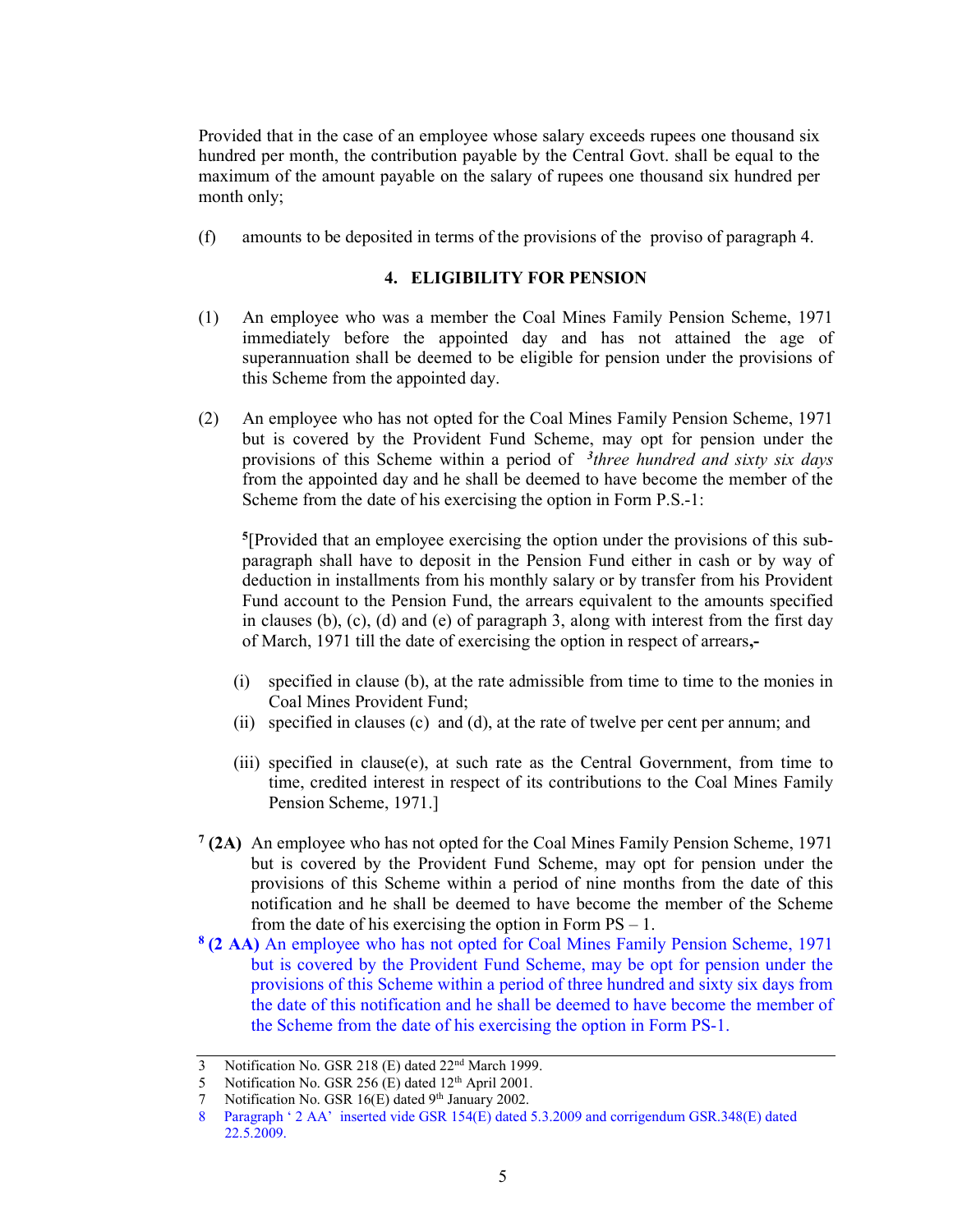<sup>8</sup> (2B) An ex-employee who had not opted for the Coal Mines Family Pension Scheme, 1971 but was covered by the Coal Mines Provident Fund Scheme and had <sup>2</sup>(superannuated or died including a member died while in service) within 1.4.1994 to 31.3.1998 may opt for pension under the provisions of this Scheme within a period of nine months from the date of this notification in the Official Gazette and he shall be deemed to have become the member of the Scheme from the date of his exercising the option in Form PS-1.

Provided that an ex-employee exercising the option under the provisions of this sub-paragraph shall have to deposit in the Pension Fund either in cash or by transfer from his Provident Fund account to the Pension Fund the arrears equivalent to the amounts specified in clauses (b), (c), (d) and (e) of paragraph 3, alongwith interest from the  $1<sup>st</sup>$  day of March,1971 till the date of exercising the option in respect of arrears;

- (i) specified in clause (b), at the rate admissible from time to time to the monies in Coal Mines Provident Fund.
- (ii) Specified in clauses(c) and (d), at the rate of twelve per cent per annum; and
- (iii) specified in clause (e),at such rate as the Central Government, from time to time, credited interest in respect of its contribution to the Coal Mines Family Pension Scheme 1971.

 $12(2)$  Where a member had exercised his opinion in Form PS-1 in place of Form PS-2 OR vice versa and/or where the member has filled up form PS-3 and/or PS-4, it shall be presumed that the member had the intention to join the Coal Mines Pension Scheme, 1998 and his membership to the Pension Scheme shall be considered confirmed in such cases.

- (3) An employee joining the service on or after the appointed day shall be governed by the provisions of this Scheme from the date of his joining.
- (4) An employee who was a member of the Coal Mines Family Pension Scheme, 1971 on the date of his  $3$  superannuation or  $11$  date of his retirement on or after the first day of April,1994 may also opt for the pension under the provisions of this Scheme from the date of his  $\frac{3}{s}$ uperannuation or  $\frac{11}{s}$  date of his retirement within a period of <sup>3</sup>three hundred and sixty six days from the appointed day and he shall be deemed to have become the member of the Scheme from the date of his exercising the option in Form P.S.-2  $4$  and a member who <sup>13</sup>(died including member died while in service) on or after the first day of April, 1994 to the appointed date shall be deemed to have exercised the option of joining the scheme on the date of his death.

Provided that an employee exercising his option  $4$ or the deemed optee under the provisions of this sub-paragraph, shall have to deposit in the Pension Fund in cash the amounts received by him on or after the date of his  $\frac{3}{s}$ suerannuation or  $\frac{11}{\text{date of}}$ his retirement by way of :-

- (a) retirement-cum-withdrawal benefits accrued under the provisions of the Coal Mines Family Pension Scheme,1971;
- (b) an amount equivalent to two percent of the salary of the employee from the first day of April, 1989 till the date of his  $\frac{3}{s}$ uperannuation or  $\frac{11}{s}$  date of his retirement;

<sup>2</sup> The word 'superannuated' substituted vide GSR 521(E) dated 12.8.2004.

<sup>3</sup> Notification No.GSR 218(E) dated 22<sup>nd</sup> March 1999.

<sup>4</sup> Notification No.GSR 689(E) dated 29<sup>th</sup> August 2000.

<sup>8</sup> Notification No.GSR  $482(E)$  dated  $8<sup>th</sup>$  July 2002.

<sup>11</sup> Notification No.GSR 108(E) dated 13<sup>th</sup> February 2003.

<sup>12</sup> Para '2C' inserted vide GSR 774(E) dated 22.10.2009.

<sup>13</sup> The word 'died' substituted vide GSR 521(E) dated 12.8.2004.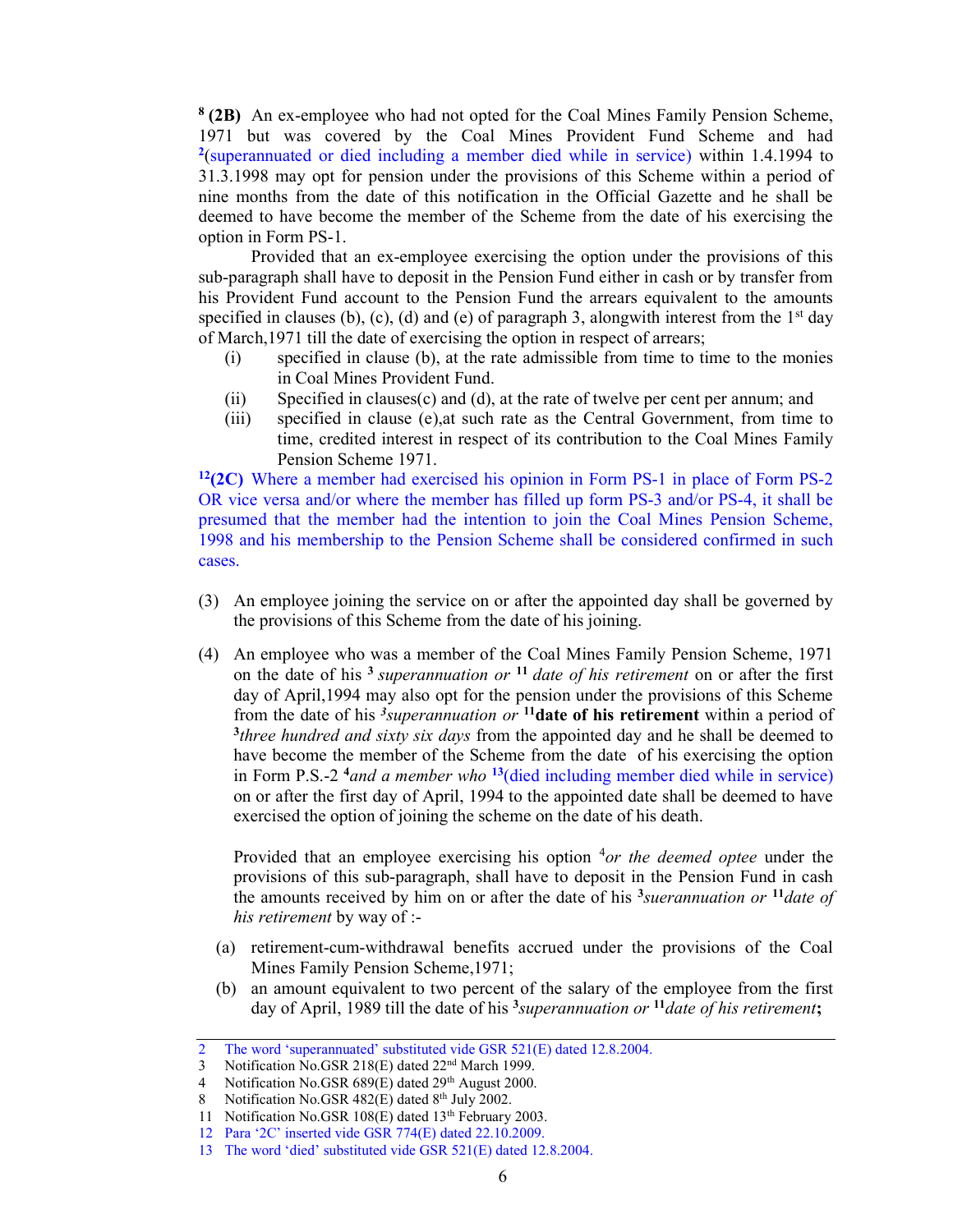(c) an amount equivalent to one increment to be calculated on the basis of the salary of the employee as on the first day of July, 1995 from the first day July, 1995 till the date of his  $3$ superannuation or  $11$  date of his retirement.

<sup>1</sup>Alongwith interest at the rate of 8.5 percent per annum for the period from the date of receipt of such sums to the date of exercising the option.

- $7(4A)$  An employee who was a member of the Coal Mines Family Pension Scheme, 1971 on the date of his superannuation or retirement on or after the first day of April, 1994 may also opt for the pension under the provisions of this Scheme from the date of his superannuation or retirement within a period of nine months from the date of this notification and he shall be deemed to have become the member of the Scheme from the date of his exercising the option in Form PS-2.
- <sup>8</sup>(4AA) An employee who was a member of the Coal Mines Family Pension Scheme, 1971 on the date of his superannuation or retirement on or after the first day of April, 1994 may also opt for the pension under the provisions of this Scheme from the date of his superannuation or retirement within a period of three hundred and sixty six days from the date of this notification. He shall be deemed to have become the member of the Scheme from the date of his exercising the option in For PS-2.
- $10$  (5) An employee, who was a member of the Central Coalfields Limited Staff Provident Fund, Darbhanga House, Ranchi, hereinafter referred to as CCLSSPF, or the Coal Mines Authority Limited Staff Provident Fund constituted under the Coal Mines Nationalization Provident Fund rule 1976, hereinafter referred as CMALSPF retired or superannuated on or after first day of April,1994 or has become the member of Coal Mines Provident Fund, shall be deemed to have become the member of this scheme and eligible to draw pension from the date, following the date of superannuation or retirement in respect of members superannuated or retired on or before  $7<sup>th</sup>$  October, 2002, and other members as per the provisions of this scheme from  $8<sup>th</sup>$  October, 2002:

 Provided the employee or the ex-employee or the family (in the event of death of an exemployee) deposits into the pension fund the arrears, equivalent to the amounts specified in clauses (b), (c), (d), (e) & (f) of Paragraph 3, alongwith interest till the date of deposit from the first day of March 1971 or the date of joining service, whichever is later, till  $7<sup>th</sup>$  October, 2002 or the date of superannuation or retirement, as the case may be, by way of authorizing transfer of such amounts from his/her provident fund accumulations, in respect of members who have not withdrawn their Provident Fund accumulations, and for other member's cases, by way of Demand Draft.

Note: - for the purpose of this paragraph –

- (i) A deemed member under this paragraph shall have the option not to join this scheme. For this, he shall inform the Commissioner in writing within one year from the date of publication of this notification. The option once exercised shall be final.
- (ii) The amounts specified in clause (b) of paragraph 3 shall carry an interest at the rates admissible to Coal Mines Provident Fund members, for clause (c) and (d) of paragraph 3, at the rate of 12% per annum and the amounts under clause (e) of paragraph 3, at such rate, fixed by the Central Government from time to time credited interest in its contributions to the Coal Mines Family Pension Scheme, 1971 till 31.03.1998, and at the rate of 8.5% with effect from 01.04.1998.
- (iii) The pensionable service shall be counted in terms of paragraph 2(0) deeming that they were the members of ceased Coal Mines Family Pension Scheme, 1971 or Coal Mines pension Scheme, 1998 as the case may be, from 01.03.1971 or from the date of joining into CMALSPF or CCLSPF, whichever is later till  $7<sup>th</sup>$  October, 2002 or date of superannuation or retirement, as the case may be.

<sup>1</sup> Corrigenda No. GSR 269 $(E)$  dated the 25<sup>th</sup> May 1998.

<sup>3</sup> Notification No. GSR 218(E) dated 22nd March 1999.

<sup>7</sup> Notification NO. GSR 16(E) dated the 9<sup>th</sup> January 2002.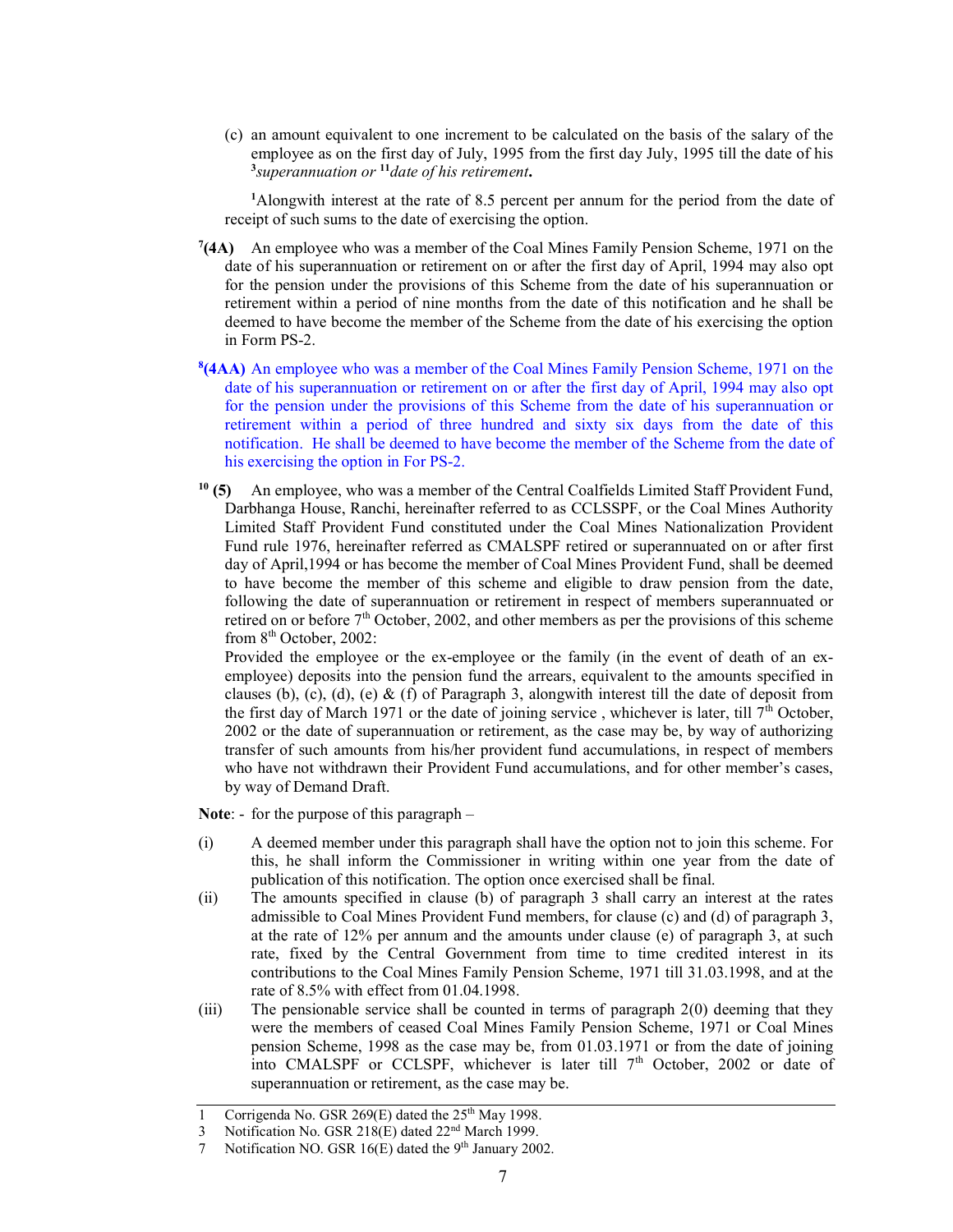10 Notification No. GSR 107(E) dated the 13<sup>th</sup> February'2003.

- 8 Para '4AA' inserted vide GSR 154(E) dated 5.3.2009 and corrigendum GSR.348(E) dated 22.5.2009
- (iv) In case of any dispute regarding pensionable service the decision of the Commissioner shall be final.

#### $15.$ PARTICULARS TO BE FURNISHED BY AN EMPLOYEE

- (1) An employee eligible for pension under the provisions of sub-paragraphs (1) and (3) of paragraph 4, shall within a period of  $3$  three hundred and sixty six days from the <sup>2</sup> appointed day or date of joining, as the case may be submit to his employer the particulars of his family members in triplicate in Form PS-3 and nomination in triplicate in Form P.S-4 which after proper verification and due attestation shall be forwarded by the employer to the concerned authorised officer.
- (2) An employee who opts for pension under the provisions of sub-paragraphs (2) and (4) of paragraph 4, shall submit to his employer the particulars of his family members in triplicate in Form PS-3 and nomination in triplicate in Form PS-4 while exercising the option which after proper verification and due attestation shall be forwarded by the employer to the concerned authorised officer.
- (3) Where an employee eligible for pension under the provisions of the Scheme does not have a wife/husband at the time of making the nomination he may indicate the <sup>1</sup>name and particulars of the guardian of his minor son or daughter for the purpose of receiving the benefits under the provisions of the Scheme.
- (4) Whenever there is any change in the particulars submitted by an employee under the provisions of sub-paragraph  $(1)$ , $(2)$  and  $(3)$ , he shall intimate the same to his employer who within a period of seven days from its receipt shall forward the same after verification and attestation to the concerned authorised <sup>1</sup>officer
- (5) At the time of making the nomination if an employee is having a family, the nomination shall be made only in favour of one or more members belonging to his family. A nomination made by an employee in favour of any person other than his family member shall become invalid on his acquiring a family.

## 6. MAINTENANCE OF ACCOUNTS AND RECORDS BY THE AUTHORISED OFFICER

- (1) The authorised officer shall be responsible for maintenance of proper accounts, records and Registers of the Pension Fund in such form as may be specified by the Commissioner from time to time.
	- (2) The authorised officer shall be the sanctioning authority for the purpose of pension and other benefits under the provisions of the Scheme and shall also be responsible for disbursement of the same.

<sup>1</sup> Corrigenda No.GSR 269(E) dated the  $25<sup>th</sup>$  May 1998.<br>2 Notification No. GSR 268(E) dated the  $25<sup>th</sup>$  May 1998

Notification No. GSR 268(E) dated the 25<sup>th</sup> May 1998.

<sup>3</sup> Notification No. GSR 218(E) dated 22nd March 1999.

<sup>7</sup> Notification NO. GSR 16(E) dated the  $9<sup>th</sup>$  January 2002.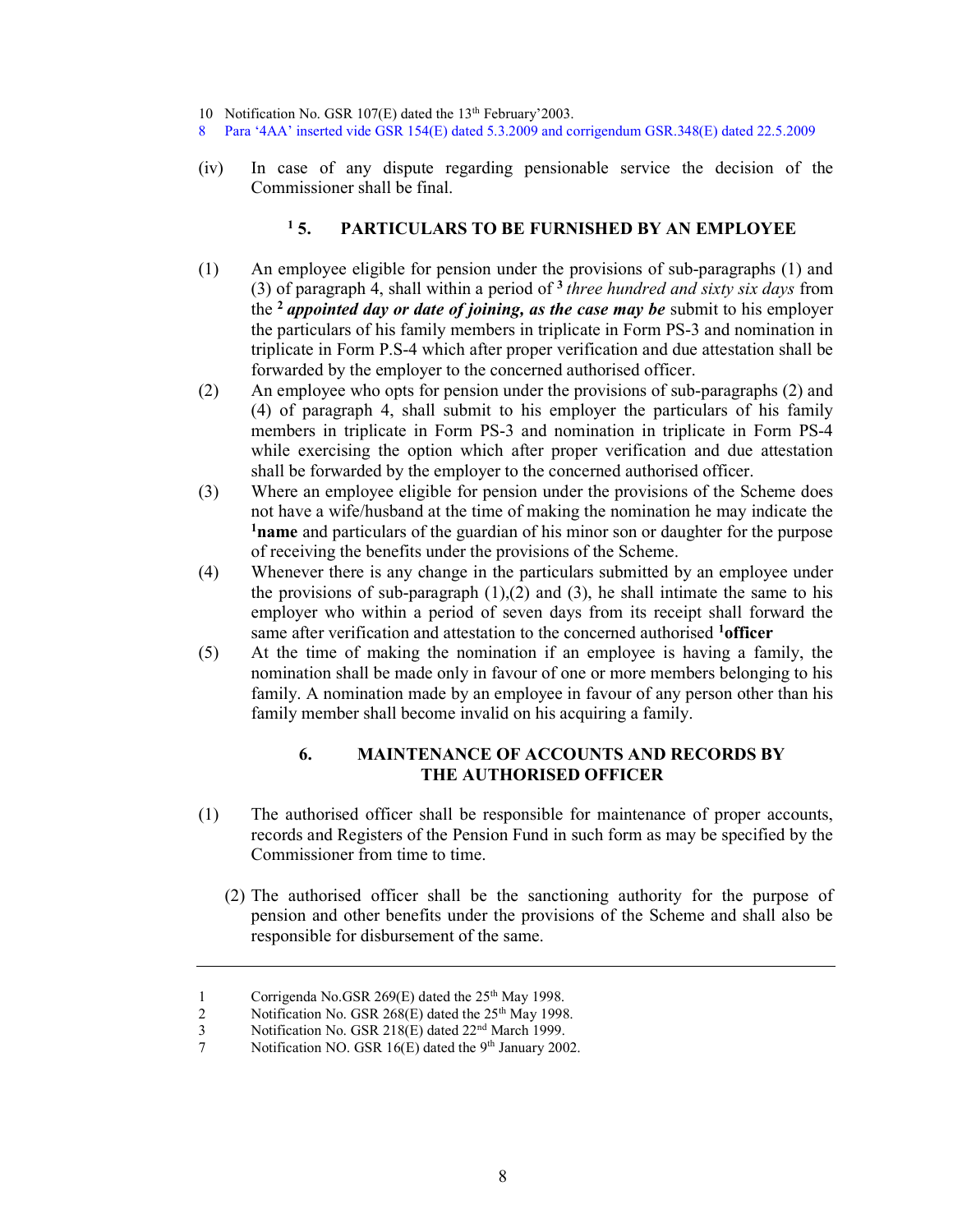## 7. CALCULATION OF CONTRIBUTIONS

- (1) The rate of increment referred to in clause (d) of paragraph 3 in respect of timerated or piece-rated category of employee shall be twenty six times of his daily rate of increment.
- (2) Where an employee exercises his option under the provisions of sub-paragraph (2) of paragraph 4 and is unable to deposit in full the amounts referred to in that subparagraph on or before the date of his superannuation, the amount of his pension shall be reduced by an amount calculated on the basis specified in Schedule-1.
- (3) Where the amount of Pension fund referred to in clauses (c) and (d) of paragraph 3 had not been deducted from the salary of the employee by an employer till the appointed day or had been deducted in part or in full but not remitted to the  $3$ Commissioner on or before the appointed day, such amount shall be remitted to the  $3$ Commissioner within a period of one hundred and twenty days from the appointed day and an interest of twelve percent per annum accrued on such amount as one the appointed day shall have also to be remitted by the employer to the <sup>3</sup>Commissioner.
- (4) Any amount to be paid into or out of the Pension Fund shall be calculated to the nearest rupee, fifty paise or more to be counted as the next higher rupee and fraction less than fifty paise to be ignored.
- (5) In case no contribution to the pension fund is payable in a week or fortnight or month, only because of rounding off under sub-paragraph (4), the week or fortnight or month, as the case may be, shall not be excluded from the period of pensionable service. In case of weekly-paid employee, the number of weeks for which there is contribution to the Pension Fund shall be divided by four and in the case of fortnightly paid employee, the number of fortnights shall be divided by two to arrive at the number of months for which there is contribution to the Pension Fund. Fraction of a month so determined shall be rounded off by treating half or more as a complete month, ignoring fraction less than half.

## 8. RESPONSIBILITIES OF THE EMPLOYER

- (1) Every employer of the employee shall submit to the Commissioner on or before the  $30<sup>th</sup>$  day of every month a return of contributions for the preceding month towards the Pension Fund along with the  $\frac{1}{\theta}$  detail of contributions towards provident fund in Form P.S-5.
- (2) Every employer shall be responsible for payment of the amount equivalent to one and one sixth percent of the salary of the employee to be transferred from the Fund as employer's share in terms of clause (b) of paragraph 3 and the same shall not be deducted from the salary or other benefits of the employee.

<sup>1</sup> Corrigenda No.GSR 269(E) dated the 25<sup>th</sup> May 1998.

<sup>3</sup> Notification No. GSR 218(E) dated 22<sup>nd</sup> March 1999.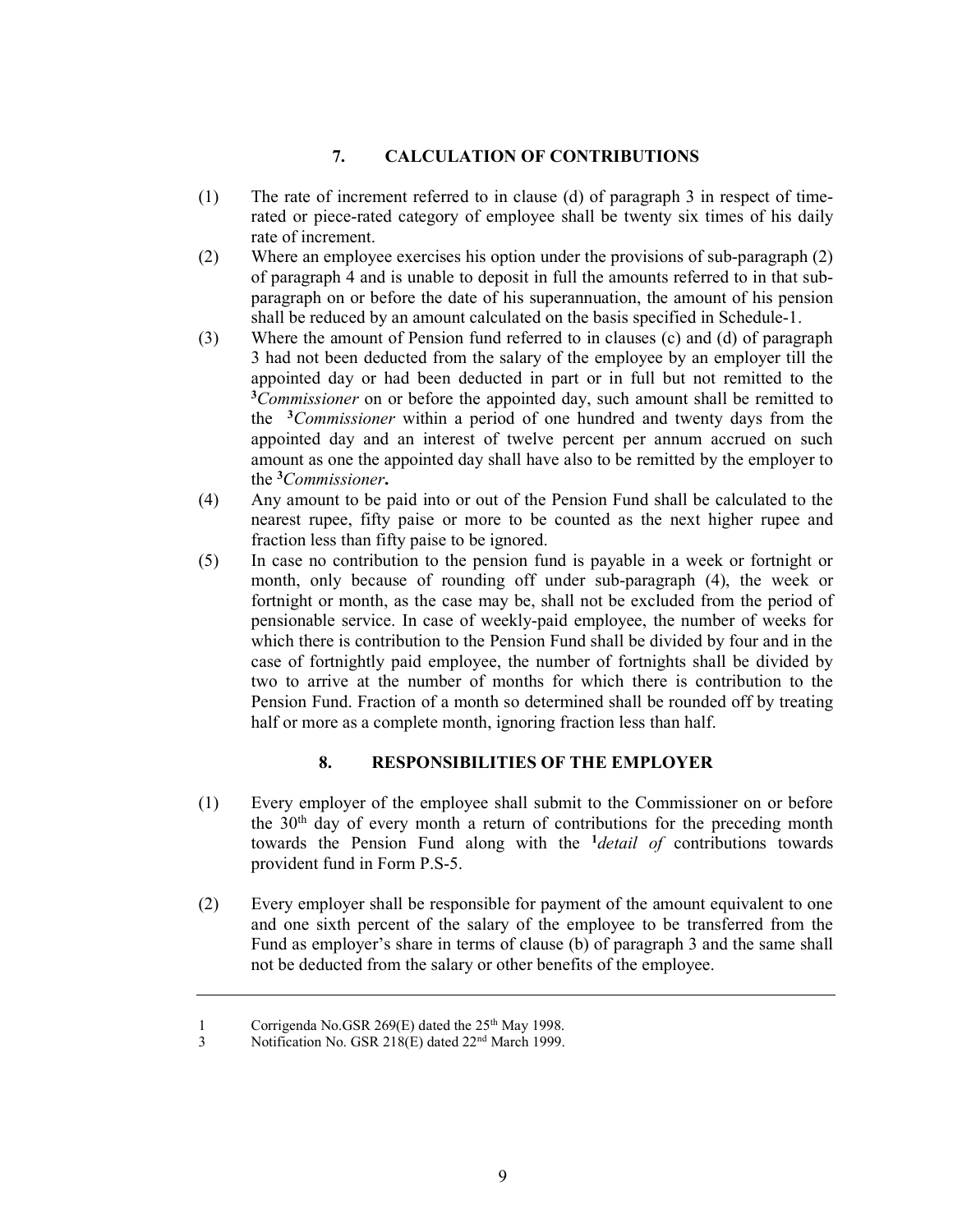## 9. INVESTMENT, ETC. OF PENSION FUND

- (1) The total amount vested in and transferred to the Pension Fund in accordance with the provisions of clause (a) of paragraph 3, except such amount as may be required from time to time for making the payment of pension and other benefits under the Scheme, shall be deposited on the appointed day by the Commissioner with the Central Government in the Public account.
- (2) The commissioner shall make suitable banking arrangements in respect of the amount vested in the Pension Fund in accordance with the provisions of <sup>3</sup>clauses (b), (c), (d), (e) and (f) of paragraph 3 and such amount shall be invested in accordance with such pattern of investment as may be determined by the Central Government in the Ministry of Finance from time to time.

## 10. MONTHLY PENSION

- (1) An employee after completion of thirty years of pensionable service and on attaining the age of superannuation shall be eligible to receive monthly pension at the rate of twenty five percent of the average emoluments or not less than rupees three hundred fifty from the date following the date of superannuation till the date of his death.
- (2) Where an employee has not completed thirty years but has completed ten years pensionable service on attaining the age of superannuation, the pension shall be determined on the following basis :-

Length of pensionable service

 $\text{---}$  X 25 percent of the average emoluments.

30

- 
- (3) Where an employee having completed <sup>4</sup>ten years of pensionable service and would be attaining the age of superannuation within a <sup>6</sup>period of twenty years, opts to retire from the service before attaining the age of superannuation, the amount of monthly pension payable to such employee shall be determined on the basis specified in Schedule- 2.
- (4) Where an employee, has not completed ten years of pensionable service on attaining the age of superannuation, or opts to leave service, or his services are terminated, or becomes disabled before completion of ten years of pensionable service, the amounts payable by way of return of contribution to such employee shall be determined on the basis specified in Schedule -3

#### 11. DISABLEMENT PENSION

Where an employee after rendering ten years of pensionable service becomes permanently handicapped or disabled on account of bodily or mental infirmity during his service time, and has been declared as such by a competent medical board, he shall be entitled to a disablement pension to be computed at the rate of twenty five percent of the average emoluments or not less than rupees three hundred fifty per month.

<sup>3</sup> Notification No.GSR 218(E) dated  $22<sup>nd</sup>$  March 1999.<br>4 Notification No. GSR 689(E) dated  $29<sup>th</sup>$  August 2000

Notification No. GSR  $689(E)$  dated  $29<sup>th</sup>$  August 2000.

<sup>6</sup> Notification No. GSR 861(E) dated 23rd November 2001.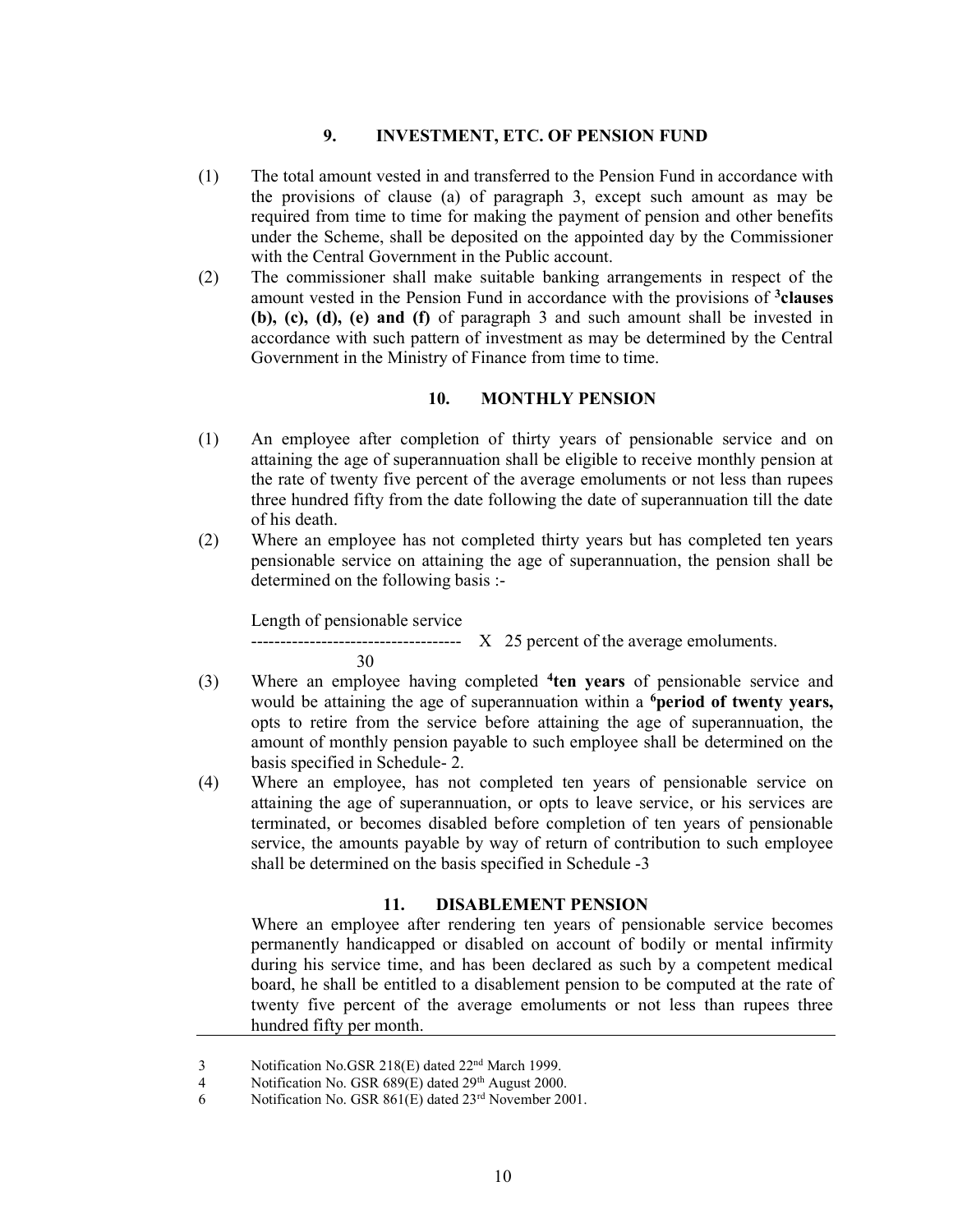## 12. MONTHLY WIDOW OR WIDOWER PENSION

- (1) After the death of an employee from the date following the date of his/her death and till the date of her/his death or re-marriage whichever is earlier, his /her legally wedded wife/husband shall be entitled for widow or widower pension, as the case may be.
- (2) If an employee is having more than one legally wedded wife at the time of his death, all the surviving widows shall be entitled to receive in equal share the amount of widow pension till the date of their death or re-marriage, whichever is earlier.
- (3) The amount of monthly widow or widower pension payable on the death of an employee after the date of <sup>3</sup>superannuation or <sup>11</sup>date of his retirement shall be equal to sixty percent of the monthly pension of the employee as on the date of his/ her death or not less than rupees two hundred and fifty.
- (4) In case an employee dies in service before attaining the age of superannuation, the amount of monthly widow or widower pension payable shall be equivalent to sixty six and two upon three percent, of monthly pension of the employee for which he/she would have become entitled on the date of his/her death or not less than <sup>4</sup>rupees three hundred and twenty.

## 13. CHILDREN PENSION

- (1) After the death of an employee from the date following the date of his/her death, along with surviving wife/husband, two of the eldest sons or unmarried daughters, as the case  $\frac{1}{2}$  may be, till they attain the age of twenty five years or in the case of unmarried daughter till the date of her marriage, whichever is earlier, shall be entitled to children pension.
- (2) The amount of monthly children pension payable after the death of an employee shall be equal to twenty five percent of the amount of widow or widower pension for each son or daughter, as the case may be, or not less than rupees one hundred for each child.

<sup>1</sup> Corrigenda No. GSR 269(E) dated the 25<sup>th</sup> May 1998.

<sup>3</sup> Notification No. GSR 218(E) dated 22nd March 1999.

<sup>4</sup> Notification No. GSR 689(E) dated 29<sup>th</sup> August 2000.

<sup>11</sup> Notification No. GSR 108(E) dated 13<sup>th</sup> February 2003.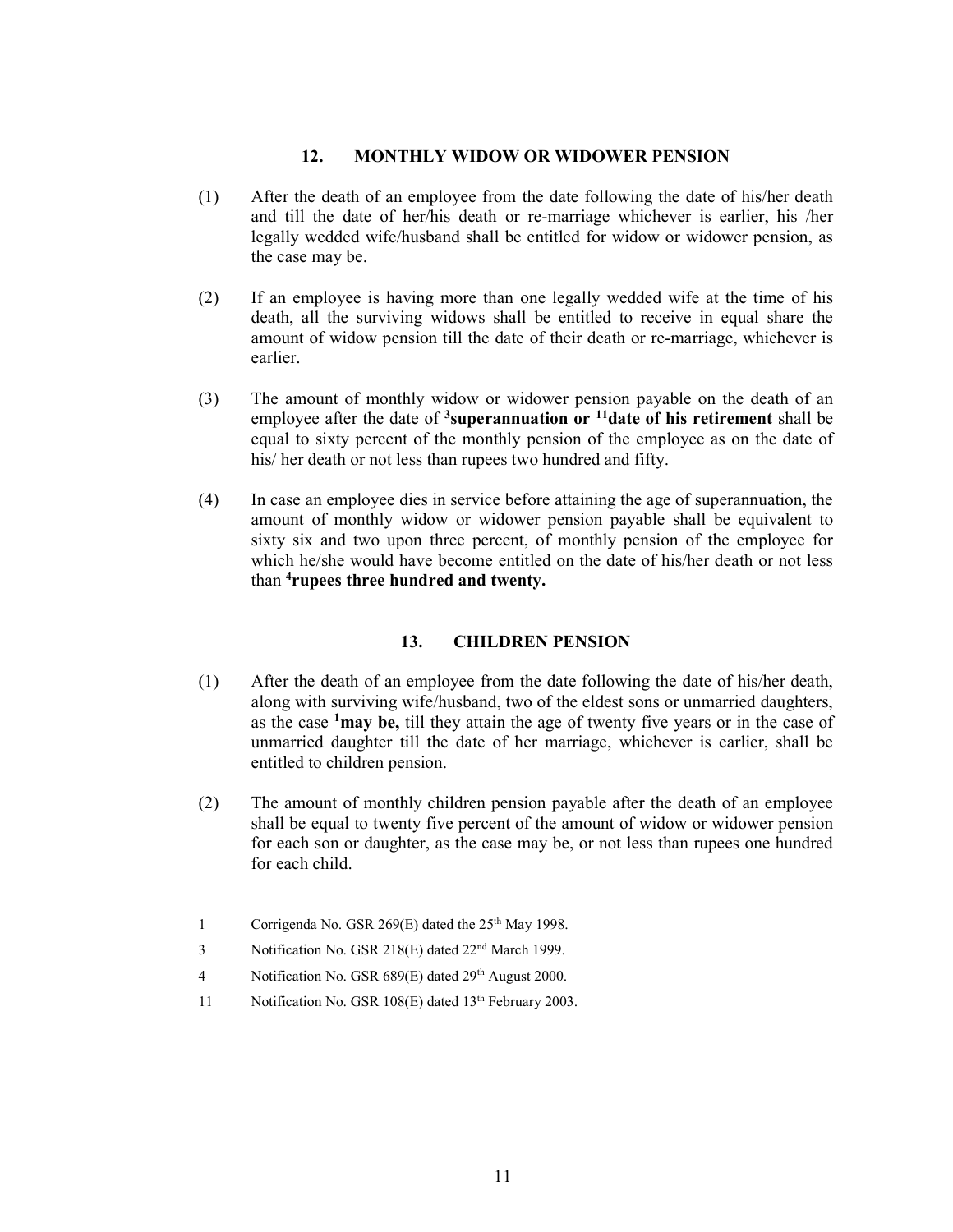## 14. ORPHAN PENSION

- (1) In case there is no surviving widow or widower at the time of the death of an employee, from the date following the date of his/her death, or otherwise the date of the death of the widow/widower, two of the eldest sons or unmarried daughters, as the case may be, till  $1$ <sup>they</sup> attain the age of twenty five years and in the case of unmarried daughter till the date of her marriage, whichever is earlier, shall be entitled for orphan pension in lieu of children pension.
- (2) The amount of monthly orphan pension payable after the death of the employee or the widow/ widower shall be equivalent to fifty percent of the amount of widow/ widower pension  $1<sup>0</sup>$  not less than rupees one hundred and ten for each orphan.

## 15. OPTION TO BE EXERCISED BY EMPLOYEE

- (1) An employee entitled for pension under the provisions of the Scheme may opt at the time of making an application for pension in Form PS-6, either to draw,-
	- (a) the full admissible amount of pension; or
	- (b) ninety percent of the total admissible amount of the pension till the date of his death; or
	- (c) ninety percent of the total admissible amount of pension till the date of his death, and eighty percent, of his total admissible amount of pension as widow/ widower pension in favour of his/her wife / husband during her / his <sup>1</sup>life-time.
- (2) Where an employee exercises his option to receive ninety percent of the total admissible amount of the pension during his life time, then after his death, in addition to the widow/ widower pension, and children pension or orphan pension, as the case may be, his/ her nominee shall be entitled to receive in lump sum an amount equivalent to hundred times of his/ her full monthly pension.
- (3) Where an employee under sub-paraqgraph (1) exercises option to receive ninety percent of the total admissible amount of the pension during her/his life time and eighty percent of the total admissible amount of the pension as widow/widower pension in favour of his /her wife/husband during her /his life time, then the nominee shall be entitled to receive an amount equivalent to ninety times of the full monthly pension after the remarriage or death of the widow/widower whichever is earlier.
- (4) The Option once  $<sup>1</sup>$  exercised under this paragraph shall be final.</sup>

## 16. EX – GRATIA PAYMENT

 Where an employee before attaining the age of superannuation dies in service, an amount of rupees five thousand shall be payable in lump sum to surviving widow widower and in case there is no widow/widower, to surviving children in equal share, or where there no widow / widower and children to the nominee.

1 Corrigenda No.GSR 269(E) dated the 25<sup>th</sup> May 1998.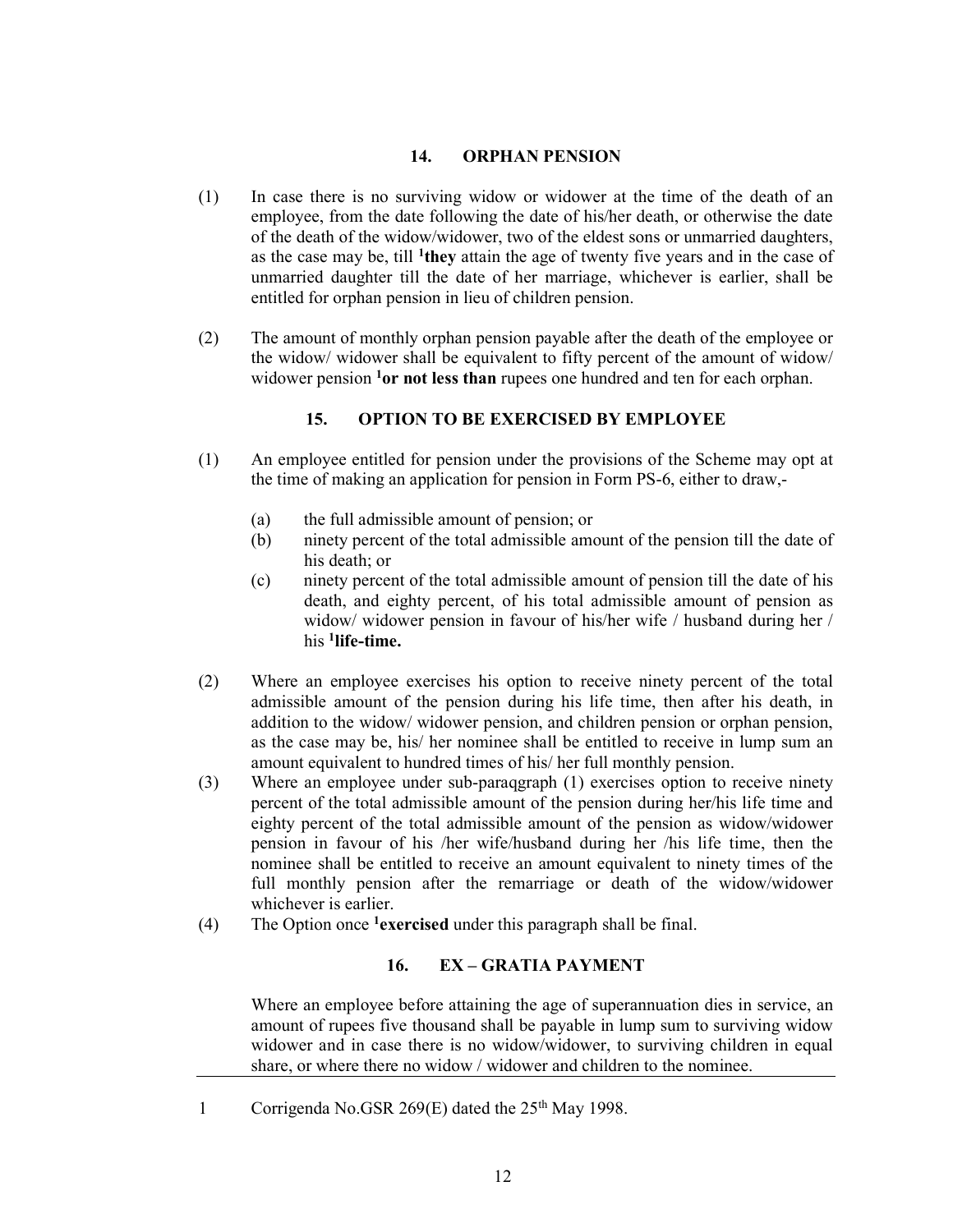## 17. PAYMENT OF OUTSTANDING BENEFITS

Where an employee dies in service or after  $3$ superannuation  $11$ or date of his retirement and certain amounts accrued under the provisions of this Scheme have not been paid, such amounts shall be paid in equal share to the surviving widow/ widower or in case there is no widow/widower, to surviving children in equal share, or where there is no widow/ widower and children to the nominee.

## 18. ADMINISTRATION OF THE SCHEME

- (1) An account called the "Pension Administration Account", for recording all the administrative expenses of the Scheme shall be maintained by the Commissioner in such manner as may be specified by the Board, with the approval of the Central Government. The Pension Administration Account shall contain such details as may be necessary to determine the sums payable by the Central Government for the administration of the Scheme in accordance with the provisions of section 3F. The liability of the Central Government to pay the expenses on administration of the Scheme shall be as decided by the Central Government from time to time.
- (2) All expenses for administering the Scheme, not including therein the cost of any benefit admissible under the Scheme, but including proportionate expenses of officers and in respect of employees, expenses for meetings of the Board and its committees, fees and allowances of Trustees, litigation expenses, hiring of services of experts, the cost of stationery, office equipment, furniture and rent for office accommodation, audit expenses and any other expenditure required for the purpose of giving effect to the Scheme shall be debited to the Pension Administration Account. Where any services, supplies and buildings are utilized for the common purposes of the Scheme and the Provident Fund Schemes, the cost of such services and supplies and buildings shall be appropriated between the Pension Administration Account and the Administration Account of the Coal Mines Provident Fund by the Commissioner with the approval of the Board and the Central Government.
- (3) In case the sums made available by the Central Government under the provisions of section 3F for administration of the Scheme are found to be inadequate, the expenditure over and above such sums shall be met out of the Administration Account of the Coal Mines Provident Fund, including one time initial expenditure involved in implementation of the Scheme, with the approval of the Board of Trustees and the Central Government.

## 19. BUDGET

(1) The Commissioner shall place before the Board in January each year a budget showing separately probable receipts and expenditure which is expected to be incurred there from during the year commencing on the first day of April of that year. The Budget as approved by the Board shall be submitted for sanction to the Central Government before the fifteenth day of February each year.

<sup>3</sup> Notification No. GSR 218(E) dated 22nd March 1999.

<sup>11</sup> Notification No.GSR 108(E) dated 13<sup>th</sup> February 2003.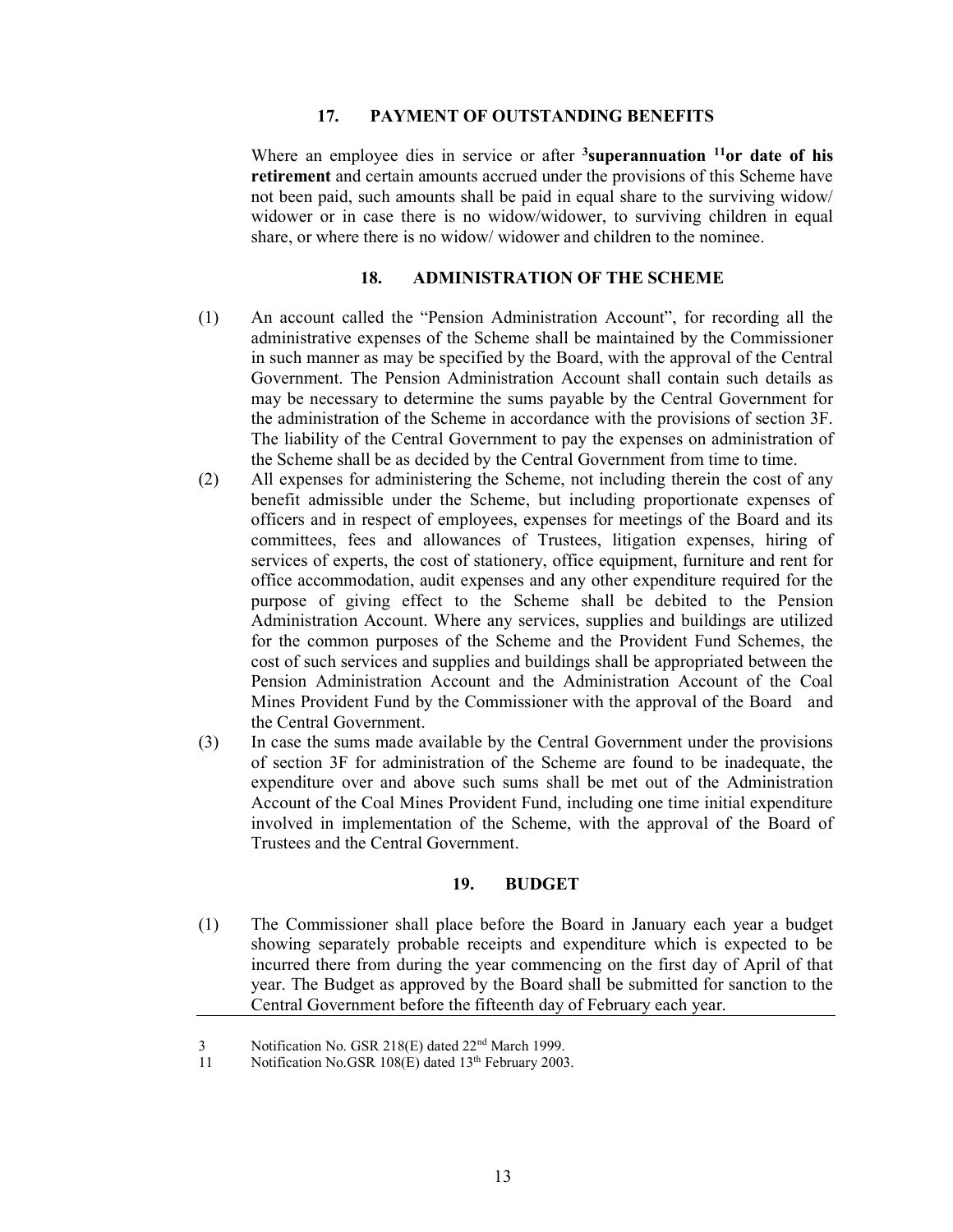- (2) The Central Government may with or without any modifications <sup>1</sup>sanction the Budget.
- (3) The commissioner may make budgetary re-appropriation of funds subject to the condition that the total budget sanctioned under sub-paragraph (2) is not exceeded. <sup>1</sup>Such re-appropriation shall be placed by the Commissioner before the Board at its first meeting after such re-appropriation for its approval and the approval of Central Government shall also be obtained for the same before the expiration of the financial year.

#### 20. AUDIT

 The accounts of the Pension Fund shall be audited every year by the Comptroller and Auditor General of India.

#### 21. ANNUAL AUDIT REPORT, BALANCE SHEET ETC.

 The Commissioner shall place a report on the working of the Scheme relating to the previous year along with audited annual accounts at a meeting of the Board to be held before fifteenth day of November each year and the Board shall submit such report with the audited accounts to the Central Government for placing the same before parliament by the end of December each year.

#### 22. VALUATION AND REVIEW OF THE PENSION FUND

- (1) The commissioner shall be responsible for valuation of the Pension Fund every third year by an Actuary to be appointed by the Board. The recommendations of the Actuary shall be placed by the Commissioner before the Board.
- (2) The Commissioner may initiate action for enhancement and revision of the amount of family pension admissible under the Coal Mines Family Pension Scheme, 1971 and after approval of the Board may recommend to the Central Government for amendment in the provisions of this Scheme.
- (3) At any time, when the Pension Fund so permits, the Board on the recommendation of an Actuary may recommend to the Central Government and with its approval may amend the rates of contribution payable under the Scheme or the scale of any benefits admissible or the period for which such benefit may be allowed.

## 23. RECOVERY OF DAMAGES FOR DEFAULT IN PAYMENT OF CONTRIBUTIONS-

- (1) It shall be the responsibility of the employer to deduct from the salary of an employee the contributions towards the employee's share under the Scheme and remit the same to the Commissioner in Form PS – 5.
- (2) Where any employer makes a default in the remittance of any contribution to the Commissioner, the Commissioner shall be competent to recover damages for such delayed remittance on the rates specified in Schedule – 4.
- (3) Where an employer makes default in remittance of any contribution to the Commissioner, such default in remittance on the part of the employer shall not make any adverse effect on the benefits admissible to an employee under the scheme.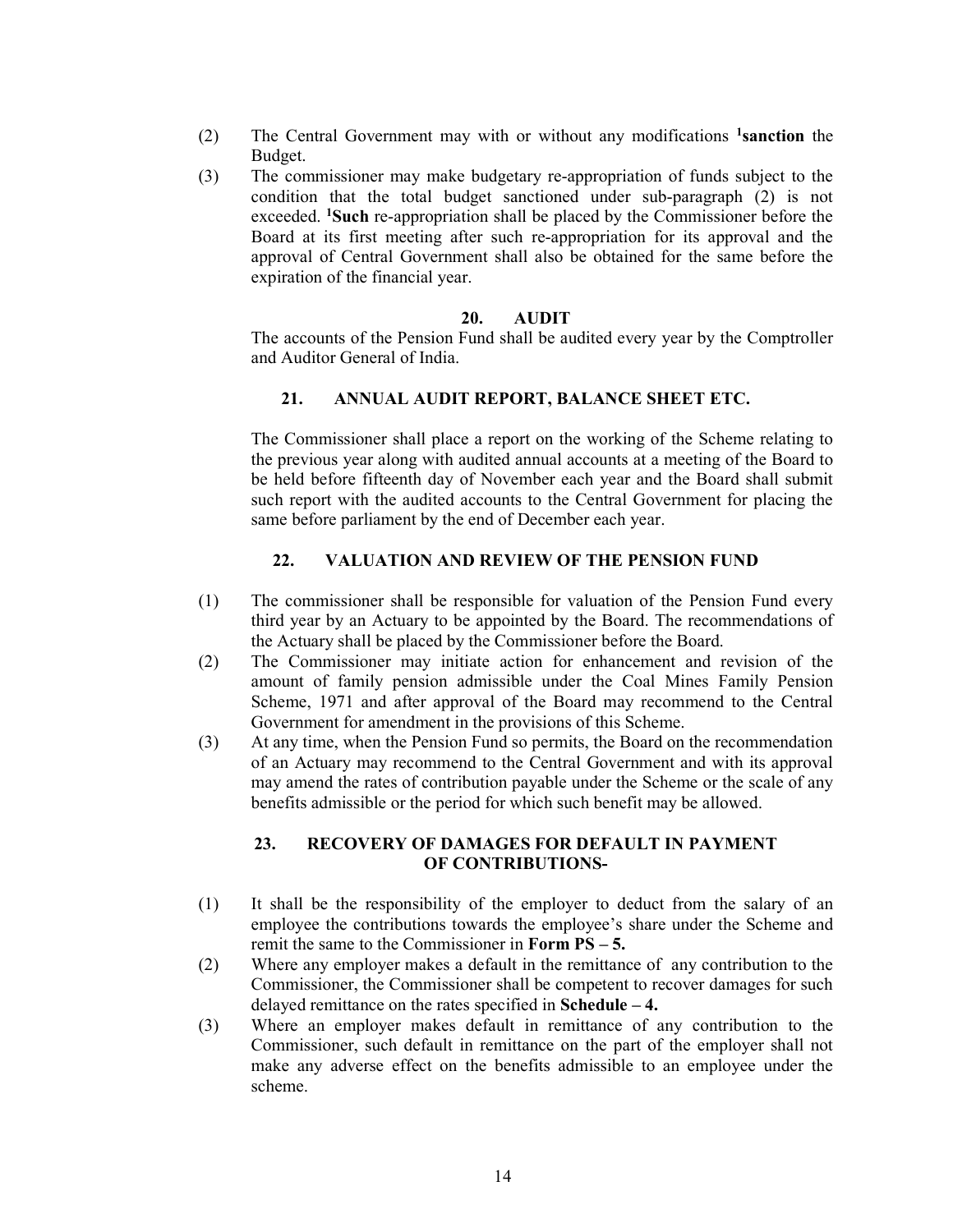## Schedule – 1 [See sub-paragraph (2) of Paragraph 7]

## Basis of Calculation of amount of reduction :

The amounts not deposited to be multiplied by the following factor for the period from appointed day to the date of superannuation divided by 100.

Example : Rupees 4000 not deposited, the employee superannuation in the year <sup>2</sup>2002. The period from appointed day to the date of superannuation is 4 years. Factor for more than 4 years is 1.536, so reduction in pension  $=$ 

 4000 X 1.536 ----------------- = 61.40 say Rupees 61.00 100

| Number of years form the                    | Factor |
|---------------------------------------------|--------|
| Appointed day to the date of Superannuation |        |
| less than 1                                 | 1.049  |
| less than 2                                 | 1.154  |
| less than 3                                 | 1.269  |
| less than 4                                 | 1.396  |
| less than 5                                 | 1.536  |
| less than 6                                 | 1.689  |
| less than 7                                 | 1.858  |
| less than 8                                 | 2.044  |
| less than 9                                 | 2.248  |
| less than 10                                | 2.473  |
| less than 11                                | 2.720  |
| less than 12                                | 2.992  |
| less than 13                                | 3.292  |
| less than 14                                | 3.621  |
| less than 15                                | 3.983  |
| less than 16                                | 4.381  |
| less than 17                                | 4.819  |
| less than 18                                | 5.301  |
| less than 19                                | 5.801  |
| less than 20                                | 6.414  |
| less than 21                                | 7.056  |
| less than 22                                | 7.761  |
| less than 23                                | 8.537  |
| less than 24                                | 9.390  |
|                                             |        |

2 Notification No. GSR 268(E) dated the  $25<sup>th</sup>$  May 1998.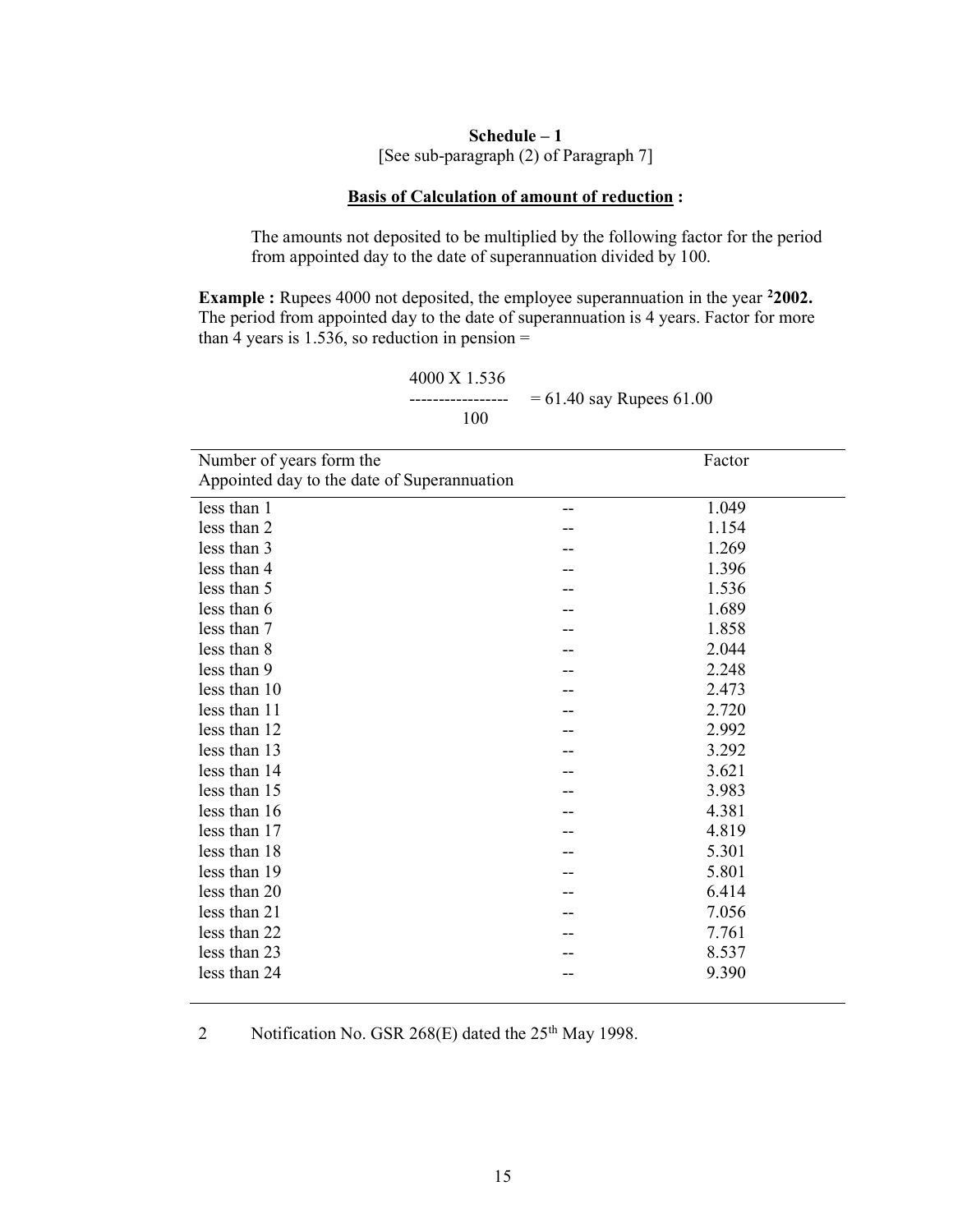# Schedule – 2

[see sub-paragraph (3) of paragraph 10]

Basis for determining the Pension payable to an employee opting to draw pension before attaining the age of superannuation :-

| Period in year(s) for<br>Superannuation | <sup>6</sup> For every Rupees 100 per month<br>payable at age of superannuation,<br>the amount payable to the employee<br>from date of exit. |  |
|-----------------------------------------|----------------------------------------------------------------------------------------------------------------------------------------------|--|
| $\boldsymbol{0}$                        | 100                                                                                                                                          |  |
| $\mathbf{1}$                            | 97                                                                                                                                           |  |
| $\overline{c}$                          | 94                                                                                                                                           |  |
| $\overline{\mathbf{3}}$                 | 91                                                                                                                                           |  |
| $\frac{4}{5}$                           | 89                                                                                                                                           |  |
|                                         | 86                                                                                                                                           |  |
| 6                                       | 83                                                                                                                                           |  |
| $\boldsymbol{7}$                        | 81                                                                                                                                           |  |
| $\,$ $\,$                               | 78                                                                                                                                           |  |
| 9                                       | 76                                                                                                                                           |  |
| $10\,$                                  | 73                                                                                                                                           |  |
| 11                                      | 71                                                                                                                                           |  |
| 12                                      | 69                                                                                                                                           |  |
| 13                                      | 66                                                                                                                                           |  |
| 14                                      | 64                                                                                                                                           |  |
| 15                                      | 62                                                                                                                                           |  |
| 16                                      | 60                                                                                                                                           |  |
| 17                                      | 58                                                                                                                                           |  |
| 18                                      | 56                                                                                                                                           |  |
| 19                                      | 54                                                                                                                                           |  |
| 20                                      | 52                                                                                                                                           |  |

6 Notification No. GSR 86(E) dated 23rd November 2001.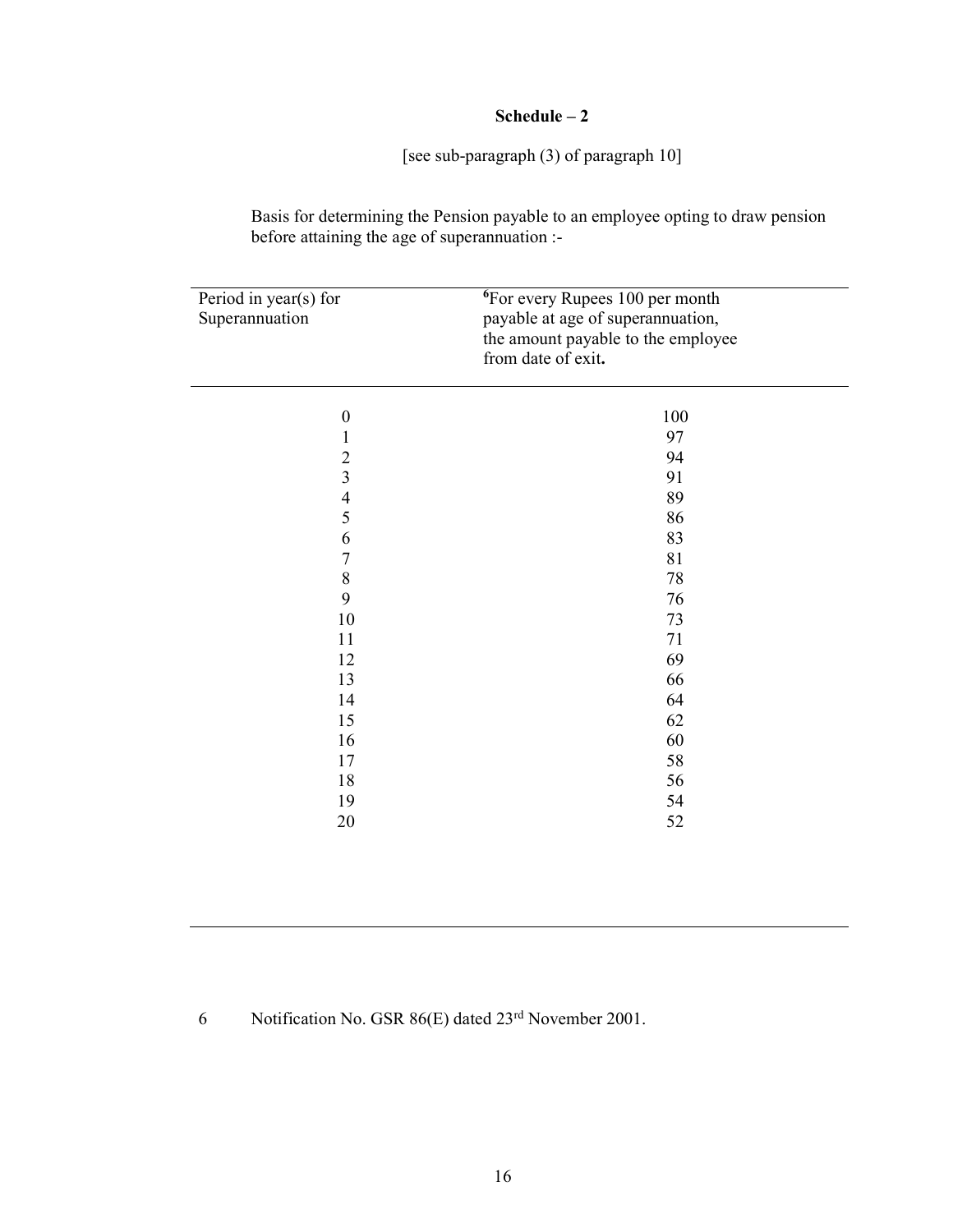## Schedule – 3 [see sub-paragraph (4) of paragraph 10]

Basis of determining the amount payable to an employee who has not completed ten years of pensionable service.

| Number of years of pensionable  | Number of times the monthly |
|---------------------------------|-----------------------------|
| Service, rounded to the nearest | Salary drawn on the date of |
| Year                            | Superannuation.             |
|                                 | .60                         |
|                                 | 1.23                        |
|                                 | 1.86                        |
|                                 | 2.51                        |
|                                 | 3.17                        |
| n                               | 3.84                        |
|                                 | 4.52                        |
| 8                               | 5.22                        |
|                                 | 5.45                        |

## (A) Entire pensionable service rendered with effect from 1.4.89

# (B) Entire pensionable service rendered up to 31.3.1989 :

| Number of full years             |                                   |
|----------------------------------|-----------------------------------|
| Contribution paid from the       | Amount payable on                 |
| <sup>3</sup> Date of appointment | $\frac{1}{2}$ superannuation (Rs) |
|                                  |                                   |
|                                  | 110                               |
| 2                                | 150                               |
| 3                                | 195                               |
| 4                                | 245                               |
|                                  | 300                               |
| 6                                | 355                               |
|                                  | 415                               |
| 8                                | 480                               |
| 9                                | 550                               |
|                                  |                                   |

(C) Pensionable service rendered partly up to 31.3.89 and partly after 1.4.89:

 Number of times of monthly salary under 'A' + amount payable under part B multiplied by deferred payment factor, as in schedule 1 from the appointed day to the date of superannuation

<sup>1</sup> Corrigenda No. GSR 269 $(E)$  dated the 25<sup>th</sup> May 1998.

<sup>3</sup> Notification No. GSR 218(E) dated 22<sup>nd</sup> March 1999.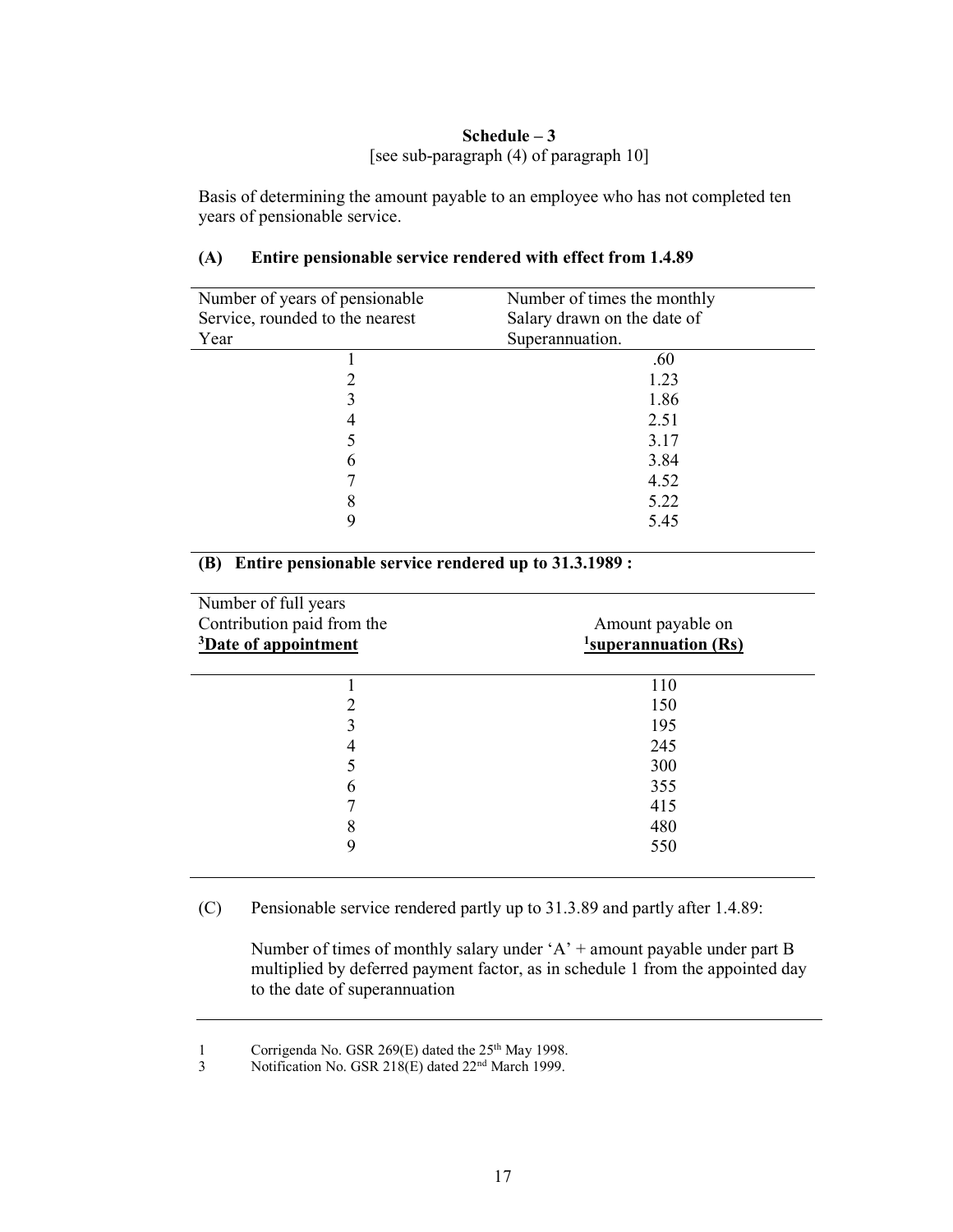## Schedule – 4 [See sub-paragraph (2) of Paragraph 23]

#### Rates of Damages for delayed remittance

## PERIOD OF DEFAULT

| Default<br>During the             | Up to $1$<br>Month   | Over one<br>Month upto<br>2 months | Over two<br>Month upto<br>3 months | Over 3<br>Months<br>upto $4$<br>months | Over 4<br>months<br>upto $5$<br>months | Over 5<br>months<br>upto $6$<br>months |
|-----------------------------------|----------------------|------------------------------------|------------------------------------|----------------------------------------|----------------------------------------|----------------------------------------|
| 1 <sup>st</sup> Default           | $2\%$ of             | $5\%$ of                           | $10\%$ of                          | $15\%$ of                              | $20\%$ of                              | $25\%$ of                              |
|                                   | Arrears              | Arrears                            | Arrears                            | Arrears                                | Arrears                                | Arrears                                |
| $2nd$ Default                     | $5\%$ of             | $10\%$ of                          | $15\%$ of                          | $20\%$ of                              | $25\%$ of                              | $25%$ of                               |
|                                   | Arrears              | Arrears                            | Arrears                            | Arrears                                | Arrears                                | Arrears                                |
| $3rd$ Default                     | $10\%$ of            | $15\%$ of                          | $20\%$ of                          | $25\%$ of                              | $25\%$ of                              | $25%$ of                               |
|                                   | Arrears              | Arrears                            | Arrears                            | Arrears                                | Arrears                                | Arrears                                |
| 4 <sup>th</sup> Default           | $15\%$ of            | $20\%$ of                          | $25\%$ of                          | $25\%$ of                              | $25\%$ of                              | $25\%$ of                              |
|                                   | Arrears              | Arrears                            | Arrears                            | Arrears                                | Arrears                                | Arrears                                |
| 5 <sup>th</sup> Default           | $20\%$ of            | $25\%$ of                          | $25\%$ of                          | $25%$ of                               | $25\%$ of                              | $25\%$ of                              |
|                                   | Arrears              | Arrears                            | Arrears                            | Arrears                                | Arrears                                | Arrears                                |
| $6th$ or<br>Subsequent<br>Default | $25\%$ of<br>Arrears | $25\%$ of<br>Arrears               | $25\%$ of<br>Arrears               | $25\%$ of<br>Arrears                   | $25\%$ of<br>Arrears                   | $25%$ of<br>Arrears                    |

The Coal Mines Pension Scheme 1998 was published vide G.S.R 123(E) dated the 5th March, 1998 and subsequently amended vide number:-

- 1. Corrigenda No. GSR 269 $(E)$  dated the 25<sup>th</sup> May 1998.
- 2. Notification No.GSR 268(E) dated the  $25<sup>th</sup>$  May 1998 w.e.f. date of publication.
- 3. Notification No. GSR 218(E) dated 22nd March 1999 w.e.f. date of publication.
- 4. Notification No.GSR 689(E) dated 29<sup>th</sup> August 2000 w.e.f. 31.3.1998.
- 5. Notification No. GSR 256(E) dated 12<sup>th</sup> April 2001 w.e.f. date of publication.
- 6. Notification No. GSR  $861(E)$  dated  $23<sup>rd</sup>$  November 2001 w.e.f. 31.3.1998.
- 7. Notification No. GSR 16(E) dated 9<sup>th</sup> January 2002 w.e.f. date of of publication.
- 8. Notification No.GSR  $482(E)$  dated  $8<sup>th</sup>$  July 2002 w.e.f. 31.3.1998.
- 9. Corrigenda No. GSR 519(E) dated the  $24<sup>th</sup>$  July 2002.-In GSR 16(E) the Scheme has been referred as Coal Mines Pension(Amendment) Scheme 2001 while it should be read as Coal Mines Pension (Amendment) Scheme 2002
- 10. Notification No.GSR 107(E) dated the 13<sup>th</sup> February'2003 w.e.f. date of publication
- 11. Notification No. GSR 108(E) dated 13<sup>th</sup> February 2003. w.e.f. 31.3.1998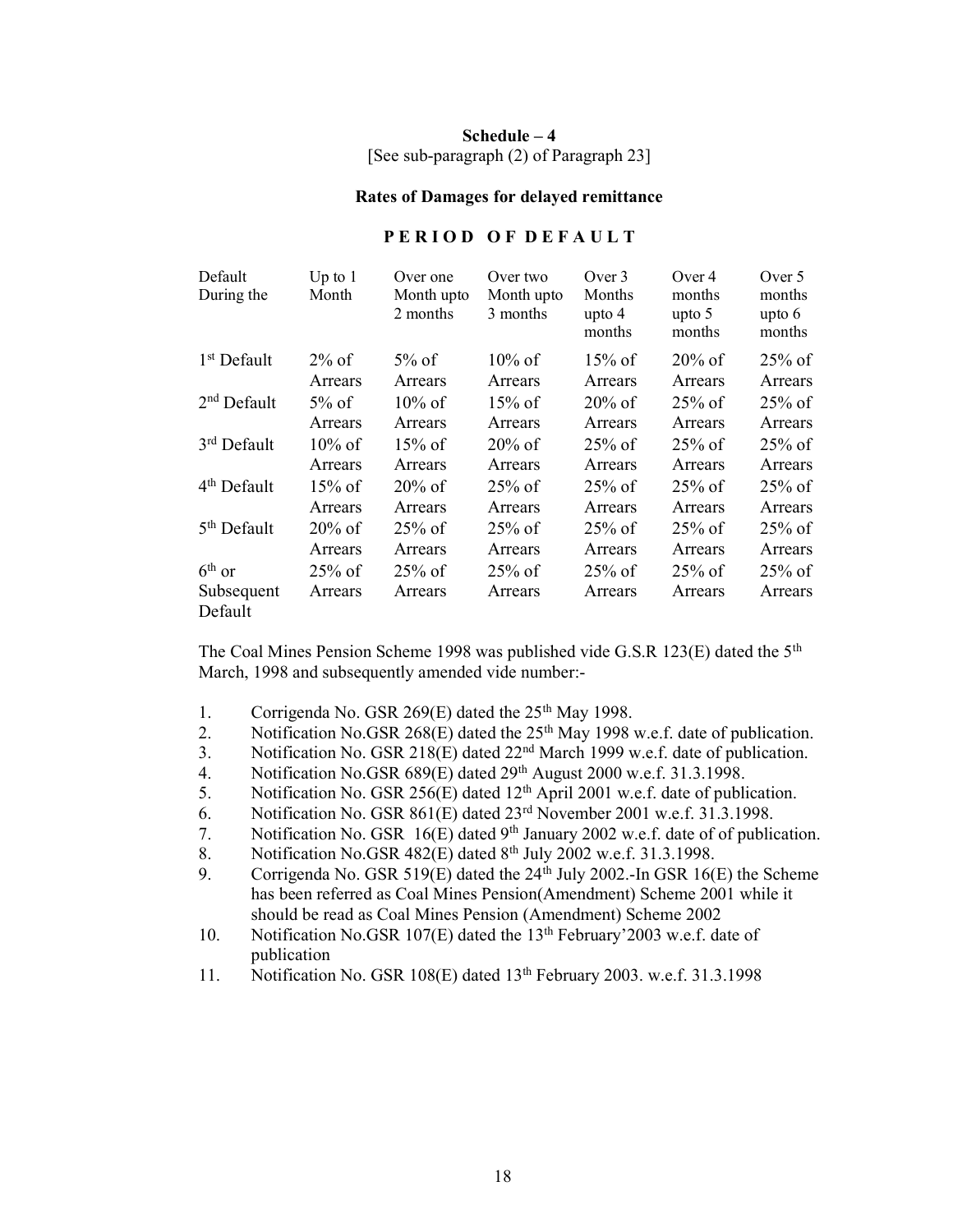#### Form PS-1 [See Sub-paragraph (2) of Paragraph 4]

#### OPTION FORM

| 1. Name (in block letters)            |                        |
|---------------------------------------|------------------------|
| 2. Coal Mines Provident Fund A/c. No. |                        |
| 3. Father's /Husband's Name           |                        |
| 4. Marital status                     |                        |
| 5. Permanent address                  | : Village      Thana   |
|                                       |                        |
|                                       |                        |
|                                       | : District       State |
| 6. Date of birth (in words)           | :DateMonthYear         |

 \*I hereby opt for the Coal Mines Pension Scheme, 1998. I authorise diversion of pension contribution at the prescribed rate from my Provident Fund account. I also undertake to desposit the arrears of the amounts specified in clauses (b),(c), (d) and (e) of paragraph 3 of the Scheme in terms of the provisions of sub-paragraph (2) of paragraph 4.

> Signature/ Thumb Impression Colliery in which employed

 \*I have understood the provisions of the Scheme and hereby do not opt for the Scheme.

Date: ……… Colliery in which employed

## Certificate to be signed by Manager or Authorised officer of the Coal Mine

 The provisions of the Scheme and the benefits thereof have been explained to Shri/Smt./Kumari………………………………………….in my presence.

| Date:  | Name of Coal Mine |
|--------|-------------------|
| Place: | Regd. NoRegion    |
|        |                   |

\* Inapplicable portion should be deleted.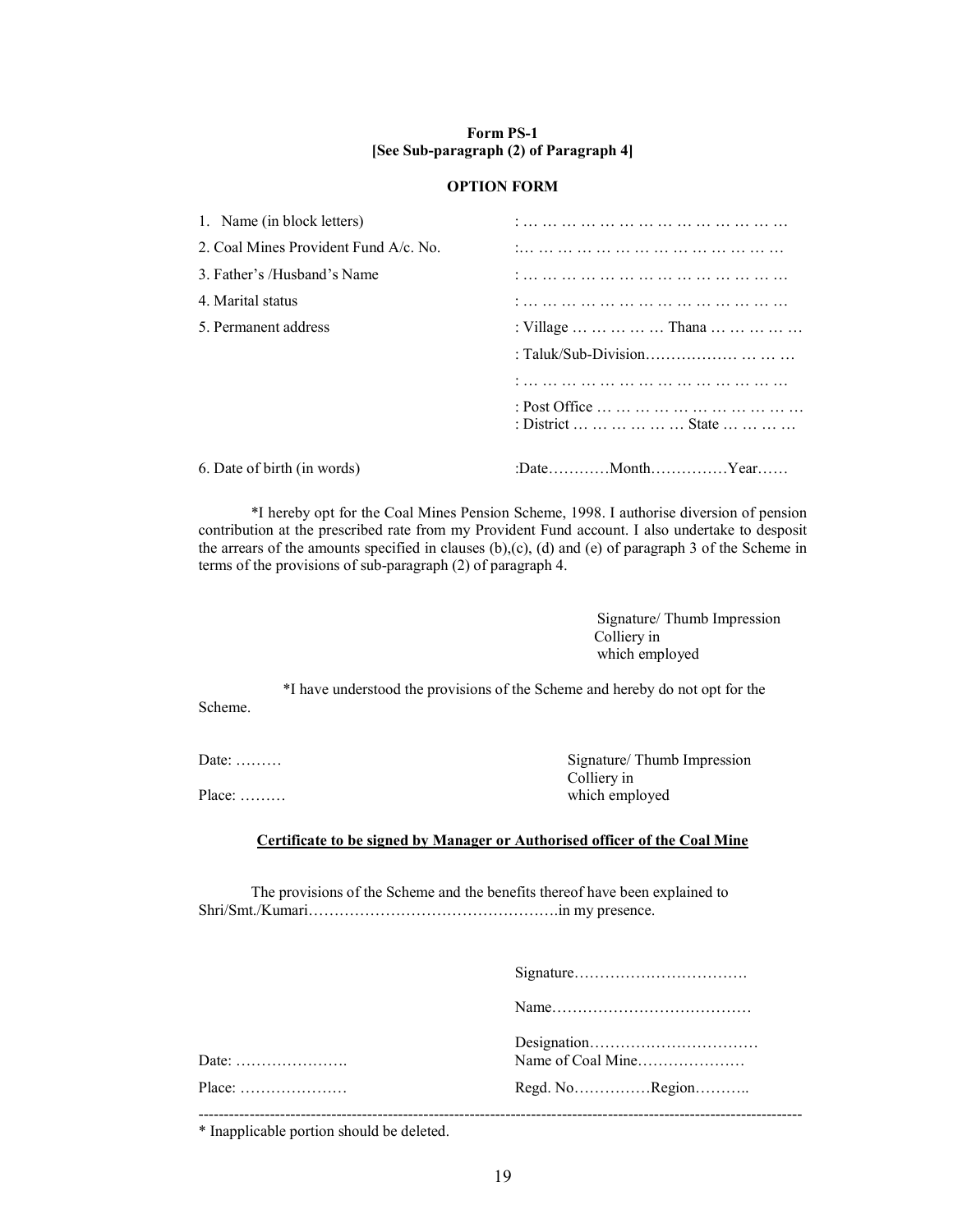## ACKNOWLEDGEMENT

Received from Shri/Smt./Kumari…………………………………… … … … employed in …… ……… ……… … … … … … … … … … Colliery, Option Form Under sub-paragraph (2) of paragraph 4 of the Coal Mines Pension Scheme, 1998.

| Date: $\dots\dots\dots\dots\dots\dots\dots\dots$ |  |
|--------------------------------------------------|--|
| $Place: \ldots \ldots \ldots \ldots \ldots$      |  |

Authorised Officer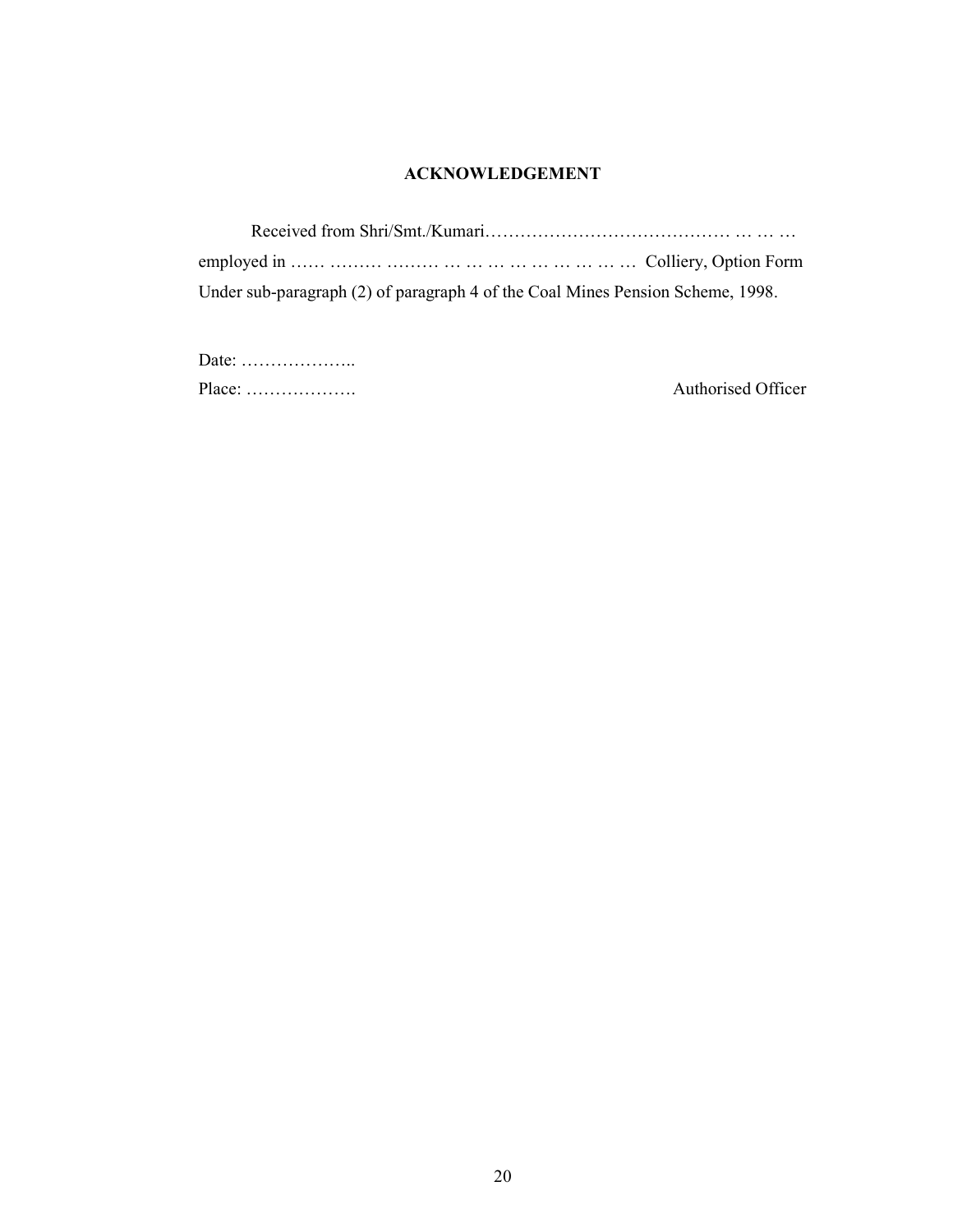#### Form PS-2

# [See Sub-paragraph(4) of Paragraph 4] OPTION FORM

| 1. | Name (in block letters)           |                      |
|----|-----------------------------------|----------------------|
| 2. | Coal Mines Provident Fund A/c No. |                      |
| 3. | Father's/Husband's Name           |                      |
| 4. | Marital status                    |                      |
| 5. | Permanent address                 | : VillageThana       |
|    |                                   |                      |
|    |                                   | : Taluk/Sub-Division |
|    |                                   |                      |
|    |                                   |                      |
|    |                                   | : District State     |
| 6. | Date of birth (in words)          | :DateMonthYear       |
|    |                                   |                      |

 I have superannuated from the service of …………………………………Coal Mines with effect from……………………..……………………………

 I hereby opt for the Coal Mines Pension Scheme, 1998 and undertake to deposit the amounts specified in sub-paragraph (4) of paragraph 4.

Date……………… Signature/Thumb Impression

 Colliery of Last employment Place…………. Regd. No. ………………

Certificate to be signed by Manager or Authorised Officer of the Coal Mine

 The provisions of the Scheme and the benefits thereof have been explained to Shri/Smt./Kumari……………… … … … … … … … … … … … … … … … … …

……………………… in my presence.

| Regd.No.: |
|-----------|
|           |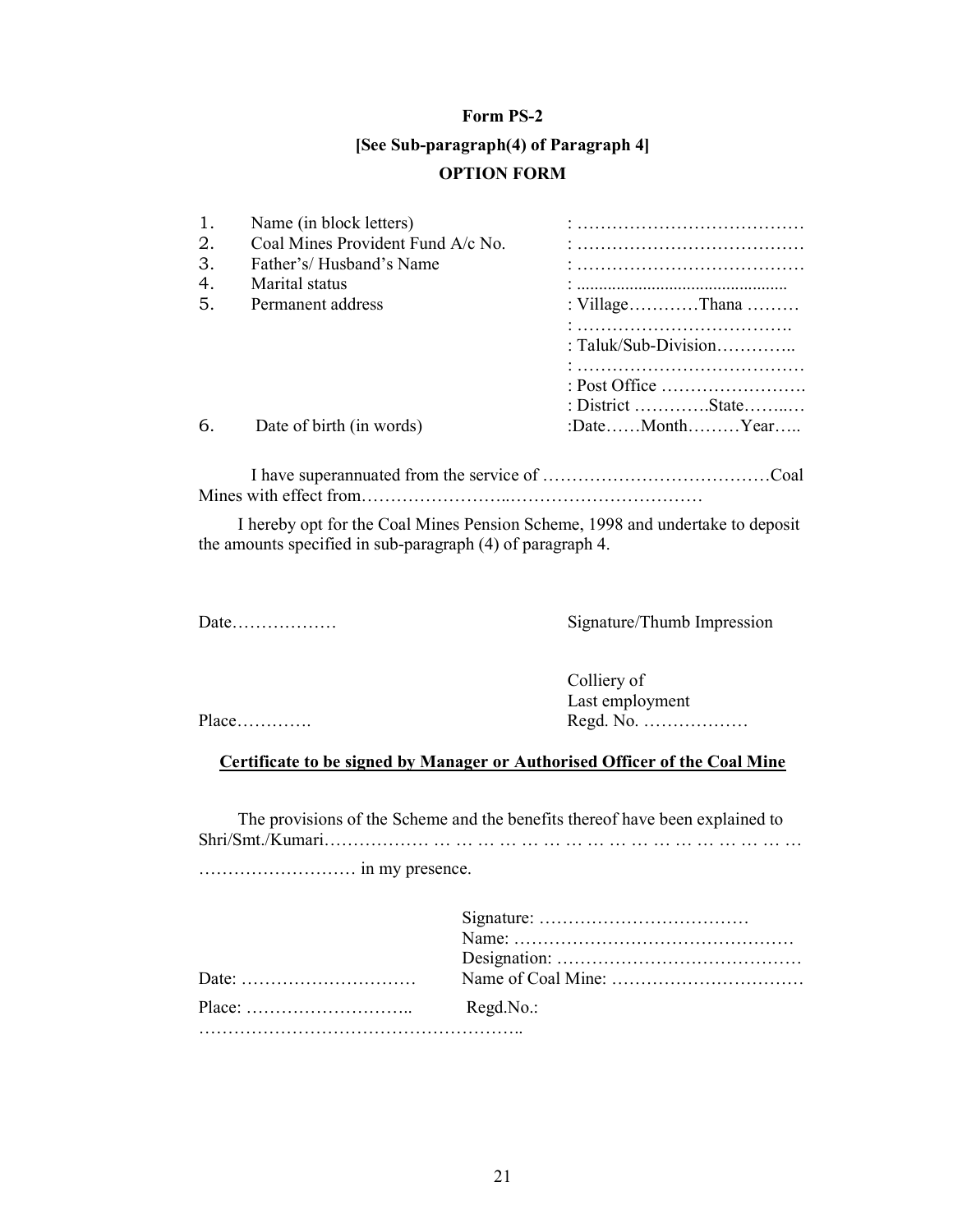## ACKNOWLEDGEMENT

Received from Shri/Smt./Kumari……………………… … … … … … … … last employed in……………………………… … … … … … …Colliery, Option Form under sub-paragraph (4) of Paragraph 4 of the Coal Mines Pension Scheme, 1998.

Date: ……………………..

Place: ………………… Authorised Officer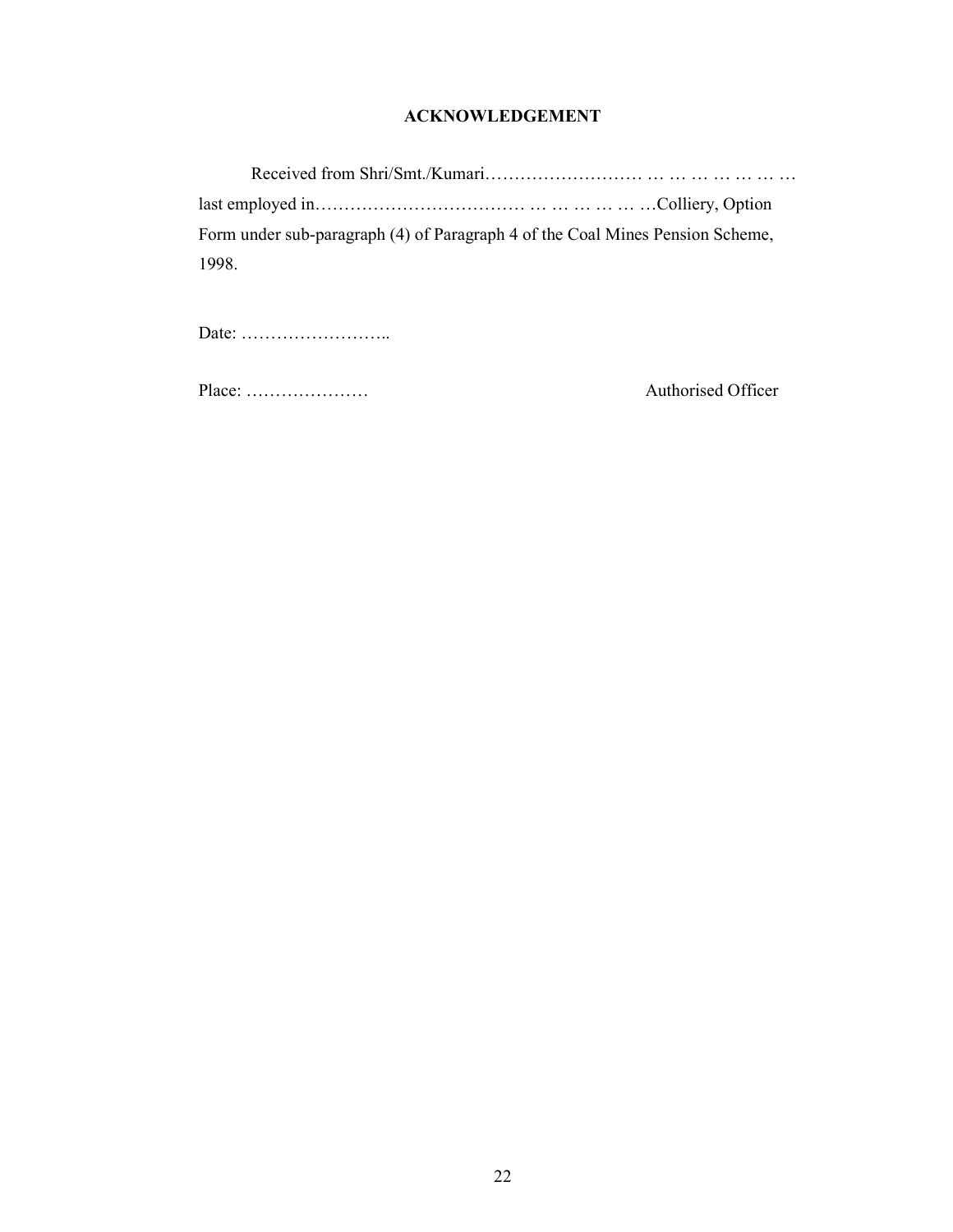# Form PS-3 [See Sub-paragraph (1) and (2) of paragraph 5] Particulars of family

| 1. | Name (in block letters)           |                  |
|----|-----------------------------------|------------------|
| 2  | Coal Mines Provident Fund A/c No. |                  |
| 3. | Father's/Husband's Name           |                  |
| 4  | Marital status                    |                  |
| 5. | Permanent address                 | : Village  Thana |
|    |                                   |                  |
|    |                                   |                  |
|    |                                   |                  |
|    |                                   |                  |
|    |                                   |                  |
| 6. | Date of birth (in words)          |                  |

The particulars of my "Family" are as follows:-

| Sl.No. | Name of family members | Relationship with<br>employee | Date of birth* |
|--------|------------------------|-------------------------------|----------------|
| 1.     |                        |                               |                |
| 2.     |                        |                               |                |
| 3.     |                        |                               |                |
| 4.     |                        |                               |                |
| 5.     |                        |                               |                |

\*(Where exact particulars are not available approximate age may be indicated in consultation with the M.O. of the Coal Mines).

 I hereby certify that the particulars given above are correct to the best of my knowledge.

| Date:                       | (Signature or thumb impression)                                                                                                                                            |
|-----------------------------|----------------------------------------------------------------------------------------------------------------------------------------------------------------------------|
|                             |                                                                                                                                                                            |
|                             |                                                                                                                                                                            |
| read over to him/her by me. | Certified that the above statement has been signed/subscribed by Shri/Smt./<br>Colliery in my presence. He /She has read the above particulars/above particulars have been |
|                             | (Signature of the Manager/authorised Officer)                                                                                                                              |
|                             |                                                                                                                                                                            |
|                             | Name and address                                                                                                                                                           |
|                             |                                                                                                                                                                            |
| Date: $\ldots$              | Regd.No:      Region:                                                                                                                                                      |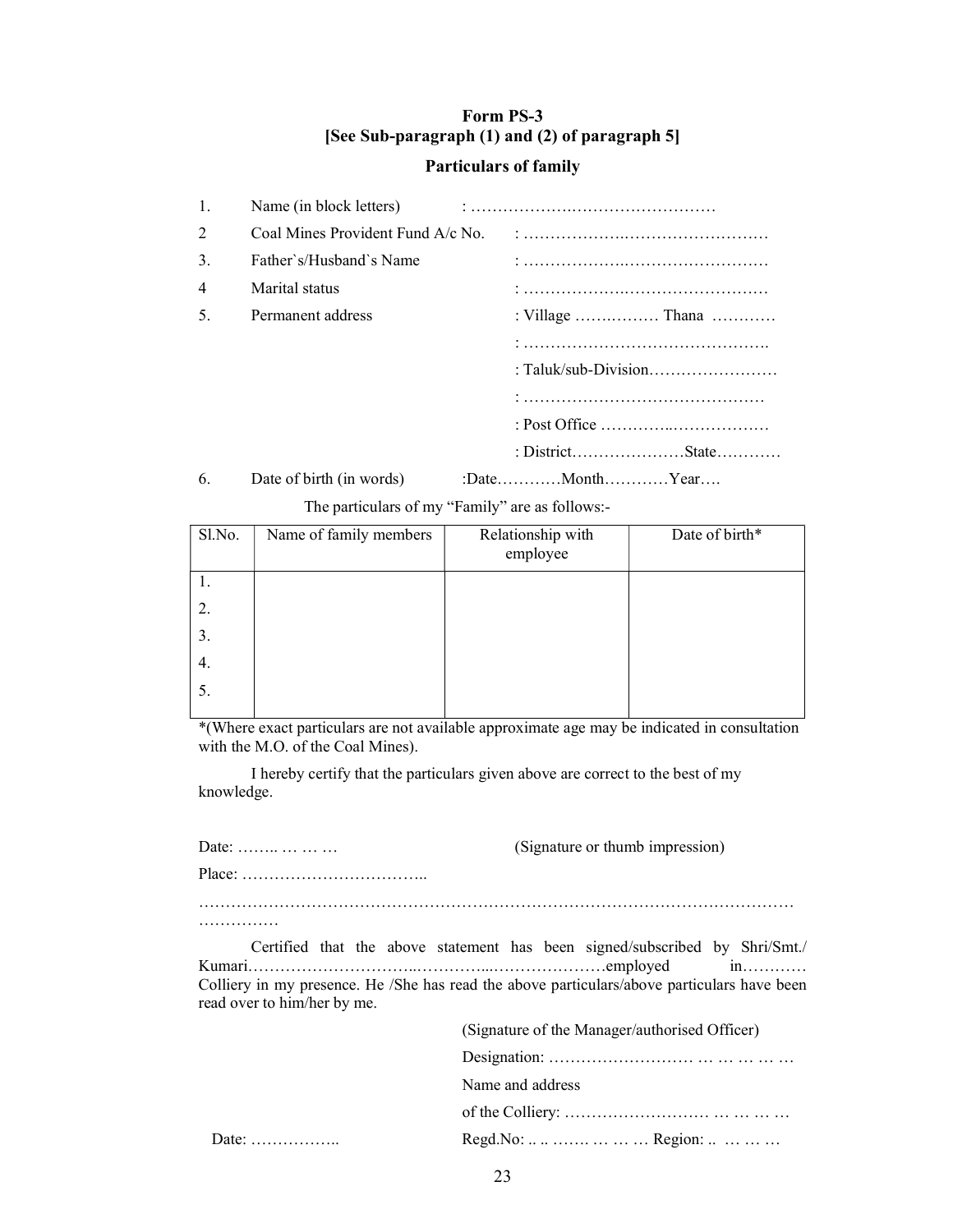# Form PS-4 [See Sub –paragraphs (1) and (2) of Paragraph 5] Nomination Form

| 1.             | Name (in block letters)     |                     |
|----------------|-----------------------------|---------------------|
| 2.             |                             |                     |
| 3.             | Father's /Husband's Name    |                     |
| 4.             | Marital Status              |                     |
| 5 <sub>1</sub> | Permanent address           | : Village Thana     |
|                |                             | :Taluk/Sub-Division |
|                |                             |                     |
|                |                             | :DistrictState      |
|                | 6. Date of birth (in words) | :DayMonthYear       |

- (@ I hereby nominate the person/persons as "follows" to receive the outstanding benefits on my death in service.
- $(Q<sub>0</sub>)$  I hereby cancel the nomination made by me earlier and make fresh nomination as "follows" to receive the outstanding benefits on my death in service:-
- (@ Delete whichever is not applicable.

| Name and Address of<br>the nominee or<br>$nominee(s)$ in block<br>letters | Nominee's relation<br>with the employee | Date of birth<br>of the nominee | Amount of Share |
|---------------------------------------------------------------------------|-----------------------------------------|---------------------------------|-----------------|
|                                                                           |                                         |                                 |                 |
|                                                                           |                                         |                                 |                 |

Signature or thumb

Impression

X I hereby declare that in the event of my death during the minority of above named nominee(s) the person whose particulars are as follows shall be the guardian of the minor nominee(s).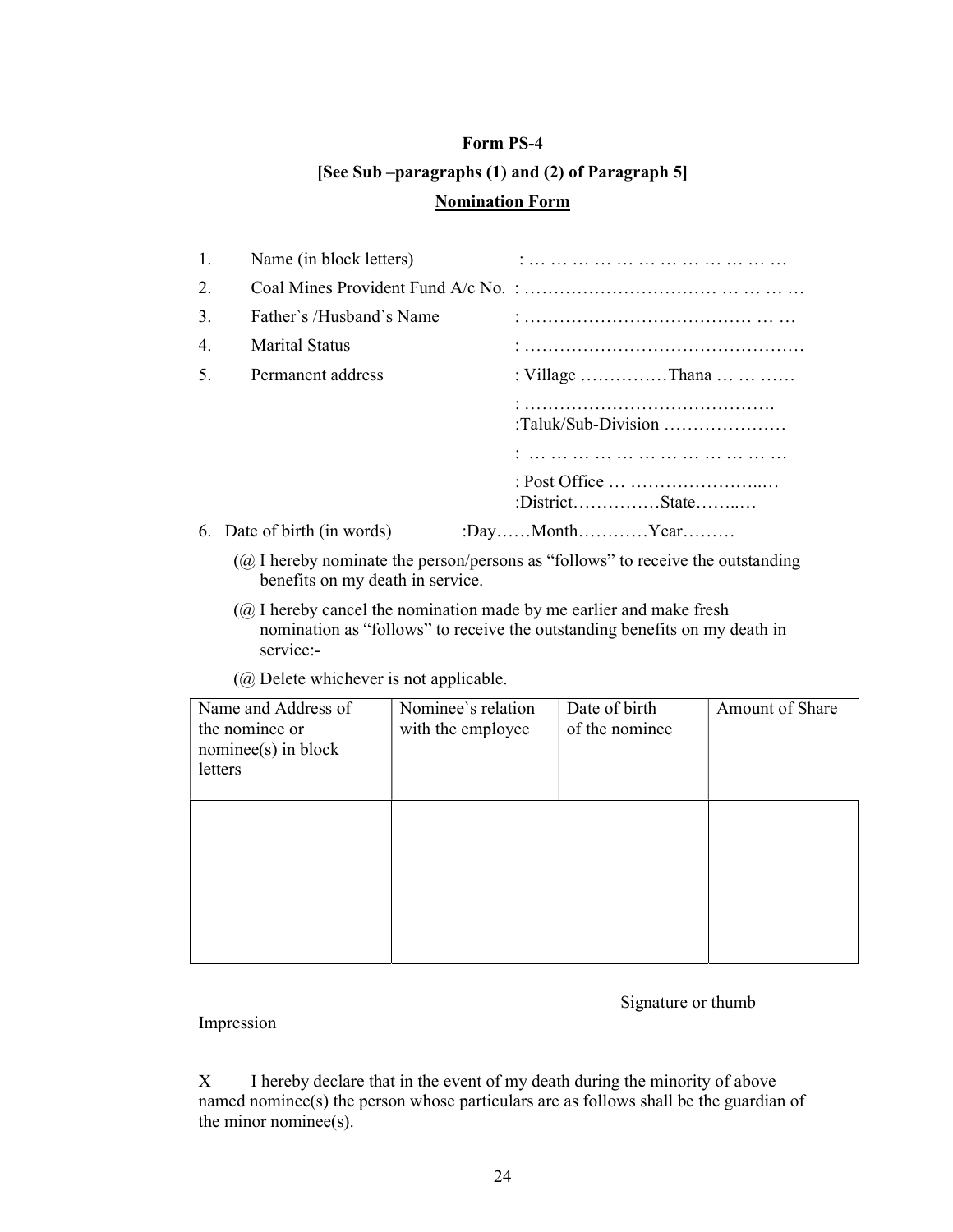X I hereby cancel the earlier declaration of the guardian made by me and further declare that in the event of my death during the minority of my above named nominee(s) the person whose particulars are as follows shall be the guardian of the minor nominee(s).

| Name and Address<br>of the Guardian | Age of the<br>Guardian | Relationship of the<br>Guardian with the<br>employee |
|-------------------------------------|------------------------|------------------------------------------------------|
|                                     |                        |                                                      |
|                                     |                        |                                                      |

 Certified that the above declaration has been signed by………………………… … … … … … … … … … … … … … … … … … … … … … … … … … … … … employed in the …………………… … … … Colliery in my presence. He/She has read the above particulars / above particulars have been read over to him / her by me.

| Regd. No. of Coal Mine | Signature of the Manager or other Officer |
|------------------------|-------------------------------------------|
|                        | Name and Address of the Coal Mines        |
|                        |                                           |

X. Delete whichever is not applicable.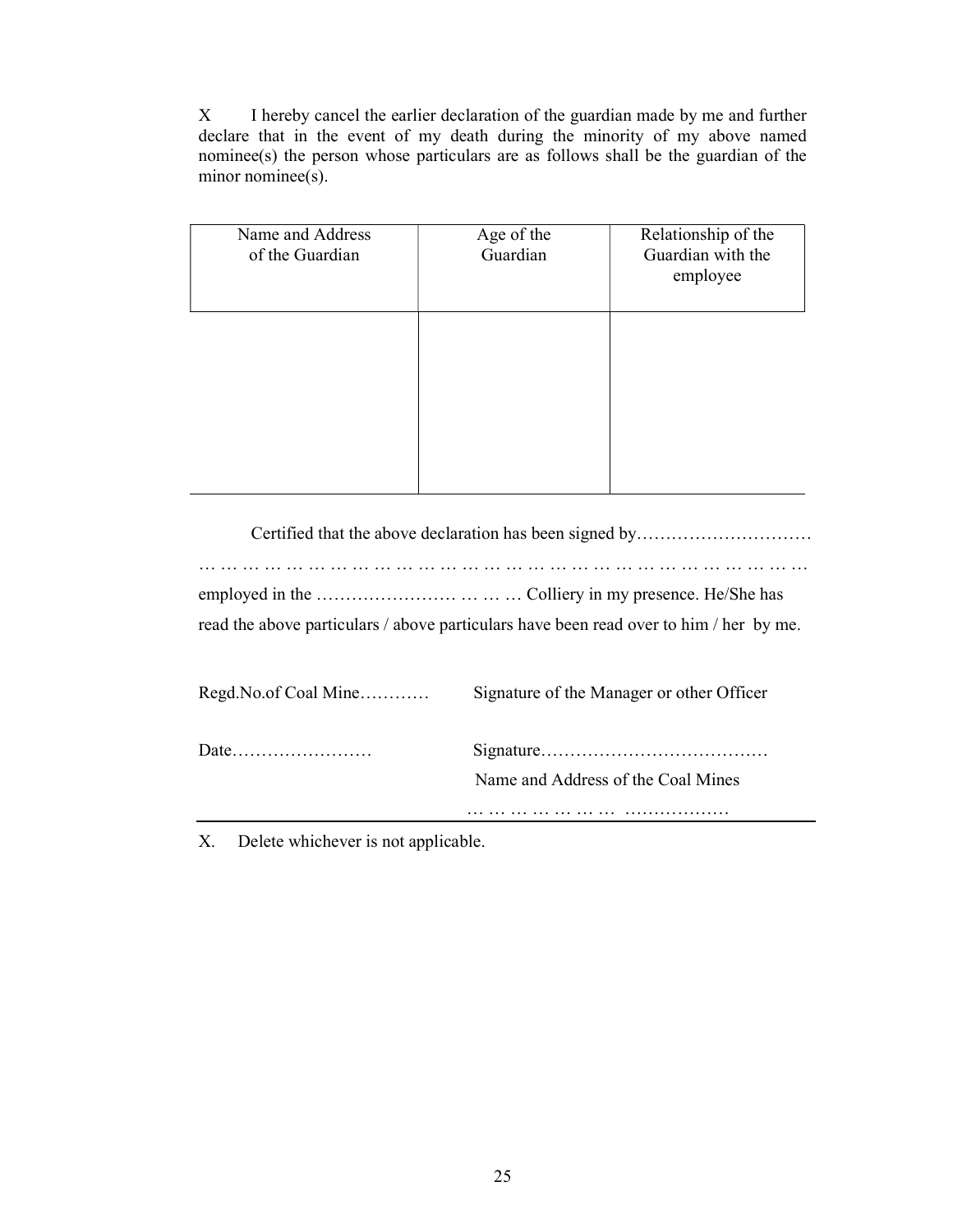#### Form PS-5

#### [See Sub-paragraph (1) of paragraph 8]

Monthly abstract of contributions towards Pension Fund and Provident Fund for the month of…………..1998.

(To be submitted to the Commissioner in triplicate by  $30<sup>th</sup>$  day of every month by registered post or through a messenger alongwith the original Bank receipt/Cheque/Draft towards the contributions)

- 1. (a) Total amounts of salary of the employees ………………………………………
	- (b) Total notional salary of the employees……………………………………………….

| ۰. |  |
|----|--|
|    |  |

| Month   Compulsory<br>contributions<br>towards CMPF<br>excluding the<br>amount of<br>contributions to be<br>transferred to the<br>Pension Fund | Voluntary<br>contributions<br>of the<br>employees<br>towards<br><b>CMPF</b> | Pension<br>contribu-tion additional<br>to be<br>transferred | Two percent<br>contribution<br>on total *no-<br>tional salary of<br>the employees | Amounts<br>of one in-<br>crement | Under/<br>over<br>charge |
|------------------------------------------------------------------------------------------------------------------------------------------------|-----------------------------------------------------------------------------|-------------------------------------------------------------|-----------------------------------------------------------------------------------|----------------------------------|--------------------------|
|                                                                                                                                                |                                                                             |                                                             |                                                                                   |                                  |                          |

- \* Upto 31-3-1996 on total salary paid and from 1-4-96 on notional salary payable.
- 3 Add on account of under charges
- 4. Deduct on account of over charges
- 5. Administrative charges of three percent on gross compulsory contribution towards Provident Fund in terms of the provisions of Provident Fund Scheme.
- 7. Total amount of contribution and administrative Charges. Rs. ……………
- 8. Amount of Bank collection charge Rs. …………… 8. Total amount of remittance Rs. ……………
	- @ (i) (Deposited Rs. …………………………………………………under Provident Fund Cash Receipt No………………………..…..dated……………………..…..)
	- @ (ii) (Deposited Rs. …………………………………………………..in the State Bank of India, Dhanbad \*\*(or any other Nationalized/ Scheduled Bank) Account No. I (Receipted Pay-in- Slip Attached).
	- @ (iii) Remitted Rs. …………………………………………………vide crossed account payee cheque/crossed account payee draft No………………………dated…………………on the …………………… in favour of Coal Mines Provident Fund Account No. I (Cheque or draft attached).

Dated……………….200…….

| Manager :         |
|-------------------|
| Colliery:         |
| C.M.P.F. Regd. No |
| Zone              |

@ Delete the portion which is not applicable.

\*\* Inserted vide GSR 403 dated 19.11.04.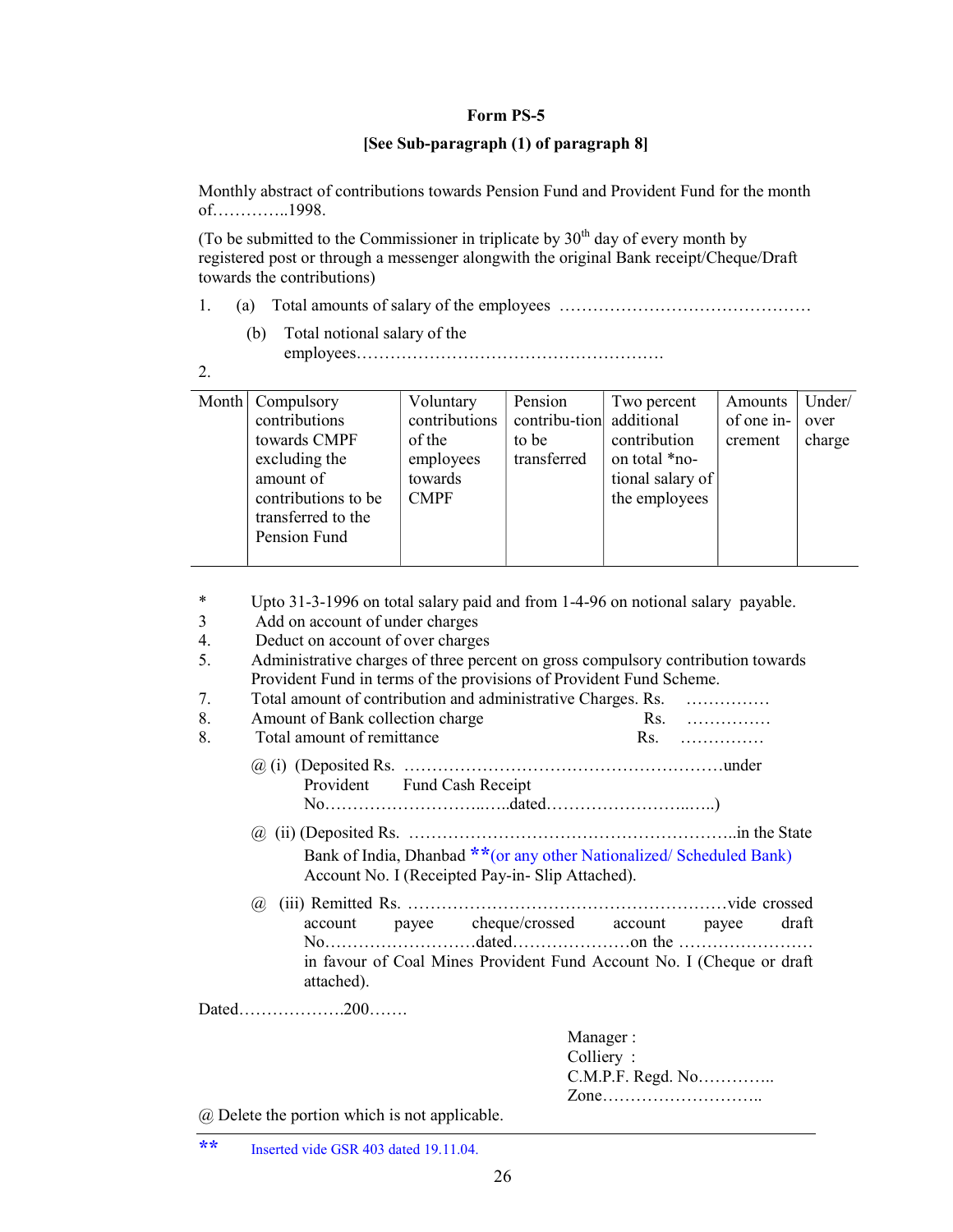# Form PS-6 [See sub-paragraph (1) of Paragraph 15]

# Application for different benefits

| 1.                            | Name (in block letters)                                                                                                          |                                                                                                    |
|-------------------------------|----------------------------------------------------------------------------------------------------------------------------------|----------------------------------------------------------------------------------------------------|
| 2.                            | Coal Mines Provident Fund A/c No.                                                                                                |                                                                                                    |
| 3.                            | Father's/Husband's Name                                                                                                          |                                                                                                    |
| 4.                            | Marital Status                                                                                                                   |                                                                                                    |
| 5(a)                          | Permanent address of the claimant                                                                                                |                                                                                                    |
|                               |                                                                                                                                  | : Police Station     Dist.                                                                         |
|                               | 5 (a) Present address of claimant                                                                                                |                                                                                                    |
|                               |                                                                                                                                  | : Police Station     Dist.                                                                         |
| 6.                            | Date of birth (in words)                                                                                                         |                                                                                                    |
| 7                             | Date of initial employment                                                                                                       |                                                                                                    |
| 8.<br>9.<br>10.<br>11.<br>12. | Date of cessation of employment<br>Cause of cessation of employment<br>Name of Claimant<br>minor child of the deceased employee. |                                                                                                    |
| 13.<br>14.                    | Kind of Pension admissible<br>date of joining whichever is later.<br><b>Colliery</b>                                             | Name of establishment/colliery where the employee was employed from 1-3-1971 or from the<br>Period |
|                               |                                                                                                                                  |                                                                                                    |
|                               |                                                                                                                                  |                                                                                                    |
|                               |                                                                                                                                  | From<br>To                                                                                         |
| (i)                           |                                                                                                                                  |                                                                                                    |
| (ii)                          |                                                                                                                                  |                                                                                                    |
| (iii)                         |                                                                                                                                  |                                                                                                    |
| (iv)                          |                                                                                                                                  |                                                                                                    |
| (v)                           |                                                                                                                                  |                                                                                                    |
| (vi)                          |                                                                                                                                  |                                                                                                    |
| (vii)<br>15.                  | Period of absence without wages during last 10 months                                                                            |                                                                                                    |
|                               |                                                                                                                                  | No. of days<br><b>Period from</b><br>$\underline{\mathrm{to}}$                                     |
| (i)                           |                                                                                                                                  |                                                                                                    |
| (ii)                          |                                                                                                                                  |                                                                                                    |
| (iii)                         |                                                                                                                                  |                                                                                                    |
| (iv)                          |                                                                                                                                  |                                                                                                    |
| (v)<br>16.                    |                                                                                                                                  | Whether period of absence without pay has been regularised by the Competent Authority.             |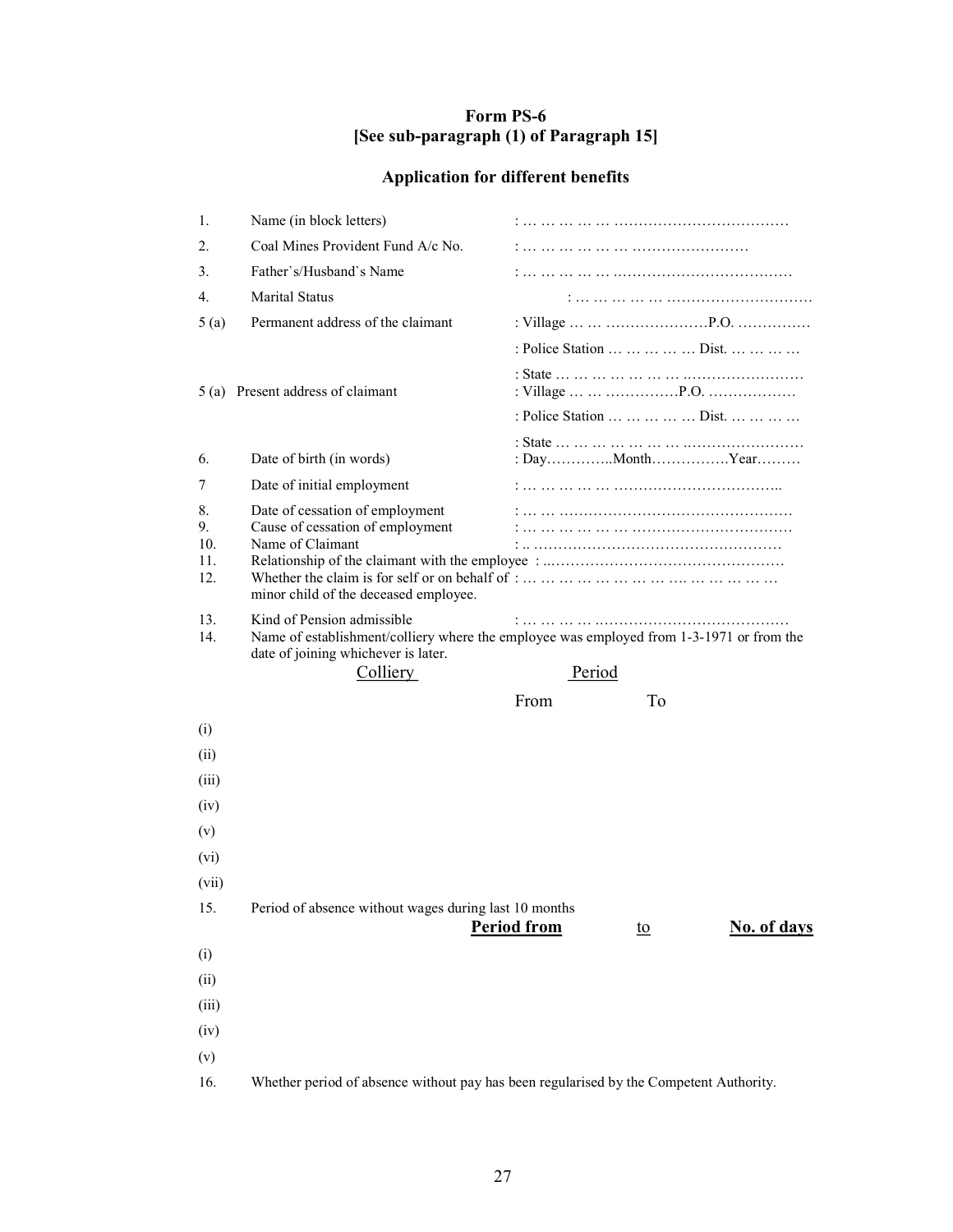- 17. Average emoluments during the last 10 months Rs…………………………(detailed statement to be attached with number of days for which wages paid).
- 18. Whether employee desires to receive Pension before attaining the age of superannuation. If yes, option under the provisions of sub-paragraph (3) of paragraph 10 has been attached or not.
- 19. Whether employee desires to receive pension under the provisions of subparagraph (1) of paragraph 15 of the Scheme. If yes,his option has been attached or not.
- 20. In case of disablement pension whether the declaration of the competent medical Board has been attached or not.
- 21. Details of Family:

Name

Date of birth

Name of guardian in r/o minor child/ Children with full address

#### Wife

Sons below 25 years 1) 2) 3) Unmarried daughters below 25 years 1) 2) 3) 4) Nominee with full address 22. Mode of payment: (a) Name of the bank SB A/c No. (in words) :…………………………………………  $(in figures)$   $\ldots$   $\ldots$   $\ldots$   $\ldots$   $\ldots$   $\ldots$   $\ldots$   $\ldots$   $\ldots$   $\ldots$   $\ldots$   $\ldots$   $\ldots$   $\ldots$   $\ldots$   $\ldots$   $\ldots$   $\ldots$   $\ldots$   $\ldots$   $\ldots$   $\ldots$   $\ldots$   $\ldots$   $\ldots$   $\ldots$   $\ldots$   $\ldots$   $\ldots$   $\ldots$   $\ldots$   $\ldots$   $\ldots$   $\ldots$   $\ldots$   $\ldots$ OR (b) Post Office- Branch:………………………..Distt …………………… SB A/c No. (in words):………………………………………………… (in figures):……………………………………………………………… OR (c)  $M.O.$  on the cost of payee- Full address  $\ldots$   $\ldots$   $\ldots$   $\ldots$   $\ldots$   $\ldots$ OR (d) Office of the Authorised Officer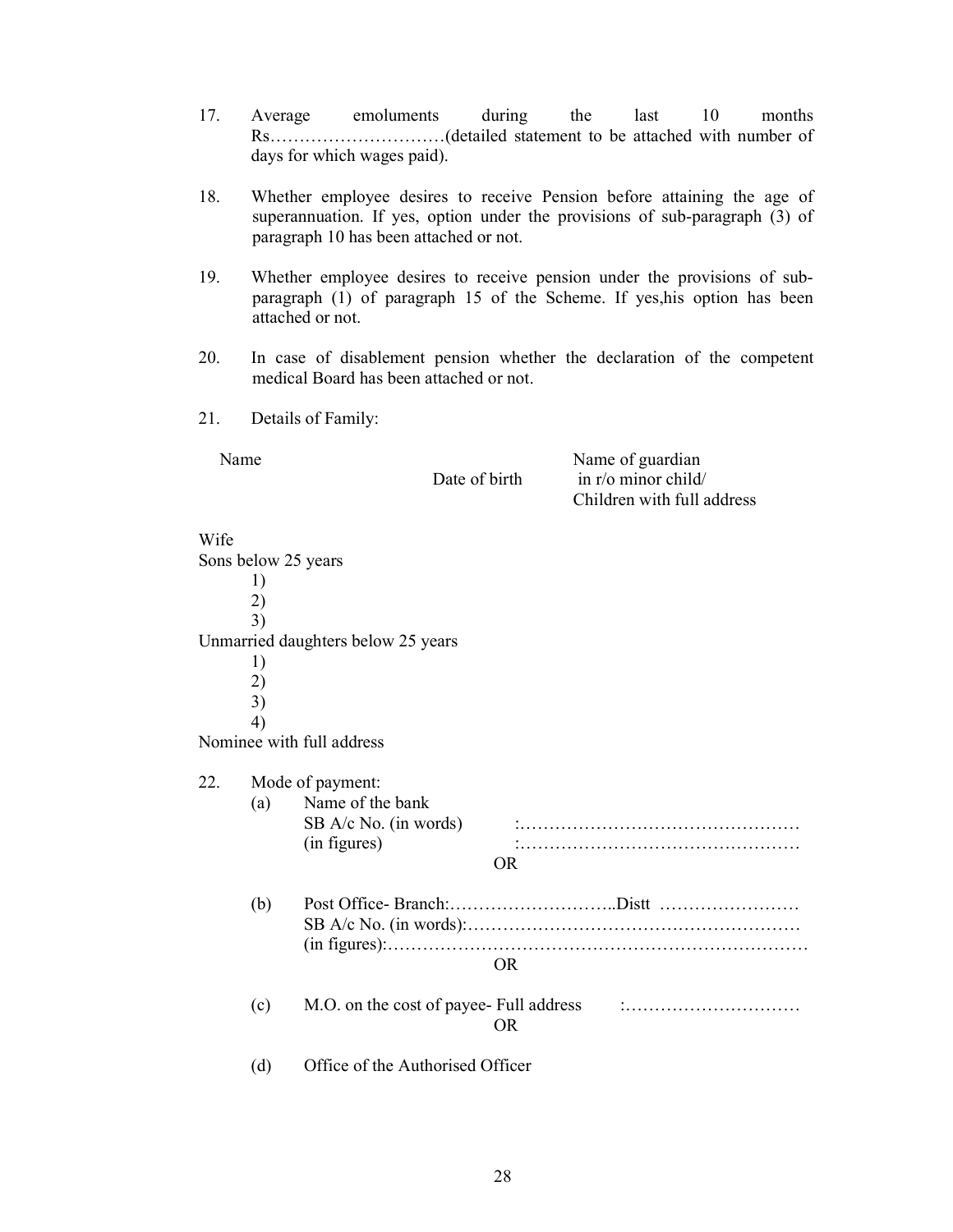## Option to be exercised by the employee at the time of submission of Claim of pension under Coal Mines Pension Scheme,1998.

|        | holder<br>of CMPF<br>A/c                                                       |
|--------|--------------------------------------------------------------------------------|
|        |                                                                                |
|        | hereby opt:-                                                                   |
|        |                                                                                |
|        |                                                                                |
|        | provisions of sub-paragraph (3) of paragraph 10 of the Scheme.                 |
|        | OR.                                                                            |
| $*(2)$ | to draw full admissible amount of pension under clause (a) of sub-paragraph    |
|        | $(1)$ of paragraph 15 of the Scheme.                                           |
|        | OR.                                                                            |
| $*(3)$ | to draw reduced pension during my life time under the provisions of clause (b) |
|        | of sub-paragraph (1) of paragraph 15 of the Scheme.                            |
|        | OR.                                                                            |
| $*(4)$ | to draw reduced pension during my life time under the provisions of clause (c) |
|        | of sub-paragraph (1) of paragraph 15 of the Scheme.                            |

\*(Strike out the option not applicable)

 I declare that I have fully understood the provisions of the Scheme and understand that the option once exercised will be final and I shall, have no right to modify it.

Date: Signature/Right thumb impression/ Place Left thumb impression of the employee :

#### Countersigned

Date: Signature Place: Colliery Manager: Official Seal

-----------------------------------------------------------------------------------------------------

## **DECLARATION**

I hereby declare that the above particulars are true to the best of my knowledge.

I declare that I have not remarried after …………………..(insert the date of death of employee).

I declare that I have not attained the age of 25 years (in case of son).

I declare that I have not married and have not attained the age of 25 years (in case of daughter)

(strike if not applicable).

Date: Signature/Right thumb impression/ Place: Left thumb impression of claimant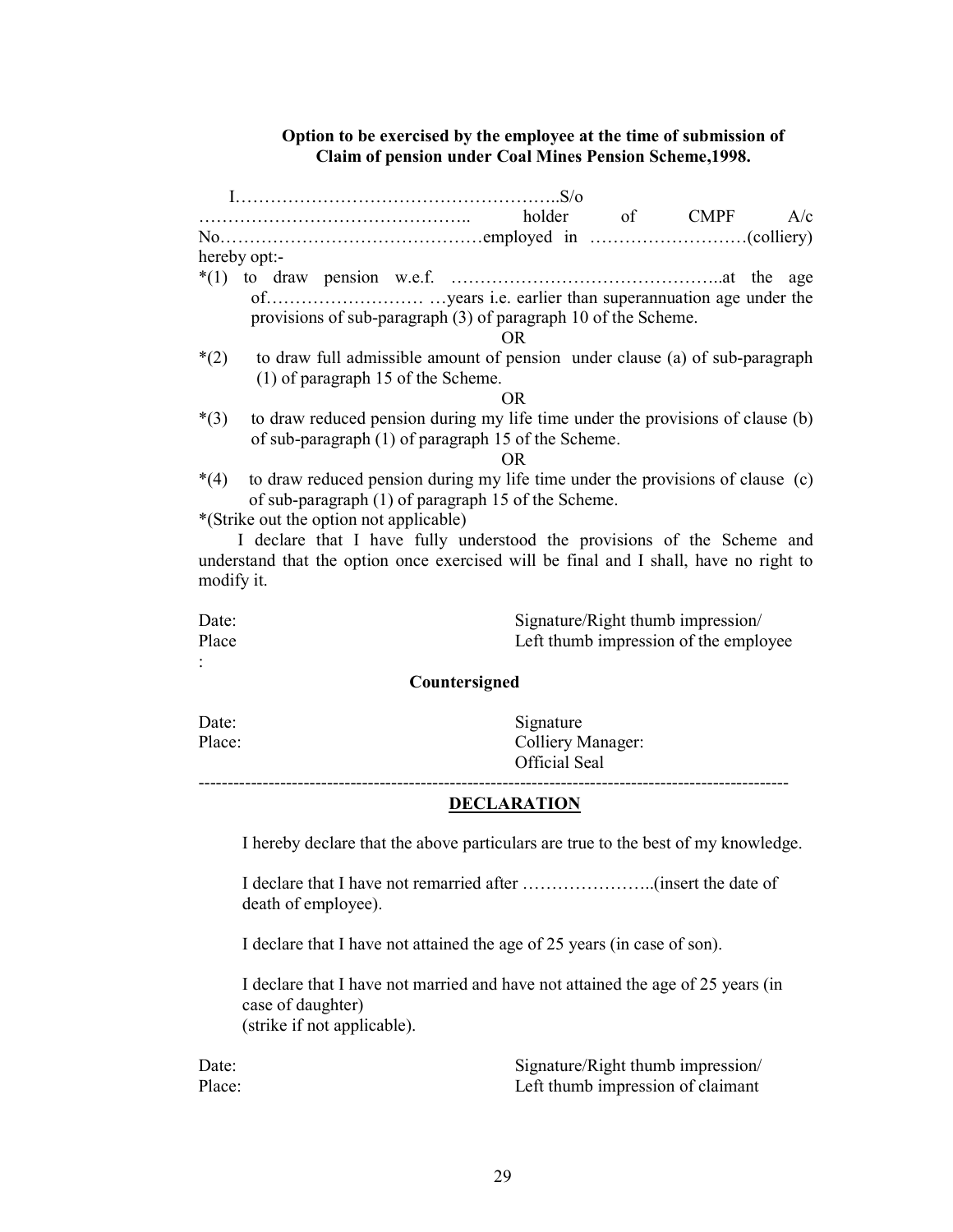## (To be Completed by the Colliery Manager)

 Certified that Shri/Smt./ Kumari ……………………… …………………… wife/son/daughter of L/ ……………………………………………………………… is known to me/has been identified before me by ………………………… …… …… whom I know since last ………………………………………………………. years……………………months and that he/she signed/affixed LTI/RTI before me and that to the best of my knowledge and belief the particulars furnished in the claim are correct.

| Signature/Thumb Impression | Signature of the     |
|----------------------------|----------------------|
| of the claimant            | Colliery Manager     |
|                            | Designation          |
|                            | Address and          |
|                            | <b>Official Seal</b> |

Signature of the Identifier with full details

Date: Place:

#### Certificate by the Colliery Manager

 Certified that the particulars of the employee and that of his/her family are correct in accordance with the service records maintained by the Colliery Management.

 Certified that full contributions as required under the provisions of the Scheme have been recovered and remitted to the C.M.P.F. Commissioner, Dhanbad.

Date: Signature of the Colliery Manager Place: Official Seal

[File No. 20/36/96-ASO]

 Sd/- (J.HARINARAYAN) Joint Secretary to the Government of India.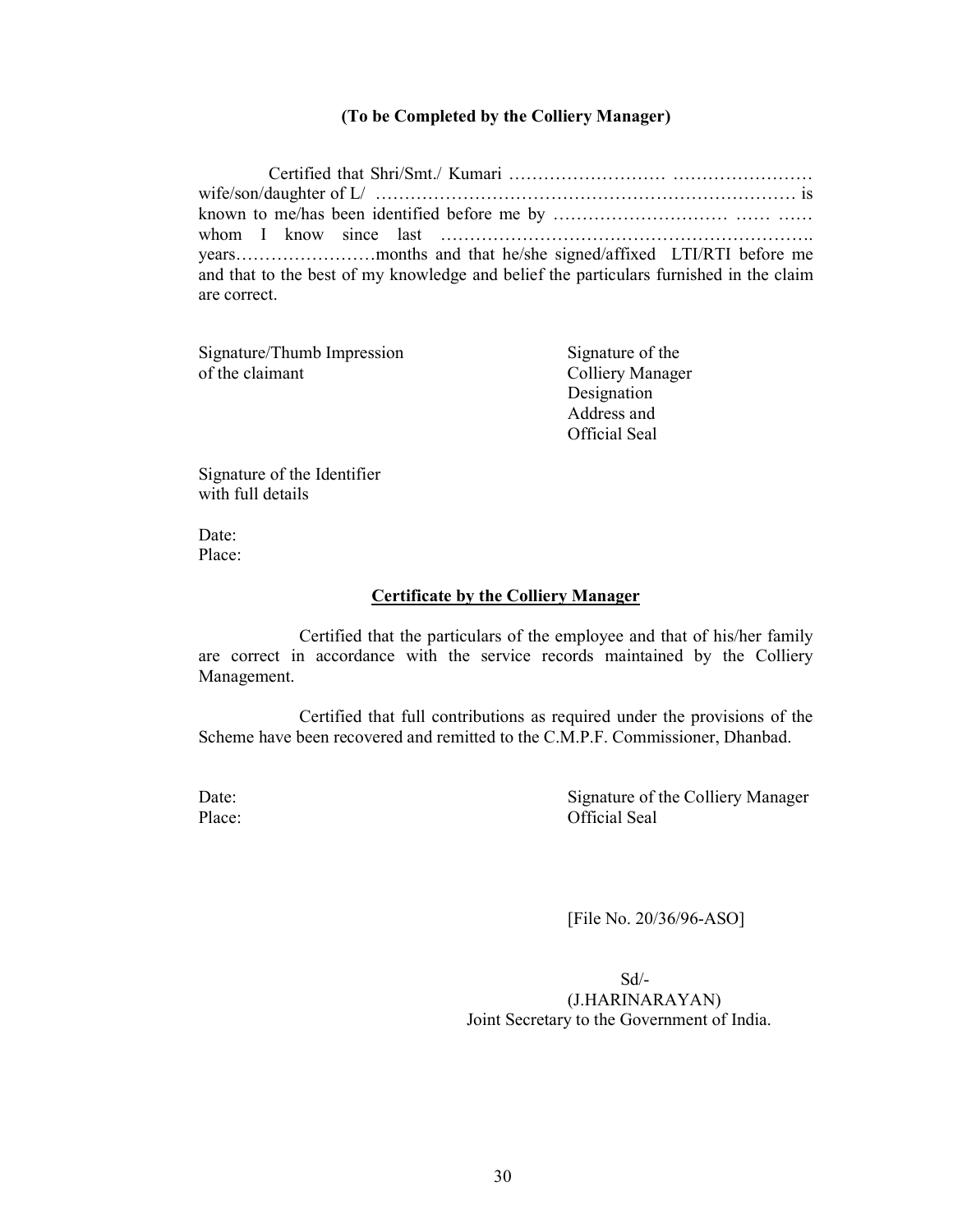The Gazette of India EXTRAORDINARY PART II – Section 3 – Sub-section (ii) PUBLISHED BY AUTHORITY New Delhi, Saturday, March 21, 1998/Phalguna 30,1919 No. 176

### MINISTRY OF COAL

## MINISTRY OF COAL

#### **NOTIFICATION**

#### NOTIFICATION

New Delhi, the 20<sup>th</sup> March, 1998

New Delhi, the 20<sup>th</sup> March, 1998

 $S. O.232$  (E) – In exercise of the powers conferred by sub-section (2) of section 1 of the Coal Mines Provident Fund and Miscellaneous Provisions (Amendment) Act, 1996 (23 of 1996), the Central Government hereby appoints the 31<sup>st</sup> day of March, 1998 as the date on which the said Act shall come into force.

 $S. O.233$  (E) – In exercise of the powers conferred by sub-paragraph (2) of paragraph 1 of the Coal Mines Pension Scheme, 1998 (Published in the Official Gazettee vide number G.S.R. 123 (E), dated the  $5<sup>th</sup>$  March, 1998), the Central Government hereby appoints the 31st day of March, 1998 as the date on which the said Scheme shall come into force.

[No. 20/36/96-ASO] G.B. Mukherji, Jt. Secy.

[No. 20/36/96-ASO] G.B. Mukherji, Jt. Secy.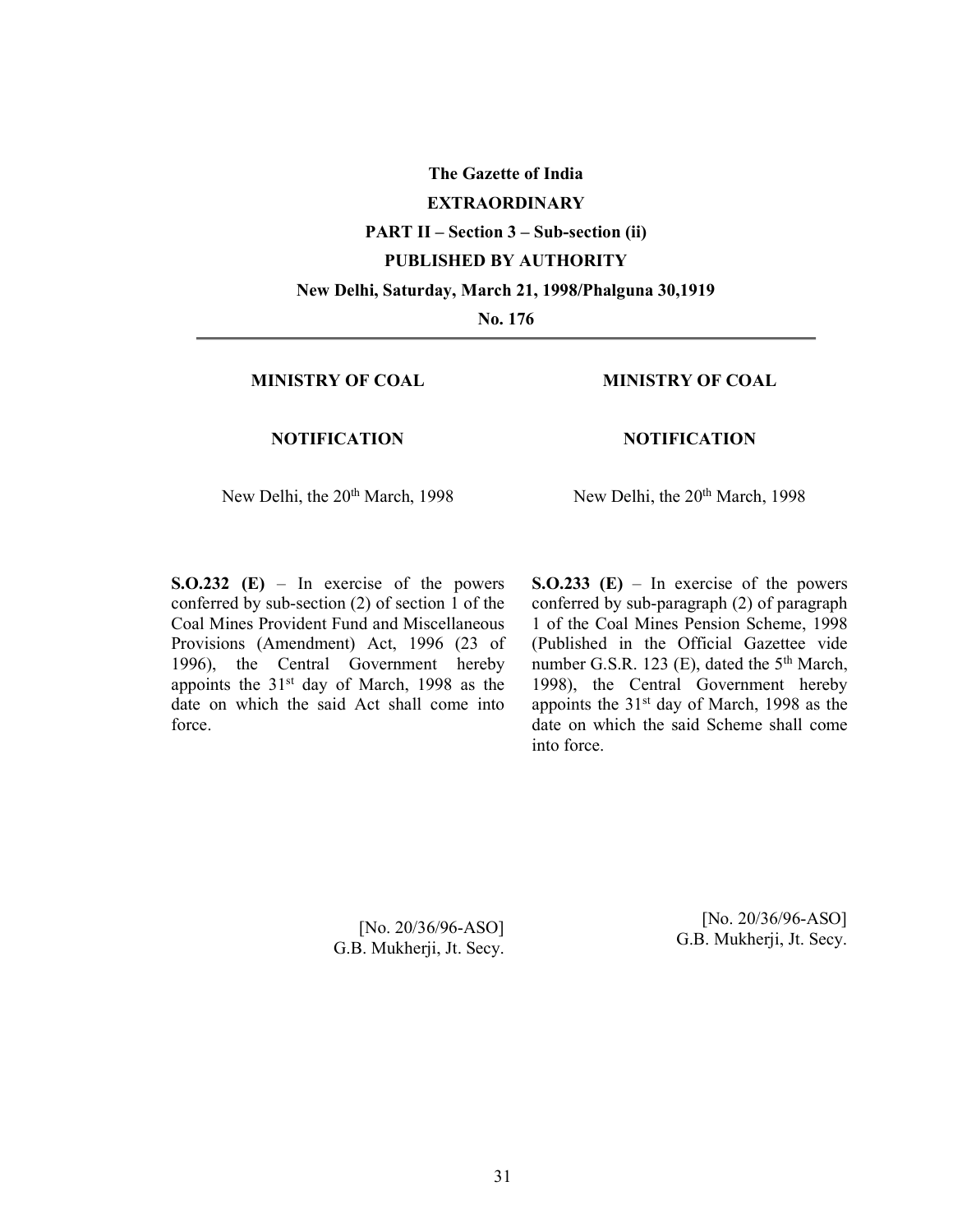## The Gazette of India **EXTRAORDINARY**

PART II – Section  $3$  – Sub-section (i)

#### PUBLISHED BY AUTHORITY

New Delhi, Monday, May 25, 1998/Jyaistha 4,1920

No. 180

# MINISTRY OF COAL

# **NOTIFICATION**

New Delhi, the 25<sup>th</sup> May, 1998

G. S. R. 268 (E) – In exercise of the powers conferred by section 3E of the Coal Mines Provident Fund and Miscellaneous Provisions Act, 1948 (46 of 1948), the Central Government hereby makes the following amendments in the Coal Mines Pension Scheme,1998,namely :

1. (1) This Scheme may be called the Coal Mines Pension (Amendment) Scheme, 1998.

 (2) It shall come into force on the date of its publication in the Official Gazettee.

2. In the Coal Mines Pension Scheme, 1998, -

 (i) in paragraph 5, for the words "appointed day" the words "appointed day or date of joining, as the case may be" shall be substituted;

 (ii) In Schedule I, in Example, for the figures "2001", the figures "2002" shall be substituted.

> [F.No. 20/36/96-ASO] G.B. Mukherji, Jt. Secy.

## The Gazette of India **EXTRAORDINARY**

PART II – Section  $3$  – Sub-section (i)

## PUBLISHED BY AUTHORITY

New Delhi, Monday, May 25, 1998/Jyaistha 4,1920

No. 181

# MINISTRY OF COAL **CORRIGENDA**

New Delhi, the 25<sup>th</sup> May, 1998

G. S. R. 269 (E) – In the notification of the Government of India in the Ministry of Coal NO. G. S. R. 123 (E), dated the  $5<sup>th</sup>$  March, 1998, published in Part II, Section 3, Sub – section (i) of the Gazette of India, Extraordinary, dated the 5<sup>th</sup> March, 1998, at pages 35-53,-

#### at page 35,-

in line 15, for the word "unless" read "unless":

in line 32, for the words and sign "son, or daughter" read "son or daughter"

## at page 37,-

in line 20, for the words "Along with" read "alongwith";

in line 22, for the brackets and figure "(5) read "5";

in line 32, for the word "names" read "name";

in line 38, for the word "office" read "officer",

## at page 38,-

in line 21, for the words "details" read "detail of";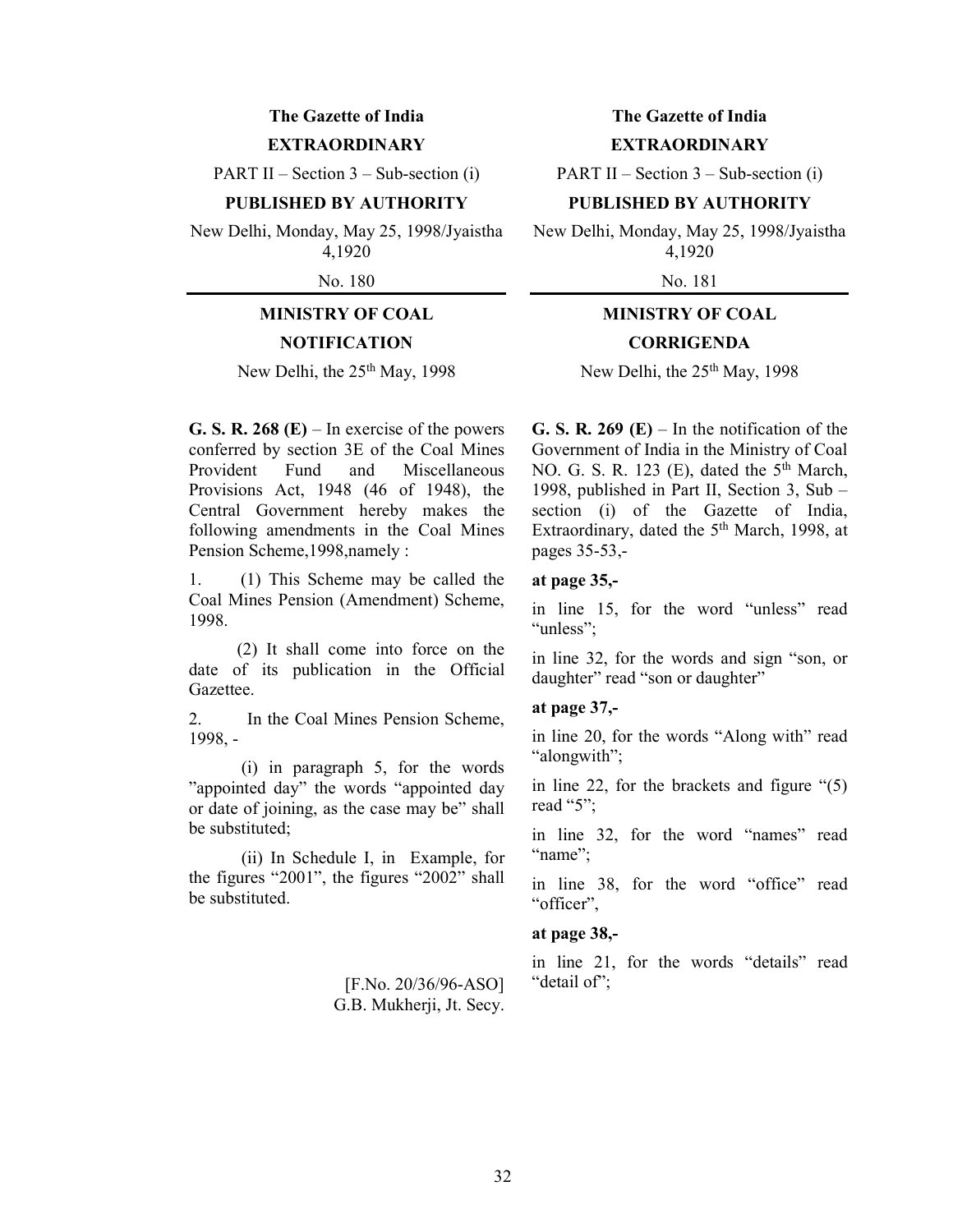#### At page 39,-

in line 21, for the words and sign "may, be" read "may be";

in line 28, for the word "thay" read "they";

in line 32, for the words "of not less than" read "or not less than";

in line 40, for the words and sign "life, time" read "life-time";

## At page 40,-

in line 1, for the word "exercises" read "exercised";

in line 36, for the word "saction" read "sanction":

in line 38, for the word "such" read "Such";

## at page 43,-

in line 19, for the word "Superannuation" read "Superannuation (Rs.)";

#### at page 45,-

in line 29, for the words and figure "subparagraph 4" read "sub-paragraph (4)";

#### at page 48,-

in line 13, for the word "follow" read "follows";

in line 14, for the word "follow" read "follows";

#### at page 51,-

in line 34, for the figure "5" read "15".

[F.No. 20/36/96-ASO] G.B. Mukherji, Jt. Secy.

#### The Gazette of India

#### **EXTRAORDINARY**

PART II – Section  $3$  – Sub-section (i)

#### PUBLISHED BY AUTHORITY

New Delhi, Monday, March 22, 1999/Chaitra 1,1921

No. 142

# MINISTRY OF COAL

## **NOTIFICATION**

New Delhi, the 22nd March, 1999

G. S. R. 218  $(E)$  – In exercise of the powers conferred by section 3E of the Coal Mines Provident Fund and Miscellaneous Provisions Act, 1948 (46 of 1948), the Central Government hereby makes the following Scheme further to amend the Coal Mines Pension Scheme, 1998, namely :-

1. (1) This Scheme may be called the Coal Mines Pension (Amendment) Scheme, 1999.

 (2) It shall come into force on the date of its publication in the Official Gazette.

2. In the Coal Mines Pension Scheme, 1998,

(1) In Paragraph 4,-

 (a) in sub-paragraph (2), for the words "sixty days" the words "three hundred and sixty six days" shall be substituted;

(b) in sub-paragraph (4),

 (i) for the word "superannuation", wherever it occurs, the words "superannuation or retirement" shall be substituted;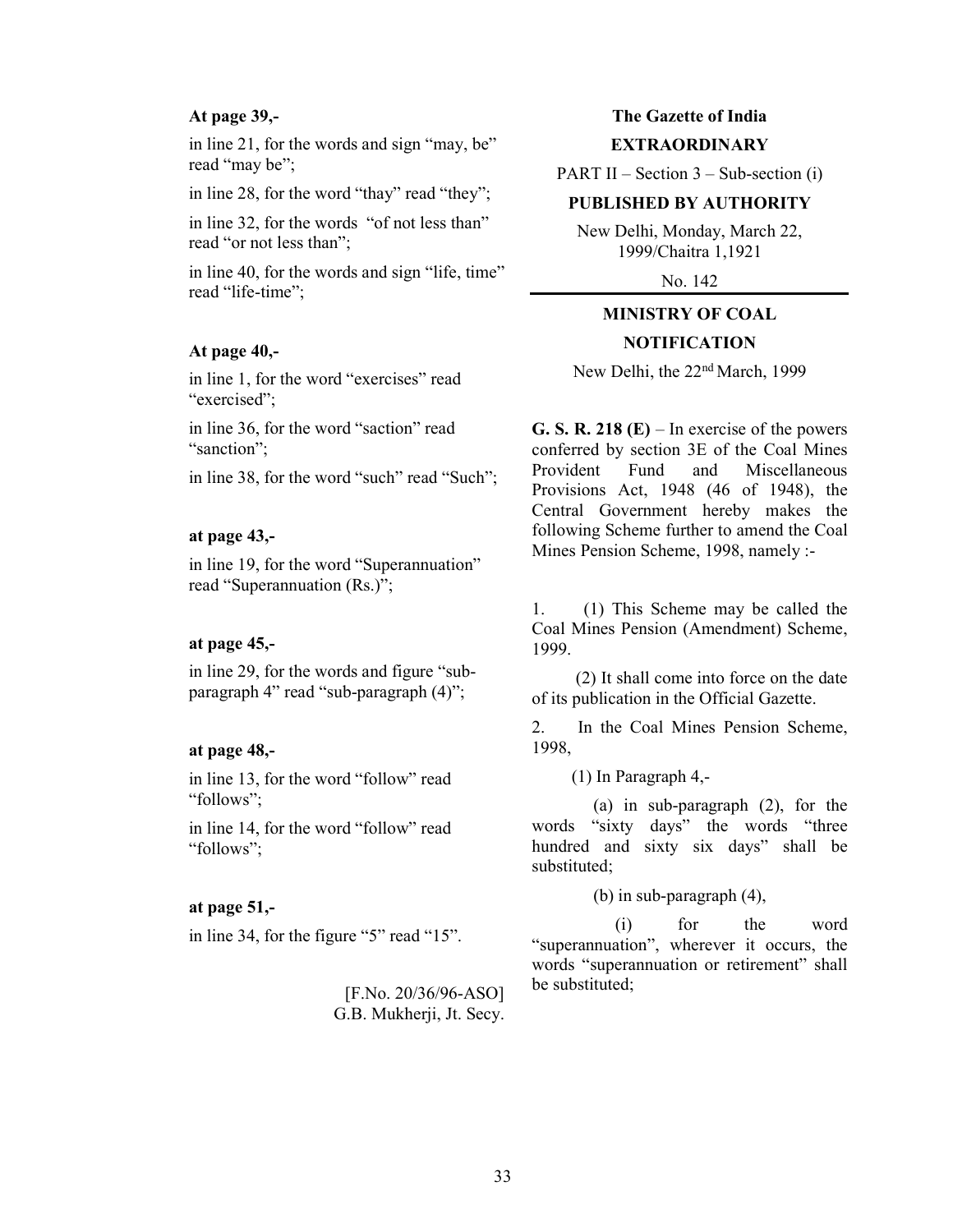(ii) for the words "one hundred and eighty days" the words "three hundred and sixty six days" shall be substituted;

 (2) In paragraph 5, in sub-paragraph (1), for the words "sixty days" the words "three hundred and sixty six days" shall be substituted;

 (3) In paragraph 7, in sub-paragraph (3), for the words "authorised officer" wherever they occur, the word "Commissioner" shall be substituted;

 (4) In paragraph 9, in sub-paragraph (2), for the words, brackets and letters "clauses  $(b)$ , $(c)$ , $(d)$  and  $(e)$ ", the words, brackets and letters "clauses (b),(c),(d),(e) and (f)" shall be substituted;

 (5) In paragraph 12, in sub-paragraph (3), for the word "superannuation", the words "superannuation or retirement" shall be substituted;

 (6) In paragraph 17, for the word "superannuation", the words "superannuation or retirement" shall be substituted;

 (7) In Schedule 3, in item (B), for the words "appointed day", the words "date of appointment" shall be substituted.

> [F.No. 20/30/98-ASO] G.B. Mukherji, Jt. Secy.

Footnote :- The Coal Mines Pension Scheme, 1998 was published vide number G. S. R. 123 (E), dated the  $5<sup>th</sup>$  March, 1998 and subsequently amended vide number G. S. R. 268 (E), dated the 25<sup>th</sup> May, 1998.

# The Gazette of India EXTRAORDINARY

PART II – Section  $3$  – Sub-section (i)

## PUBLISHED BY AUTHORITY

New Delhi, Tuesday, August 29, 2000/Bhadra 7,1922

No. 451

# MINISTRY OF COAL **NOTIFICATION**

New Delhi, the 29<sup>th</sup> August, 2000

G. S. R.  $689$  (E) – In exercise of the powers conferred by section 3E and section 7 of the Coal Mines Provident Fund and Miscellaneous Provisions Act, 1948 (46 of 1948), the Central Government hereby makes the following amendments to the Coal Mines Pension Scheme, 1998, namely :-

1. (1) This Scheme may be called the Coal Mines Pension (Amendment) Scheme, 2000.

 (2) It shall be deemed to have come into force with effect from the 31st day of March, 1998.

2. In the Coal Mines Pension Scheme, 1998, :-

 (1) In Paragraph 2, for clause (q) the following clause shall be substituted namely :-

 "(q) 'retirement' in relation to an employee who is a member of the Pension Scheme means exit of an employee on completion of ten years of pensionable service".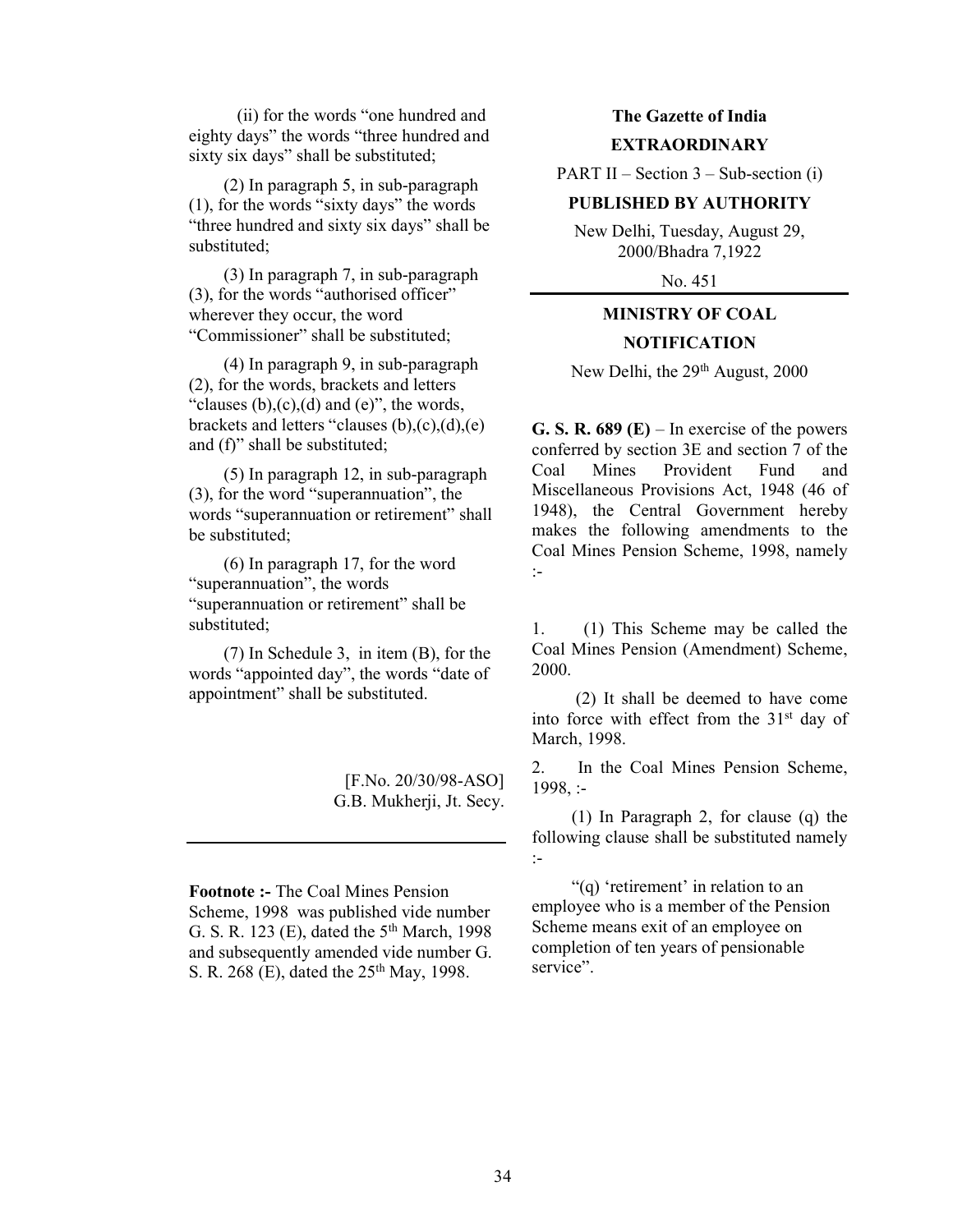(2) in paragraph 3 in clause (c), for the word "Salary" the words "basic and dearness allowance paid" shall be substituted;

 (3) in paragraph 4, in sub-paragraph  $(4)$ , --

 (a) after the words "Form-PS-2", the words "and a member who died on or after the first day of April 1994 to the appointed date shall be deemed to have exercised the option of joining the Scheme on the date of his death" shall be inserted;

 (b) in proviso after the words "exercising his option" the words " or the deemed optee" shall be added;

 (4) in paragraph 10, in sub-paragraph (3), for the words "fifteen years" the words "ten years" shall be substituted;

 (5) in paragraph 12, in sub-paragraph (4), for the words "rupees two hundred and fifty " the words "rupees three hundred and twenty" shall be substituted.

> [F.No. 20/15/2000-ASO] Himmat Singh, Jt. Secy.

Footnote :- The Coal Mines Pension Scheme, 1998 was published vide G. S. R. 123 (E), dated the  $5<sup>th</sup>$  March, 1998 and subsequently amended vide number-

1. GSR 268 (E), dated the  $25<sup>th</sup>$  May, 1998. 2. GSR 218 (E), dated the 22nd March, 1999.

## EXPLANATORY MEMORANDUM

 Section 7 of Coal Mines Provident Fund and Miscellaneous Provisions Act, 1948 (46 of 1948) empowers the Central Govt. to add to, vary or amend a Scheme framed under the Act either prospectively or retrospectively.

 The Coal Mines Pension Scheme, 1998 (hereinafter referred to as the said Scheme) came into force with effect from the  $31<sup>st</sup>$  day of March, 1998. The said Scheme restricted the benefit of pensioner to those who completed 15 years of pensionable service and it excluded the cases of voluntary retirement, resignation and retrenchment. The said Scheme also restricted the benefit to those who expired between 1.4.94 to 31.3.98. The amendments to the said Scheme are necessary with a view to make it more broadbased and beneficial.

2. The present amendments shall benefit the employees who completed 10 years of pensionable service, and it will cover the cases of voluntary retirements, resignation and retrenchment. The amendments shall also provide the benefit to those who expired during the period from 1.4.94 to 31.3.98. The amendments are given effect from the retrospective date, namely 31<sup>st</sup> March, 1998 in order to make it more beneficial and equitable to all the employees.

3. The amendments to the said Scheme with retrospective effect will not adversely affect the interest of any employees.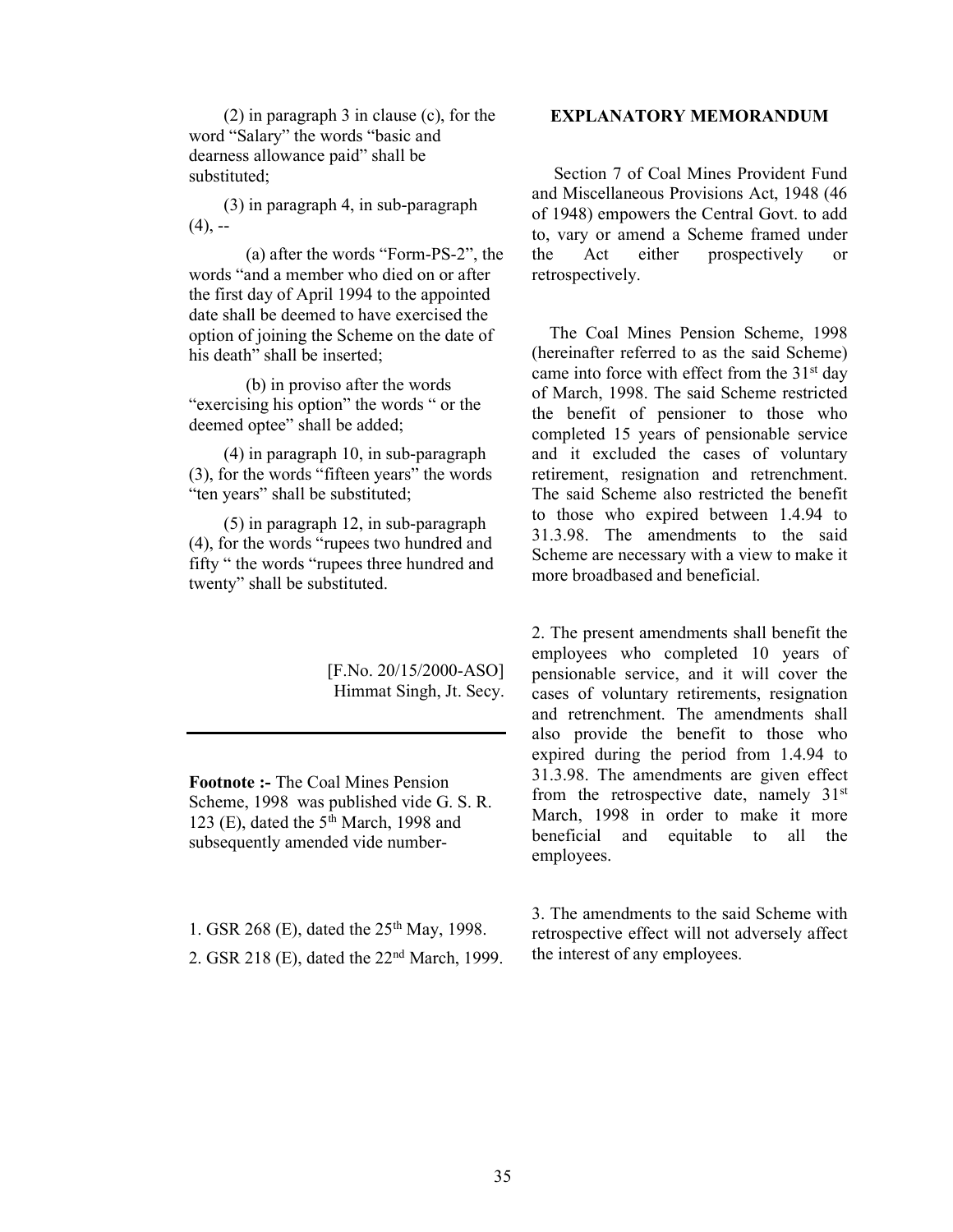## The Gazette of India **EXTRAORDINARY**

PART II – Section  $3$  – Sub-section (i)

## PUBLISHED BY AUTHORITY

New Delhi, Thursday, April 12, 2001/Chaitra 22,1923

No. 174

# MINISTRY OF COAL **NOTIFICATION**

New Delhi, the 12<sup>th</sup> April, 2001

G. S. R. 256  $(E)$  – In exercise of the powers conferred by section 3E of the Coal Mines Provident Fund and Miscellaneous Provisions Act, 1948 (46 of 1948), the Central Government hereby makes the following Scheme further to amend the Coal Mines Pension Scheme,1998,namely :

1. (1) This Scheme may be called the Coal Mines Pension (Amendment) Scheme, 2001.

 (2) It shall come into force on the date of its publication in the Official Gazettee.

2. In the Coal Mines Pension Scheme, 1998, in paragraph 4, in sub-paragraph (2), for the proviso, the following proviso shall be substituted, namely :-

 "Provided that an employee exercising the option under the provisions of this sub-pararaph shall have to deposit in the Pension Fund either in cash or by way of deduction in installments from his monthly salary or by transfer from his Provident Fund account to the Pension Fund, the arrears equivalent to the amounts specified in clauses (b) (c), (d) and (e) of paragraph 3, alongwith intrest from the first day of March, 1971 till the date of exercising the option in respect of arrears.

 (i) specified in clause (b), at the rate admissible from time to time to the monies in Coal Mines Provident Fund.

 (ii) specified in clause (c) and (d) at the rate of twelve per cent per annum and

 (iii) specified in clause (e), at such rate as the Central Government, from time to time, credited interest in respect of its contributions to the Coal Mines Family Pension Scheme 1971.

> [F.No. 20/15/98-ASO/PRIW] D.P. Singh, Jt. Secy.

Foot note :- The Coal Mines Pension Scheme, 1998 was published vide G.S.R. number 123 (E), dated the  $5<sup>th</sup>$  March, 1998 and subsequently amended vide number :-

1. GSR 268(E), dated the 25<sup>th</sup> May, 1998.

2.GSR 218(E),dated the 22nd March,1999.

3.GSR  $689(E)$ , dated the  $29<sup>th</sup>$  August, 2000.

The Gazette of India

## EXTRAORDINARY

PART II – Section 3 – Sub-section (i)

## PUBLISHED BY AUTHORITY

New Delhi, Friday, Nov 23, 2001/Agrahayana 2,1923

No. 589

## MINISTRY OF COAL AND MINES

## (Department of Coal)

## NOTIFICATION

New Delhi, the 23rd November, 2001

G. S. R. 861 (E) – In exercise of the powers conferred by section 3E and 7 of the Coal Mines Provident Fund and Miscellaneous Provisions Act, 1948 (46 of 1948), the Central Government hereby makes the following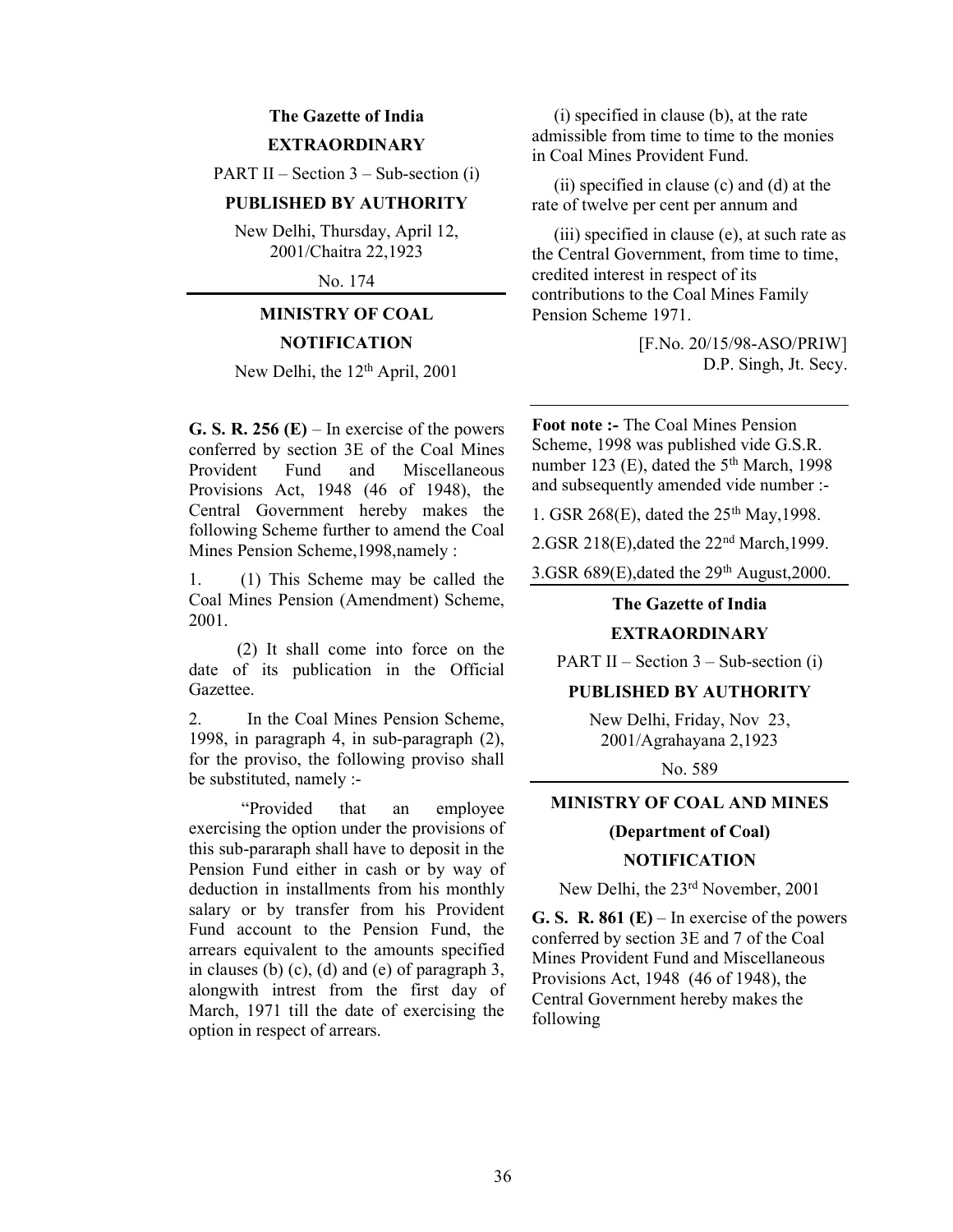Further amendments to the Coal Mines Pension Scheme, 1998, namely :-

1. (i) This Scheme may be called the Coal Mines Pension (Second Amendment) Scheme, 2001.

 (ii) It shall be deemed to have come into force with effect from the 31<sup>st</sup> day of March, 1998.

2. In the Coal Mines Pension Scheme, 1998 --

 (i) in paragraph 10, in sub-paragraph (3), for the words "period of ten years" the words "period of twenty years" shall be substituted.

 (ii) In Schedule 2, for the words and figures.

| "Period in year(s) for | For every rupees   |
|------------------------|--------------------|
| Superannuation         | 100 payable at age |
|                        | of superannuation, |
|                        | the amount payab-  |
|                        | le to the employee |
| 0                      | 100                |
| 1                      | 97                 |
| $\overline{2}$         | 94                 |
| $\overline{3}$         | 91                 |
| $\overline{4}$         | 89                 |
| 5                      | 86                 |
| 6                      | 83                 |
| 7                      | 81                 |
| 8                      | 78                 |
| 9                      | 76                 |
| 10                     | 73"                |
|                        |                    |

the following words and figures shall be substituted namely :-

| "Period in year(s) for For every rupees |                    |
|-----------------------------------------|--------------------|
| Superannuation                          | 100 per month      |
|                                         | payable at age of  |
|                                         | superannuation,    |
|                                         | the amount payab-  |
|                                         | le to the employee |
|                                         | from date of exit. |
|                                         | 100                |
|                                         | 97                 |
|                                         |                    |
|                                         |                    |

| 3                                     | 91  |
|---------------------------------------|-----|
| $rac{4}{5}$                           | 89  |
|                                       | 86  |
| 6                                     | 83  |
| $\overline{7}$                        | 81  |
| $\begin{array}{c} 8 \\ 9 \end{array}$ | 78  |
|                                       | 76  |
| 10                                    | 73  |
| 11                                    | 71  |
| 12                                    | 69  |
| 13                                    | 66  |
| 14                                    | 64  |
| 15                                    | 62  |
| 16                                    | 60  |
| 17                                    | 58  |
| 18                                    | 56  |
| 19                                    | 54  |
| 20                                    | 52" |

[F.No. 20/16/2001-PRIW]

D.P. Singh, Jt. Secy.

## EXPLANATORY MEMORANDUM

 Section 7 of Coal Mines Provident Fund and Miscellaneous Provisions Act, 1948 (46 of 1948) empowers the Central Government to add to, vary or amend a Scheme framed under the Act either prospectively or retrospectively.

 The present amendments shall benefit the employees who have completed 10 years of pensionable service and it will cover the case of exit of an employee at the age of 40 years.

Footnote :- The Coal Mines Pension Scheme, 1998 was published vide G.S.R. 123 (E), dated the  $5<sup>th</sup>$  March, 1998 and subsequently amended vide number :-

1. G. S. R. 268 (E), dated the  $25<sup>th</sup>$  May, 1998.

2. G. S. R. 218 (E) dated the 22nd March, 1999.

3. G. S. R.  $689$  (E) dated the  $29<sup>th</sup>$  August, 2000.

4. G. S. R. 256 (E) dated the  $12<sup>th</sup>$  April, 2001.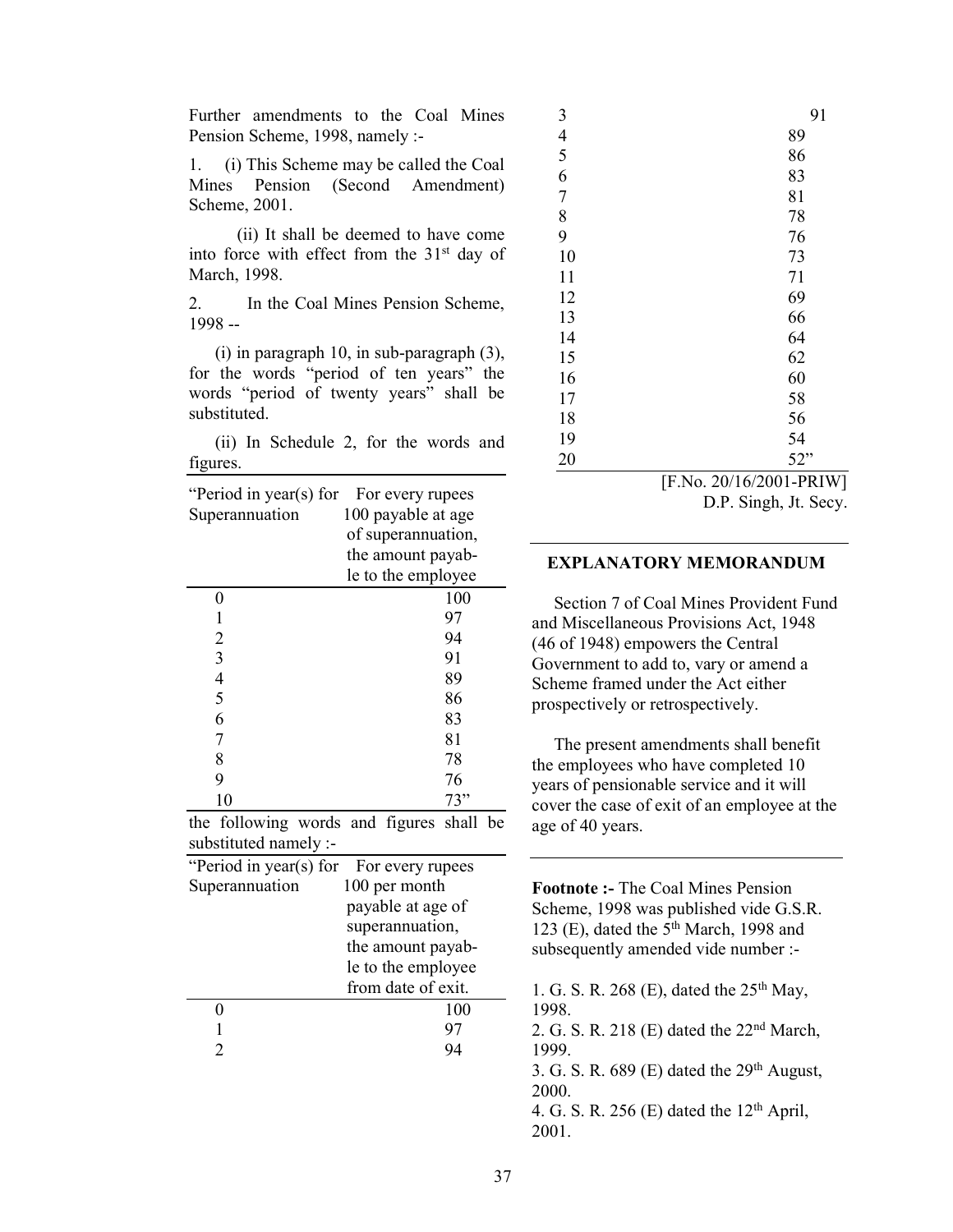# The Gazette of India EXTRAORDINARY

PART II – Section  $3$  – Sub-section (i)

## PUBLISHED BY AUTHORITY

New Delhi, Wednesday, Jan 9, 2002/Pausa 19,1923

No. 14

## MINISTRY OF COAL AND MINES

## (Department of Coal)

## NOTIFICATION

New Delhi, the 9<sup>th</sup> January, 2002

G. S. R. 16  $(E)$  – In exercise of the powers conferred by section 3E of the Coal Mines Provident Fund and Miscellaneous Provisions Act, 1948 (46 of 1948), the Central Government hereby makes the following Scheme further to amend the Coal Mines Pension Scheme,1998,namely :

1. (1) This Scheme may be called the Coal Mines Pension (Amendment) Scheme, 2001.

 (2) It shall come into force on the date of its publication in the Official Gazettee.

2. In the Coal Mines Pension Scheme, 1998, in paragraph 4-

 (a) after Sub-paragraph (2), the following shall be inserted namely :-

 "(2A) An employee who has not opted for the Coal Mines Family Pension Scheme 1971 but is covered by the Provident Fund Scheme, may opt for Pension under the provisions of this Scheme within a period of nine months from the date of this notification and he shall be deemed to have become the member of the Scheme from the date of his exercising the option in Form PS-1".

 (b) After Sub-paragraph (4), the following shall be inserted, namely :-

 "(4A) An employee who was a member of the Coal Mines Family Pension Scheme 1971 on the date of his superannuation or retirement on or after the first day of April 1994 may also opt for the pension under the provisions of this Scheme from the date of his superannuation or retirement within a period of nine months from the date of this notification and he shall be deemed to have become the member of the Scheme from the date of his exercising the option in Form PS-2.

#### EXPLANATORY MEMORANDUM

 The Gazette notification for extension of time in respect of submission of Forms PS – I and  $PS - 2$  was published on 22.3.1999 and the submission date expired on 31.3.1999, that is only after 8 days of publication of the notification. With the issue of amending notification to the Principal Scheme of 1998 vide G. S. R. 689 (E) dated 29.8.2000 some more categories of employees have become eligible to opt for the Scheme. Hence, most of the eligible members could not exercise their options in the stipulated time. Therefore, the present amendment shall make them eligible under the Pension Scheme.

> [F.No. 20/30/98-ASO/PRIW] D.P. Singh, Jt. Secy.

Foot note :- The Coal Mines Pension Scheme, 1998 was published vide G.S.R. number 123 (E) dated the  $5<sup>th</sup> March$ , 1998 and subsequently amended vide number :-

1. GSR 268(E), dated the  $25<sup>th</sup>$  May, 1998.

2.GSR 218(E),dated the 22nd March,1999.

3.GSR  $689(E)$ , dated the  $29<sup>th</sup>$  August, 2000.

4. GSR 256 (E), dated the  $12<sup>th</sup>$  April, 2001.

5.GSR 861 (E), dated the 23rd Nov., 2001.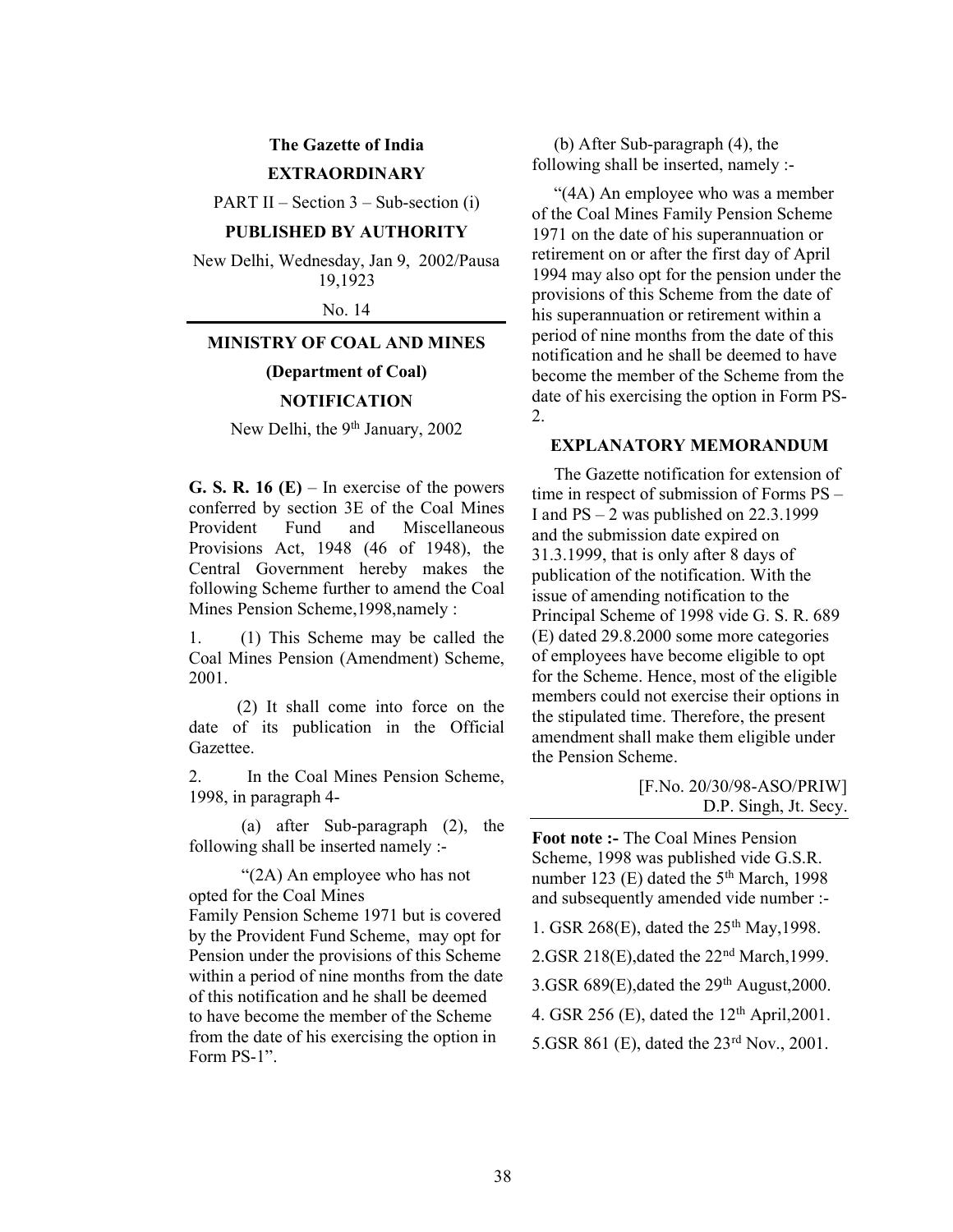# The Gazette of India EXTRAORDINARY

PART II – Section  $3$  – Sub-section (i)

## PUBLISHED BY AUTHORITY

New Delhi, Monday, July 8, 2002/Asadha 17,1924

No. 311

## MINISTRY OF COAL AND MINES

(Department of Coal)

## **NOTIFICATION**

New Delhi, the 8<sup>th</sup> July, 2002

G. S. R. 482 (E) – In exercise of the powers conferred by section 3E of the Coal Mines Provident Fund and Miscellaneous Provisions Act, 1948 (46 of 1948), the Central Government hereby makes the following amendments to the Coal Mines Pension Scheme,1998, namely :-

1. (1) This Scheme may be called the Coal Mines Pension (Amendment) Scheme, 2002.

 (2) It shall be deemed to have come into force with effect from the  $31<sup>st</sup>$  day of March, 1998.

2. In the Coal Mines Pension Scheme, 1998, in paragraph 4, after sub-paragraph (2A), the following shall be inserted namely :-

 "(2B) An ex-employee who had not opted for the Coal Mines Family Pension Scheme, 1971 but was covered by the Coal Mines Provident Fund Scheme and had superannuated within 1.4.1994 to 31.3.1998 may opt for pension under the provisions of this Scheme within a period of nine months from the date of this notification in the Official Gazette and he shall be deemed to have become the member of the Scheme from the date of his exercising the option in Form  $PS - 1$ ;

 Provided that an ex-employee exercising the option under the provisions of this sub paragraph shall have to deposit in the Pension Fund either in cash or by transfer from his Provident Fund account to the Pension Fund the arrears equivalent to the amounts specified in clauses (b) (c), (d) and (e) of paragraph 3, alongwith interest from the Ist day of March, 1971 till the date of exercising the option in respect of arrears;

 (i) Specified in clause (b) at the rate admissible from time to time to the monies in Coal Mines Provident Fund;

 (ii) Specified in clauses (c) and (d), at the rate of twelve percent per annum; and

 (iii) Specified in clause (e) as such rate as the Central Government from time to time, credited interest in respect of its contribution to the Coal Mines Family Pension Scheme, 1971".

Footnote :- The Coal Mines Pension Scheme, 1998 was published vide G. S. R. 123 (E) dated the  $5^{\text{th}}$  March, 1998 and subsequently amended vide number :-

1. G. S. R. 268 (E), dated the 25th May, 1998.

2. G. S. R. 218 (E), dated the 22nd March, 1999.

3. G. S. R. 689 (E), dated the 29th August, 2000.

4. G. S. R. 256 (E), dated the  $12^{th}$  April, 2001.

5. G. S. R. 861 (E), dated the 23rd Nov., 2001.

6. G. S. R.  $16$  (E), dated the 9<sup>th</sup> January, 2002.

## EXPLANATORY MEMORANDUM

 Section 7 of the Coal Mines Provident Fund and Miscellaneous Provisions Act, 1948 (46 of 1948) empowers the Central Government to add to, amend or vary a Scheme framed under the Act either prospectively or retrospectively.

2. The Coal Mines Pension Scheme, 1998 came into force with effect from the 31st day of March,1998. The said Scheme restricted the benefit of pension to those Family Pension members who superannuated between 1.4.1994 and 31.3.1998. Later on the Board of Trustees, Coal Mines Provident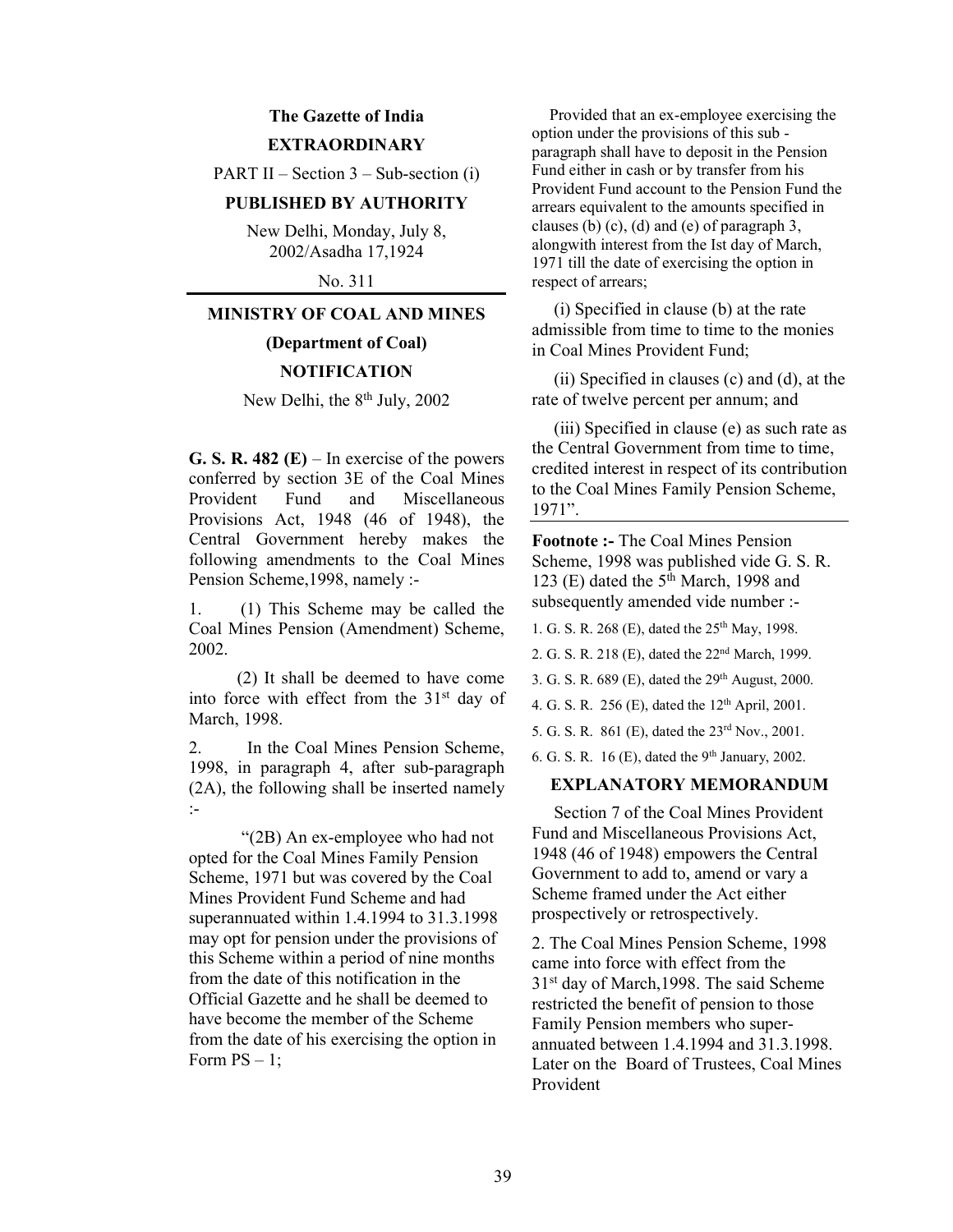Fund in its 133rd Meeting held on 9.8.2001 approved the proposal to give the membership of Pension Scheme, 1971. The amendment is given retrospective effect from 31st March,1998 in order to make it more beneficial and equitable to all the employees.

3. The amendment to the said Scheme with retrospective effect will not adversely affect the interest of any employee.

# The Gazette of India EXTRAORDINARY

PART II – Section  $3$  – Sub-section (i)

## PUBLISHED BY AUTHORITY

New Delhi, Wednesday, July 24, 2002/Sravana 2,1924

No. 344

## MINISTRY OF COAL AND MINES

(Department of Coal)

**CORRIGENDUM** 

New Delhi, the 24<sup>th</sup> July, 2002

G. S. R. 519 (E) – In the notification of the Government of India in the Ministry of Coal and Mines number G.S.R. 16 (E), dated  $9<sup>th</sup>$ January, 2002 in Part II, Section 3, Subsection (i) of the Gazette of India, Extraordinary, dated the 9<sup>th</sup> January, 2002, at page 2, in line 8, for "2001" read "2002".

# The Gazette of India EXTRAORDINARY

PART II – Section  $3$  – Sub-section (i)

## PUBLISHED BY AUTHORITY

New Delhi, Wednesday, Dec. 4, 2002/Agrahayana 13,1924

No. 551

## MINISTRY OF COAL AND MINES

#### (Department of Coal)

## **CORRIGENDUM**

New Delhi, the 4<sup>th</sup> December, 2002

G. S. R. 799  $(E)$  – In the notification of the Government of India in the Ministry of Coal and Mines bearing number G. S. R. 482 (E), dated 8th July, 2002 published in Part II. Section 3, Sub – section (i) of the Gazette of India. Extraordinary dated the 8<sup>th</sup> July, 2002, at page 2, in line 13, for "superannuated" read "superannuated or retired".

> [F.No. 20/29/01-PRIW] Rajiv Sharma, Jt.

[F.No. 20/30/98-ASO/PRIW] Rajiv Sharma, Jt. Secy.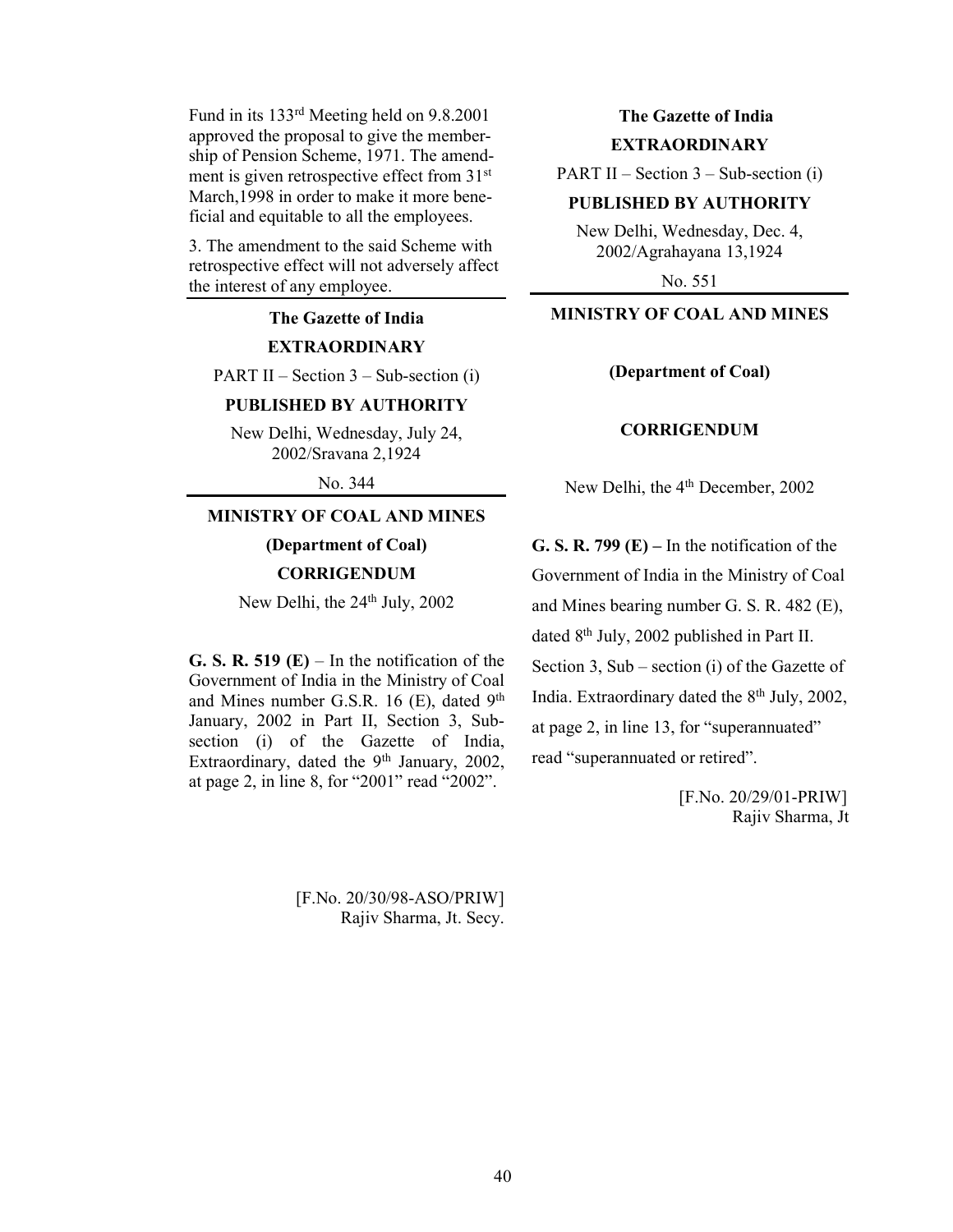# The Gazette of India EXTRAORDINARY

PART II – Section  $3$  – Sub-section (i)

## PUBLISHED BY AUTHORITY

New Delhi, Thursday, Feb. 13, 2003/Magha 24,1924

No. 72

## MINISTRY OF COAL

#### NOTIFICATION

New Delhi, the 13<sup>th</sup> February, 2003.

G. S. R.  $107$  (E) – In exercise of the powers conferred by section 3E read with section 7 of the Coal Mines Provident Fund and Miscellaneous Provisions Act, 1948 (46 of 1948), the Central Government hereby makes the following further amendments in the Coal Mines Pension Scheme,1998, namely :-

1. (1) This Scheme may be called the Coal Mines Pension (Amendment) Scheme, 2003.

 (2) It shall come into force on the date of its publication in the Official Gazette.

2. In Coal Mines Pension Scheme, 1998 in the paragraph 3 (f) the words namely "the provisions of the proviso to sub-paragraph (2) and (4) of" shall be deleted.

3. In Coal Mines Pension Scheme, 1998, in paragraph 4, after sub-paragraph 4(A) following sub-paragraphs shall be inserted namely:-

 "(5) An employee, who was a member of the Central Coalfields Limited Staff Provident Fund, Darbhanga House, Ranchi, hereinafter referred to

as CCLSPF, or the Coal Mines Authority Limited Staff Provident Fund constituted under the Coal Mines Nationalisation Provident Fund rule 1976,hereinafter referred as CMALSPF, retired or superannuated on or after first day of April, 1994 or has become the member of Coal Mines Pro-vident Fund, shall be deemed to have be- come the member of this scheme and eli- gible to draw pension from the date, follow- ing the date of superannuation or retire- ment in respect of members super- annuated or retired on or before 7<sup>th</sup> October, 2002, and other members as per the provisions of this scheme from 8<sup>th</sup> October, 2002.

 Provided the employee or the ex-employee or the family (in the event of death of an ex-employee) deposits into the pension fund the arrears, equivalent to the amou- nts specified in clauses (b), (c), (d), (e)  $\&$  (f) of Paragraph 3, alongwith interest till the date of deposit from the first day of March. 1971 or the date of joining service, which- ever is later, till  $7<sup>th</sup> October, 2002$  or the date of superannuation or retirement, as the case may be, by way of authorising transfer of such amounts from his/her provident fund accumulations, in respect of members who have not withdrawn their Provident Fund accumulations, and for other member's cases, by way of Demand Draft.

Note – for the purpose of this paragraph.

(i) A deemed member under this paragraph shall have the option not to join this scheme. For this, he shall inform the Commissioner in writing within one year from the date of publication of this notification. The option once exercised shall be final.

(ii) The amounts specified in clause (b) of paragraph 3, shall carry an interest at the rates admissible to Coal Mines Provident Fund members, for clause(c) and(d) of paragraph 3, at the rate of 12% per annum and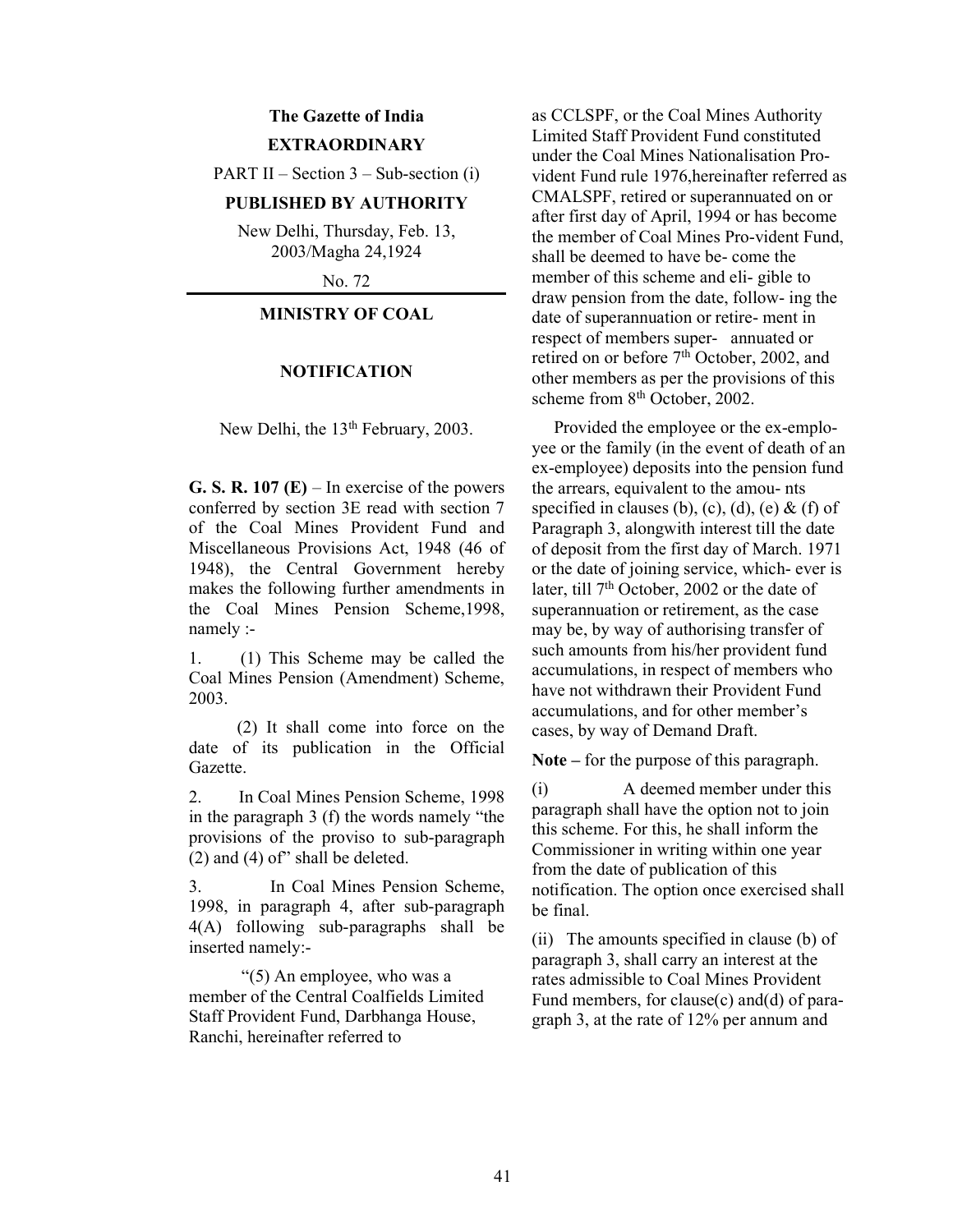the amounts under clause (e) of paragraph 3, at such rate, fixed by the Central Government from time to time credited interest in its contributions to the Coal Mines Family Pension Scheme, 1971 till 31.3.1998, and at the rate of 8.5% with effect from 1.4.1998.

(iii) The pensionable service shall be counted in terms of paragraph 2 (O) deeming that they were the members of ceased Coal Mines Family Pension Scheme, 1971 or Coal Mines Pension Scheme, 1998 as the case may be, from 1.3.1971 or from the date of joining into CMALSPF or CCLSPF, whichever is later till  $7<sup>th</sup>$  October, 2002 or date of superannuation or retirement, as the case may be.

(iv) In case of dispute regarding pensionable service the decision of the Commissioner shall be final".

> [F.No. 20/18/97-ASO/PRIW] Rajiv Sharma, Jt. Secy.

Footnote :- The Coal Mines Pension Scheme, 1998 was published vide G. S. R. No. 123 (E) dated the 5<sup>th</sup> March 1998 and subsequently amended vide numbers :-

1. G. S. R. 268 (E), dated the 25<sup>th</sup> May, 1998.

2. G. S. R. 218 (E), dated the 22nd March, 1999.

3. G. S. R. 689 (E), dated the 29<sup>th</sup> August, 2000.

4. G. S. R. 256 (E), dated the 12th April, 2001.

5. G. S. R. 861 (E), dated the 23rd Nov., 2001.

6. G. S. R.  $16$  (E), dated the  $19<sup>th</sup>$  January, 2002.

7. G. S. R. 482 (E), dated the 8th July, 2002.

#### EXPLANATORY MEMORANDUM

 Section 7 of the Coal Mines Provident Fund and Miscellaneous Provision Act, 1948 (46 of 1948) empowers the Central Government to add to, amend or vary a Scheme framed under the Act either prospectively or retrospectively.

The Coal Mines Pension Scheme, 1998 came into force with effect from 31<sup>st</sup> day of March, 1998. The member of the Coal Mines Authority Limited Staff Provident Fund and Central Coalfields Limited Staff Provident Fund who are in service as on 8<sup>th</sup> October, 2002 have become the members of the Coal Mines Provident Fund with effect from 8th October, 2002 as per notification No. G. S. R. 687 (E), dated 8.10.2002. The Board of Trustees of Coal Mines Provident Fund in its 133rd meeting held on 9.8.2001 under agenda item No. XVI recommended that Coal Mines Provident Fund members who were not members of Family Pension Scheme under Coal Mines Family Pension Scheme, 1971 but made on exit from the services between 1.4.1994 to 31.3.1998 may also be allowed to give option to join Coal Mines Pension Scheme 1998. This option will also be extended to Central Coalfields Limited Staff Provident Fund & Coal Mines Authority Limited Staff Provident Fund members and to those who are deemed to have become the member of Coal Mines Provident Fund, by virtue of the notification no. G.S.R.687 (E) dated 8.10.2002. The members of the Coal Mines Provident Fund, who were not members of Coal Mines Family Pension Scheme, 1971, superannuated between 1.4.1994 to 31.3.1998 have already been given option to this effect vide notification No.G.S.R. 482  $(E)$  dated 8<sup>th</sup> July, 2002. This proposed amendment will extend such benefit also to those ex-members of Coal Mines Authority Limited Staff Provident Fund and Central Coalfields Limited Staff Provident Fund who were superannuated or retired between 1.4.1994 to 7.10.2002 and have become the members of Coal Mines Provident Fund on 8<sup>th</sup> October, 2002 to become the members of this scheme.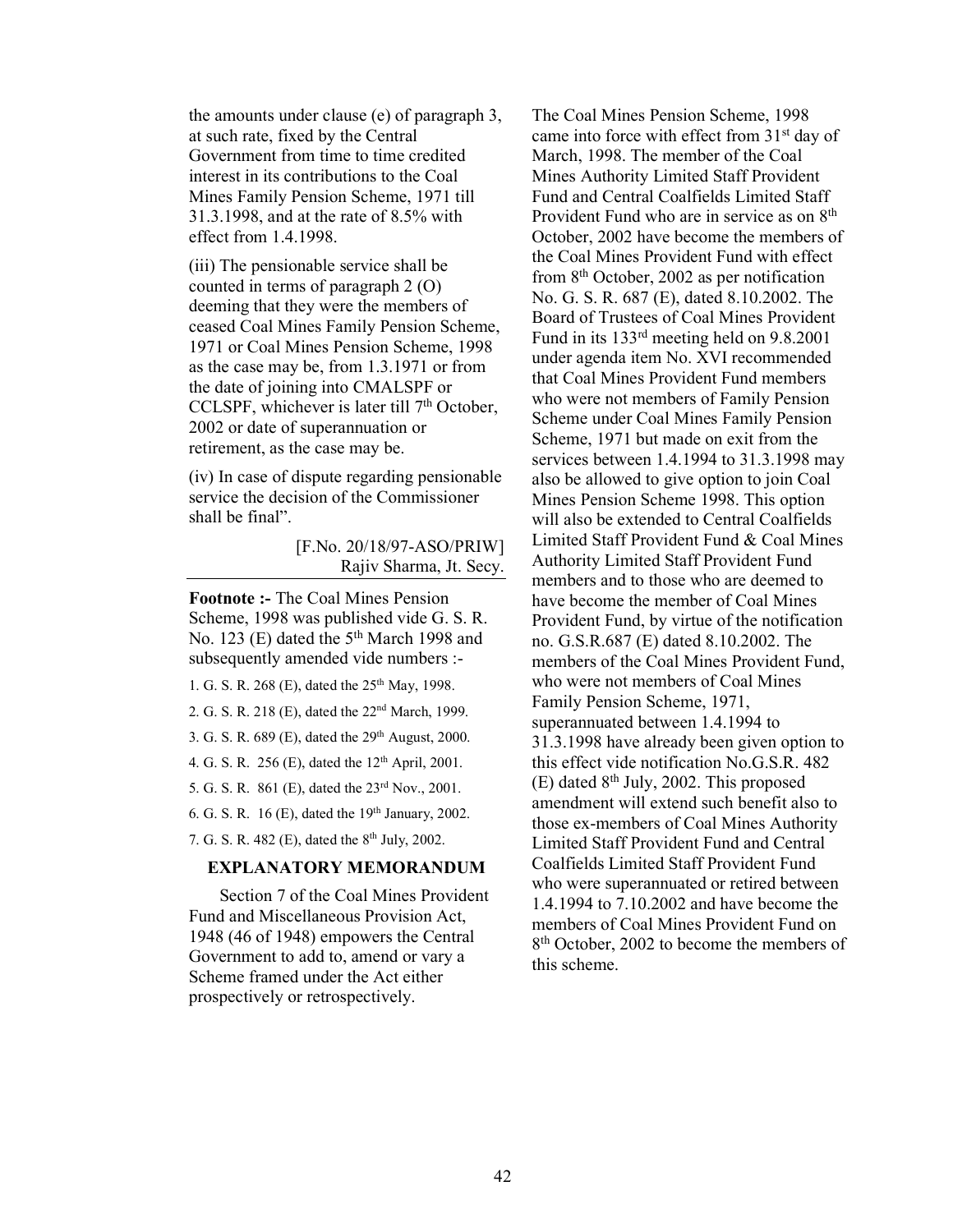# The Gazette of India **EXTRAORDINARY**

PART II – Section  $3$  – Sub-section (i)

## PUBLISHED BY AUTHORITY

New Delhi, Thursday, Feb. 13, 2003/Magha 24,1924

No. 73

## MINISTRY OF COAL AND MINES

(Department of Coal)

## NOTIFICATION

New Delhi, the 13<sup>th</sup> February, 2003.

G. S. R. 108  $(E)$  – In exercise of the powers conferred by section 7, read with section 3E of the Coal Mines Provident Fund and Miscellaneous Provisions Act, 1948 (46 of 1948), the Central Government hereby makes the following Scheme further to amend the Coal Mines Pension Scheme,1998, namely :

1. (1) This Scheme may be called the Coal Mines Pension (Amendment) Scheme, 2003.

 (2) It shall be deemed to have come into force on the 31<sup>st</sup> day of March, 1998.

2. In the Coal Mines Pension Scheme, 1998 –

 (a) In paragraph 2, after clause (f) the following clause shall be inserted, namely :-

 '(f a) "date of his retirement " means the date of retirement beginning on or after the first day of April, 1994'.

 (b) In paragraph 4, in sub-paragraph (4), for the words, "superannuation or retirement" wherever they occur, the words, "superannuation or date of his retirement," shall be deemed to have been substituted;

 (c) In paragraph 12, in sub-paragraph (3), for the words, "superannuation or retirement," the words, " superannuation or date of his retirement," shall be deemed to have been substituted;

 (d) In paragraph 17, for the words, "superannuation or retirement," the words, "superannuation or date of his retirement" shall be deemed to have been substituted.

> [F.No. 20/30/98-ASO/PRIW] Rajiv Sharma, Jt. Secy.

Footnote :- The Coal Mines Pension Scheme, 1998 was published vide G.S.R 123 (E) dated the  $5<sup>th</sup>$  March, 1998 and subsequently amended vide number :-

1. G. S. R. 268 (E), dated the 25<sup>th</sup> May, 1998.

2. G. S. R. 218 (E), dated the 22nd March, 1999.

3. G. S. R. 689 (E), dated the 29th August, 2000.

4. G. S. R. 256 (E), dated the 12<sup>th</sup> April, 2001.

5. G. S. R. 861 (E), dated the 23rd Nov., 2001.

6. G. S. R. 16 (E), dated the  $9<sup>th</sup>$  January, 2002.

7. G. S. R. 482 (E), dated the 8<sup>th</sup> July, 2002.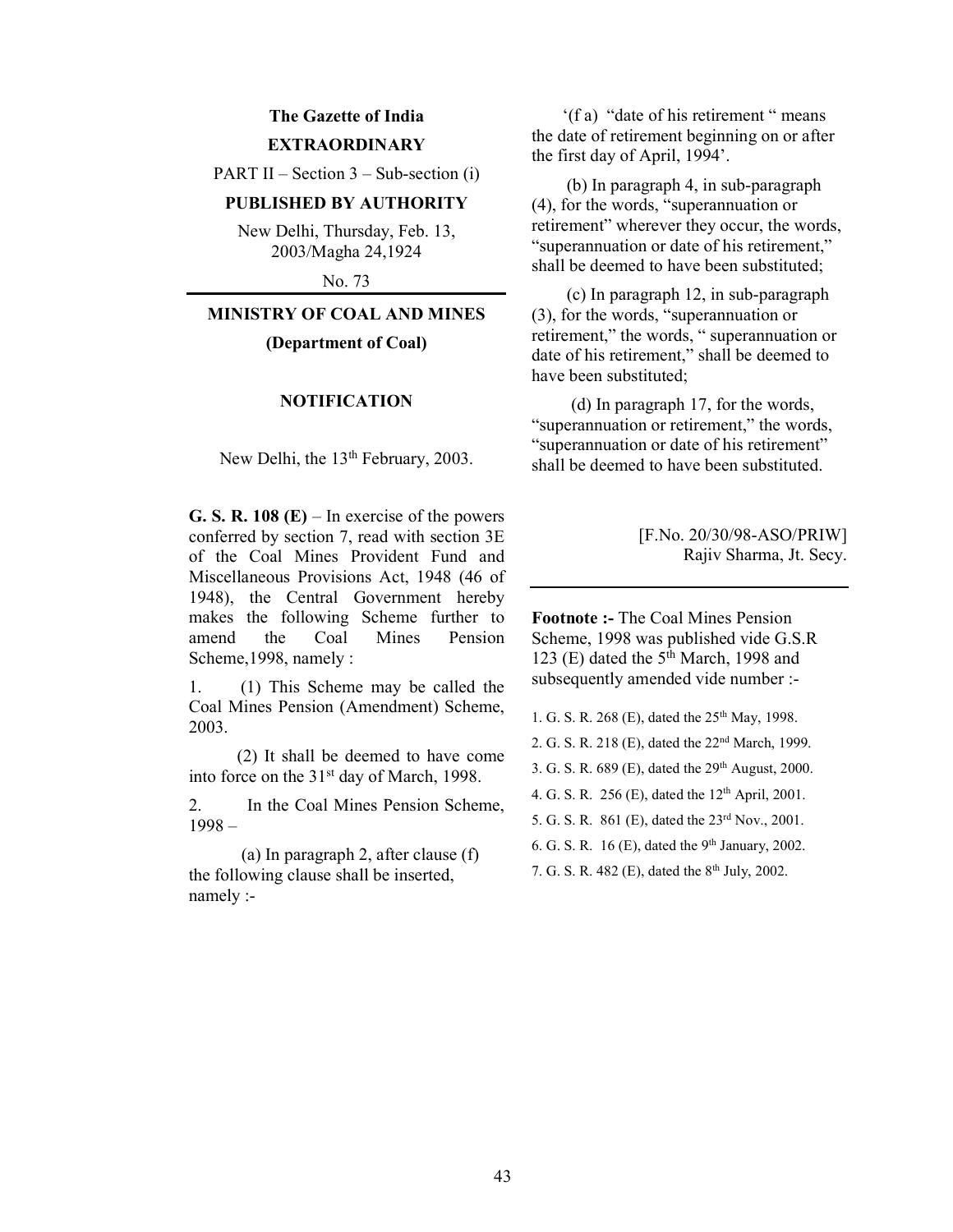#### EXPLANATORY MEMORANDUM

 Section 7 of Coal Mines Provident Fund and Miscellaneous Provisions Act, 1948 (46 of 1948) empowers the Central Government to add to, amend or vary a Scheme framed under the Act either prospectively or retrospectively.

2. The Coal Mines Pension Scheme, 1998 came into force with effect from the 31st day of March 1998. In the principal scheme, the word "superannuation" occurring in paragraphs,  $4(4)$ ,  $12(3)$  and  $17$  was inappropriate as it excluded employees from the benefit of pension who would retire by mode other than superannuation. The Board of Trustees, Coal Mines Provident Fund in its 125<sup>th</sup> Meeting held on 20<sup>th</sup> November, 19 98 approved substitution of word "superannuation" by "superannuation or retirement." A notification vide G. S. R. 218 (E) dated 22nd March, 1999 was issued to bring the intended amendment. However, inadvertently effective date of notification was given the date of its publication instead of intended date i.e. 31<sup>st</sup> March, 1998. As a result all those employees who had retired prior to 22nd March, 1999 would be rendered ineligible for the benefit of Pension Scheme, whereas the intention was to give an option to all the employees who retired on or after 31st Day of March. 1998 as well as to those employees who retired on or after the 1<sup>st</sup> day of April 1994. However, the benefit under the Scheme would be applicable w.e.f. 31<sup>st</sup> day of March, 1998 i.e. when the Scheme was brought into force.

3. It is hereby certified that no employee would be adversely affected by bringing into force this notification retrospectively.

## The Gazette of India **EXTRAORDINARY**

PART II – Section  $3$  – Sub-section (i)

#### PUBLISHED BY AUTHORITY

New Delhi, Thursday, August 12, 2004/Sravana 21,1926

No. 347

## MINISTRY OF COAL AND MINES

# (Department of Coal) **NOTIFICATION**

New Delhi, the  $12<sup>th</sup>$  August, 2004

G. S. R. 521 (E) – In exercise of the powers conferred by section 7 read with section 3E of the Coal Mines Provident Fund and Miscellaneous Provisions Act, 1948 (46 of 1948), the Central Government hereby makes the following Scheme further to amend the Coal Mines Pension Scheme, 1998, namely :-

1. (1) This Scheme may be called the Coal Mines Pension (Amendment) Scheme, 2004.

 (2) It shall be deemed to have come into force on 31st day of March, 1998.

2. In the Coal Mines Pension Scheme, 1998,

 (1) In paragraph 4, sub-paragraph (2B); for the word "superannuated", whenever it occurs, the word "superannuated or died including a member died while in service" shall be substituted;

 (2) In paragraph 4, sub-paragraph (4), for the word "died", wherever it occurs, the word "died including a member died while in service" shall be substituted;

> [F.No. 20/32/2003-PRIW] Rajiv Sharma, Jt. Secy.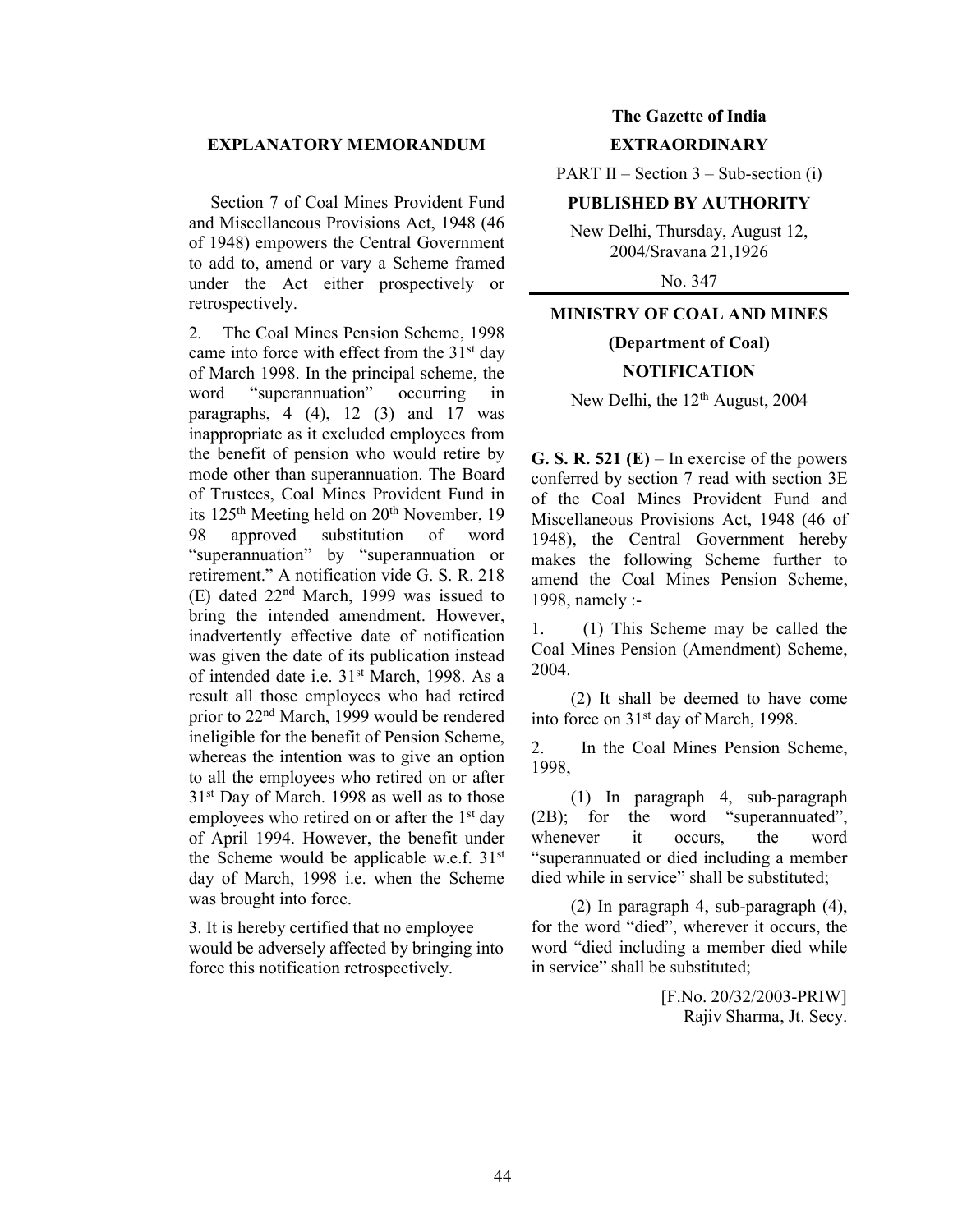Foot Note :- The Coal Mines Pension Scheme, 1998 was published vide G.S.R. 123 (E) dated the  $5<sup>th</sup>$  March, 1998 and subsequently amended vide number :-

1. G. S. R. 268 (E), dated the 25<sup>th</sup> May, 1998.

2. G. S. R. 218 (E), dated the 22nd March, 1998.

3. G. S. R. 689 (E), dated the 29<sup>th</sup> August, 2000.

4. G. S. R. 256 (E), dated the  $12<sup>th</sup>$  April, 2001.

5. G. S. R. 861 (E), dated the 23rd Nov., 2001.

6. G. S. R.  $16$  (E), dated the 9<sup>th</sup> January, 2002.

7. G. S. R. 482 (E), dated the 8th July, 2002.

8. G. S. R. 107 (E), dated the  $13<sup>th</sup>$  February, 2003.

9. G. S. R. 108 (E), dated the  $13<sup>th</sup>$  February, 2003.

## EXPLANATORY MEMORANDUM

 Section 7 of Coal Mines Provident Fund and Miscellaneous Provisions Act, 1948 (46 of 1948) empowers the Central Government to add to, amend or vary a Scheme framed under the Act either prospectively or retrospectively.

2. The Coal Mines Pension Scheme, 1998 came into force with effect from the 31<sup>st</sup> day of March 1998. Vide notification GSR 689 (E), dated 29th August, 2000, the benefit of the Scheme was extended to those employees also who superannuated or retired and subsequently died on or after the first day of April, 1994 to the appointed date i.e. 31.3.1998. However such employees who died while in service during the said period i.e. from 1.4.94 to 31.3.98 were excluded from the benefit of new pension scheme and their pension was settled in ceased Coal Mines Family Pension Scheme, 1971. This amendment will remove the ambiguity and all categories of employees who made exit by superannuation or retirement or died after superannuation/retirement or died while in service will be covered under the Coal Mines Pension Scheme, 1998.

3. This amendment is given effect from the retrospective date i.e. 31.3.1998 in order to make it more beneficial and equi table to all the employees.

The amendment to the said Scheme with retrospective effect will not adversely affect the interest of any employee.

## The Gazette of India

#### EXTRAORDINARY

PART II – Section  $3$  – Sub-section (i)

#### PUBLISHED BY AUTHORITY

New Delhi, Nov 21-Nov 27, 2004, Saturday/ Kartika 30-Agarahayana 6 1926

No. 48

## MINISTRY OF COAL AND MINES

# (Department of Coal) NOTIFICATION

New Delhi, the 19<sup>th</sup> November, 2004

G. S. R.  $403 - In$  exercise of the powers conferred by section 7 read with section 3E of the Coal Mines Provident Fund and Miscellaneous Provisions Act, 1948 (46 of 1948), the Central Government, hereby makes the following Scheme further to amend the Coal Mines Pension Scheme, 1998, namely :-

1. (1) This Scheme may be called the Coal Mines Pension (Amendment) Scheme, 2004.

 (2) It shall come into force on the date of its publication in the Official Gazette.

2. In the Coal Mines Pension Scheme, 1998 in form PS-5, under column 8 (ii), after the words " in the State Bank of India, Dhanbad", the words " or any other Nationalized/Scheduled Bank" shall be added.

> [F.No. 20/32/2004-PRIW] B.K. Panda, Director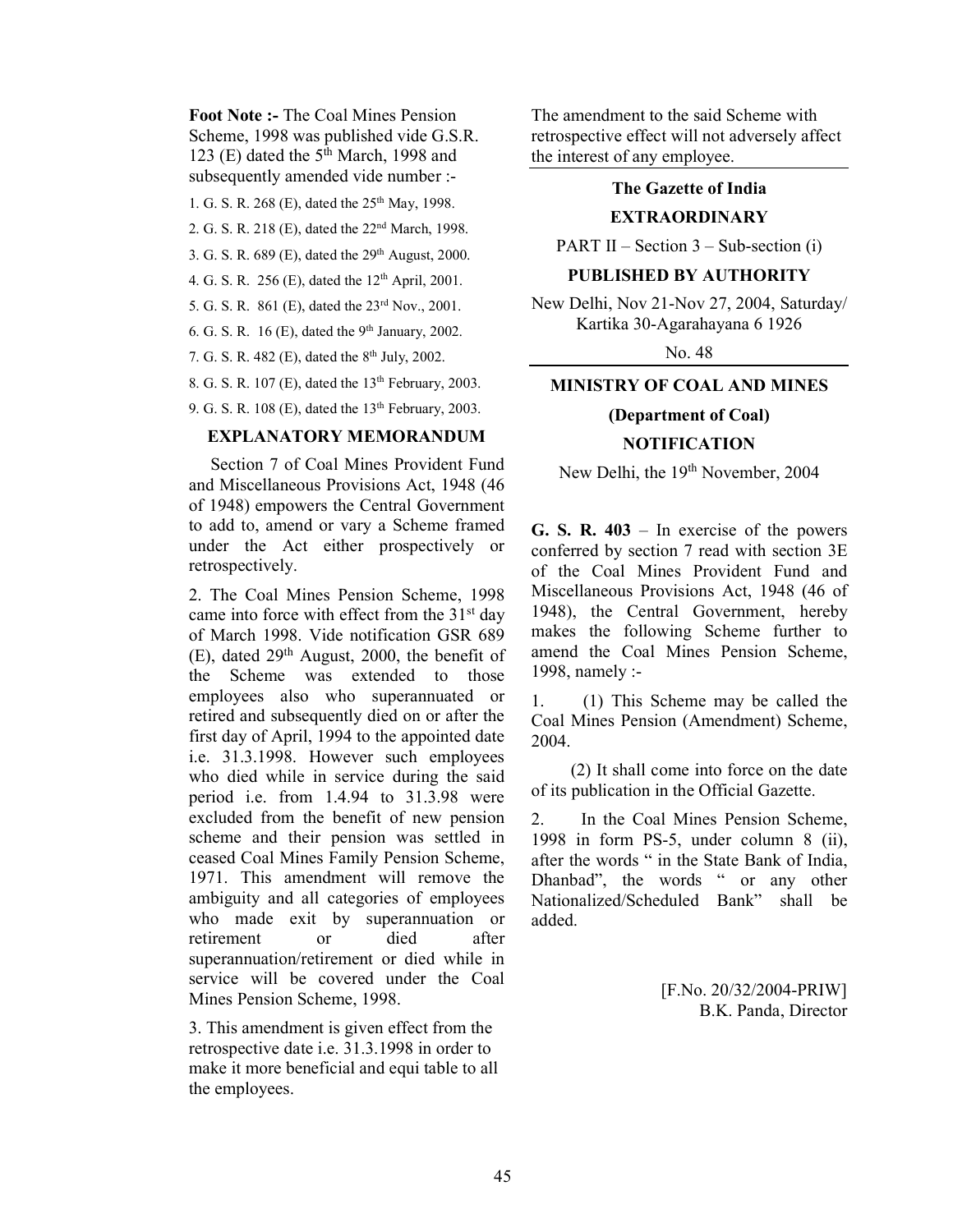Note :- The Coal Mines Pension Scheme, 1998 was published in the Gazette of India vide Notification No. G.S.R. 123 (E) dated 5 th March, 1998 and amended vide following numbers :-

1. G. S. R. 268 (E), dated 25.5.1998.

2. G. S. R. 218 (E), dated 22.3.1999.

3. G. S. R. 689 (E), dated 29.8., 2000.

4. G. S. R. 256 (E), dated 12.4.2001.

5. G. S. R. 861 (E), dated 23.11. 2001.

6. G. S. R. 16 (E), dated 9.1. 2002.

7. G. S. R. 482 (E), dated 8.7.2002.

8. G. S. R. 107 (E), dated 13.2. 2003.

9. G. S. R. 108 (E), dated 13.2. 2003.

10. G. S. R. 521 (E), dated 12.8. 2004.

## The Gazette of India EXTRAORDINARY

PART II – Section  $3$  – Sub-section (i)

## PUBLISHED BY AUTHORITY

New Delhi, Thursday, March 5, 2009/Phalguna 14,1930

No.135

#### MINISTRY OF COAL

#### **NOTIFICATION**

## New Delhi, the 5<sup>th</sup> March, 2009

G. S. R. 154  $(E)$  – In exercise of the powers conferred by section 3E of the Coal Mines Provident Fund and Miscellaneous Provisions Act, 1948 (46 of 1948), the Central Government, hereby makes the following Scheme further to amend the Coal Mines Pension Scheme, 1998, namely :-

1. (1) This Scheme may be called the Coal Mines Pension (Amendment) Scheme, 2009.

 (2) It shall come into force on the date of its publication in the Official Gazette.

 2. In the Coal Mines Pension Scheme, 1998, in Para 4,-

 (1) after sub-paragraph (2A), the following shall be inserted, namely :-

 "(2AA) An employee who has not opted for the Coal Mines Family Pension Scheme, 1971 but is covered by the Provident Fund Scheme, may be opt for pension under the provisions of this Scheme within a period of three hundred and sixty days from the date of this notification and he shall be deemed to have become the member of the Scheme from the date of his exercising the option in Form PS-1."

2. After sub-paragraph (4A), the following shall be inserted, namely:-

 "(4AA) An employee who was a member of the Coal Mines Family Pension Scheme, 1971 on the date of his superannuation or retirement on or after the first day of April, 1994 may also opt for the pension under the provisions of this Scheme from the date of his superannuation or retirement within a period of three hundred and sixty days from the date of this notification. He shall be deemed to have become the member of the Scheme from the date of his exercising the option in Form PS-2."

Explanation:- The Gazette Notification for extension of time in respect of submission of Form PS-1 and PS-2 was published on 9<sup>th</sup> January, 2002 and the submission date expired on 8<sup>th</sup> October, 2002 and some eligible members could not exercise their options for pension in the stipulated time. Therefore, the present amendment shall make them eligible under the Pension Scheme.

> [F.No. 20/30/98-PRIW-III] RAJIV SHARMA, Addl. Secy.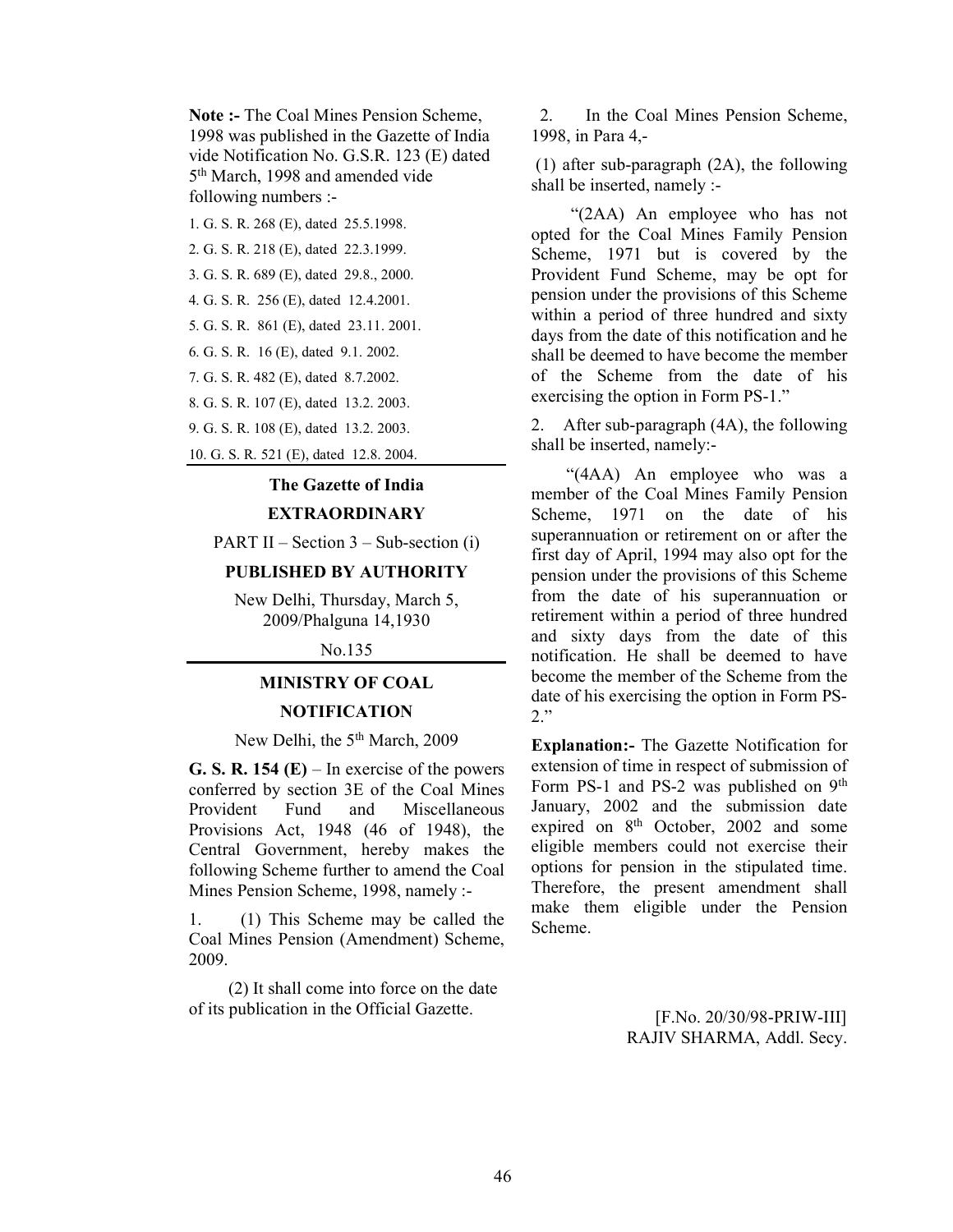Foot Note:- The Coal Mines Pension Scheme, 1998 was published vide No. G.S.R. 123 (E), dated the 5<sup>th</sup> March, 1998 and subsequently amended vide following numbers, namely :-

- 1. G. S. R. 268 (E), dated the 25<sup>th</sup> May, 1998.
- 2. G. S. R. 218 (E), dated the 22nd March, 1999.

3. G. S. R.  $689$  (E), dated the  $29<sup>th</sup>$  August, 2000.

4. G. S. R. 256 (E), dated the 12th April, 2001.

5. G. S. R. 861 (E), dated the 23rd Nov., 2001.

6. G. S. R.  $16$  (E), dated the 9<sup>th</sup> January, 2002.

7. G. S. R. 482 (E), dated the 8th July, 2002.

8. G. S. R. 108 (E), dated the 13<sup>th</sup> February, 2003.

# The Gazette of India EXTRAORDINARY

PART II – Section  $3$  – Sub-section (i)

#### PUBLISHED BY AUTHORITY

New Delhi, Friday, May 22, 2009/Jyaistha 1,1931

No.297

#### MINISTRY OF COAL

#### **CORRIGENDUM**

New Delhi, the 22<sup>nd</sup> May, 2009

G. S. R. 348  $(E)$  – In the notification of the Government of India in the Ministry of Coal, number G. S. R. 154 (E), dated the  $5<sup>th</sup>$ March, 2009 published in Part-II, Section 3, Sub-section (i) of the Gazette of India, Extraordinary dated the 5<sup>th</sup> March, 2009 at page 2, in paragraph (2).-

 (1) In sub-paragraph (1), for "three hundred and sixty days", read as "three hundred and  $sixty - six days$ ".

 (2) In sub-paragraph (2), for "three hundred and sixty days", read as "three hundred and  $sixty - six days$ ".

> [F.No. 20/30/98-PRIW-III] RAJIV SHARMA, Addl. Secy.

# The Gazette of India

## EXTRAORDINARY

PART II – Section  $3$  – Sub-section (i)

## PUBLISHED BY AUTHORITY

New Delhi, Thursday, October 22, 2009/Asvina 30,1931

No.614

# MINISTRY OF COAL

## **NOTIFICATION**

New Delhi, the 22nd October, 2009

G. S. R. 774  $(E)$  – In exercise of the powers conferred by section 3E of the Coal Mines Provident Fund and Miscellaneous Provisions Act, 1948 (46 of 1948), the Central Government hereby makes the following Scheme further to amend the Coal Mines Pension Scheme, 1998, namely :-

 1. (1) This Scheme may be called the Coal Mines Pension (Amendment) Scheme, 2009.

 (2) It shall be deemed to have come into force with effect from the 31st day of March, 1998.

2. In the Coal Mines Pension Scheme, 1998 (hereinafter referred to as the said Scheme), in paragraph 4, after subparagraphs (2B), the following shall be inserted, namely :-

 "(2C) Where a member had exercised his option in Form PS-1 in place of Form PS-2 or vice versa and /or where the member has filled up Form PS-3 and /or PS-4, it shall be presumed that the member had the intention to join the Coal Mines Pension Scheme, 1998 and his membership to the Pension Scheme shall be considered confirmed in such cases".

> [No. 20/25/2007-PRIW-III] S.P. Seth, Spl. Secy.